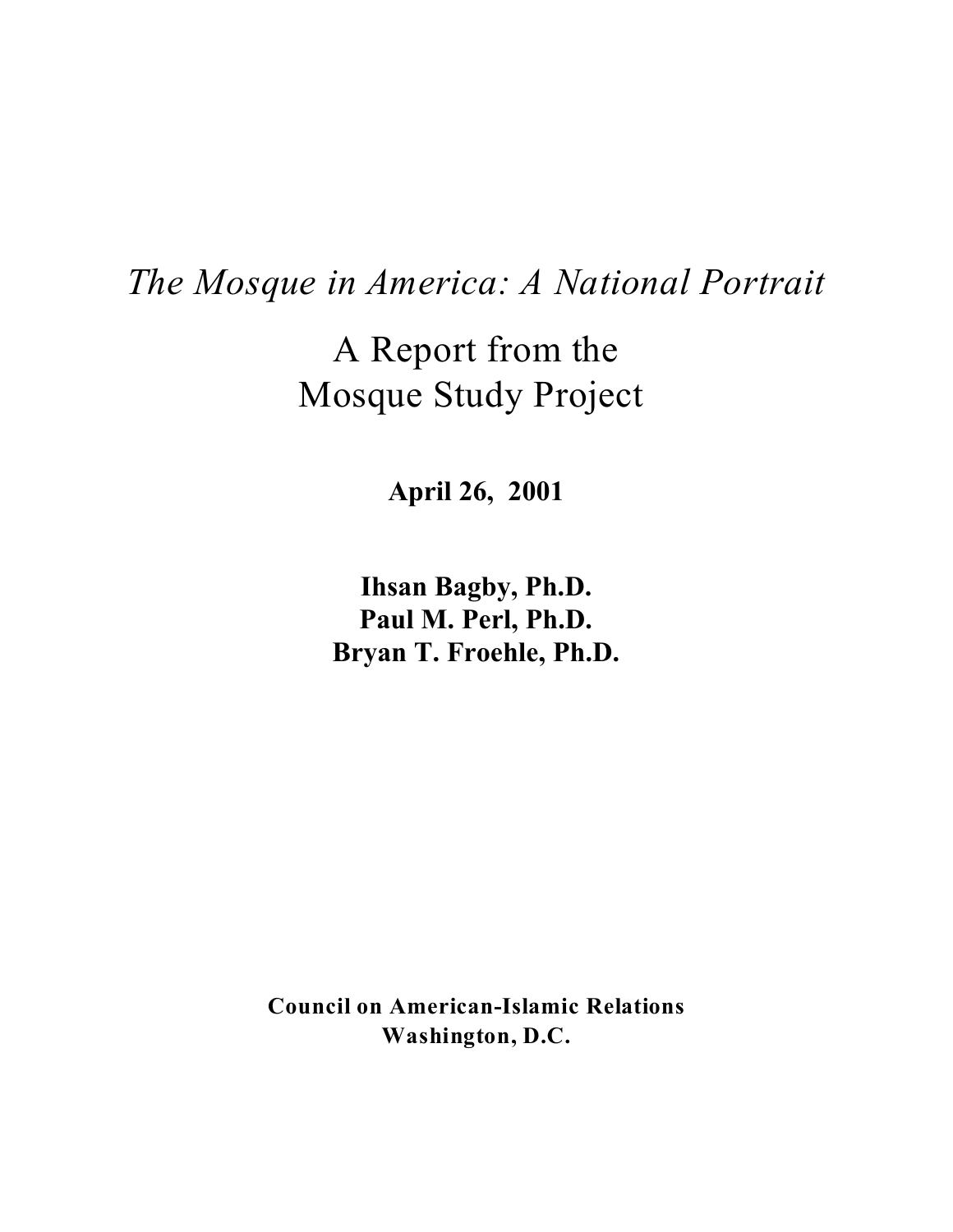To obtain copies of this publication, contact:

Council on American-Islamic Relations 453 New Jersey Ave. S.E. Washington, D.C. 20003

Tel: 202-488-8787 Fax: 202-488-0833

E-mail: cair1@ix.netcom.com URL: http://www.cair-net.org

© 2001 Copyright, Council on American-Islamic Relations All rights reserved.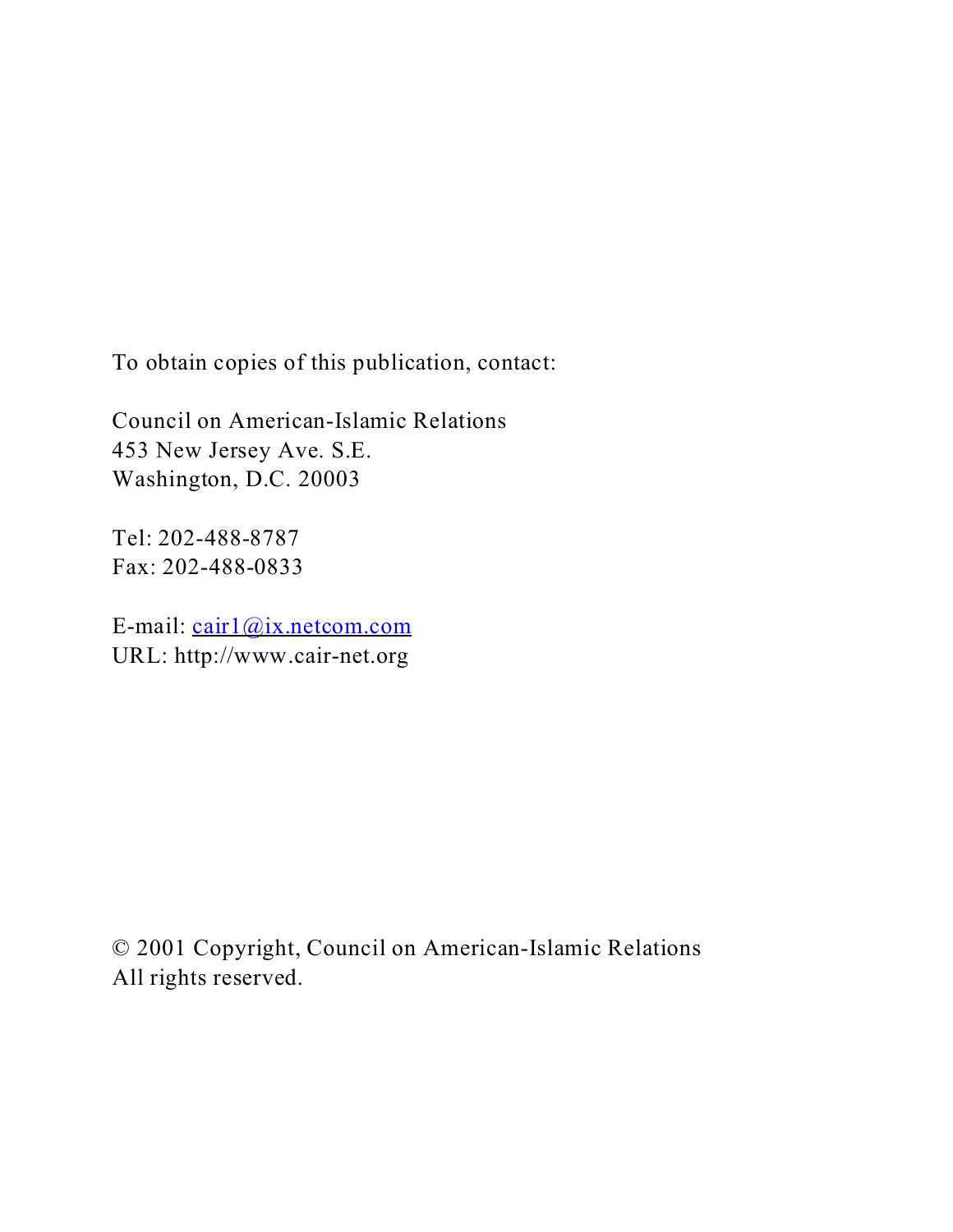# **Table of Contents**

| MOSQUE PROGRAMS AND INVOLVEMENT IN THE COMMUNITY 34 |
|-----------------------------------------------------|
|                                                     |
|                                                     |
|                                                     |
| LEADERSHIP AND ORGANIZATIONAL DYNAMICS  45          |
|                                                     |
|                                                     |
|                                                     |
|                                                     |
|                                                     |
|                                                     |
|                                                     |
|                                                     |
|                                                     |
|                                                     |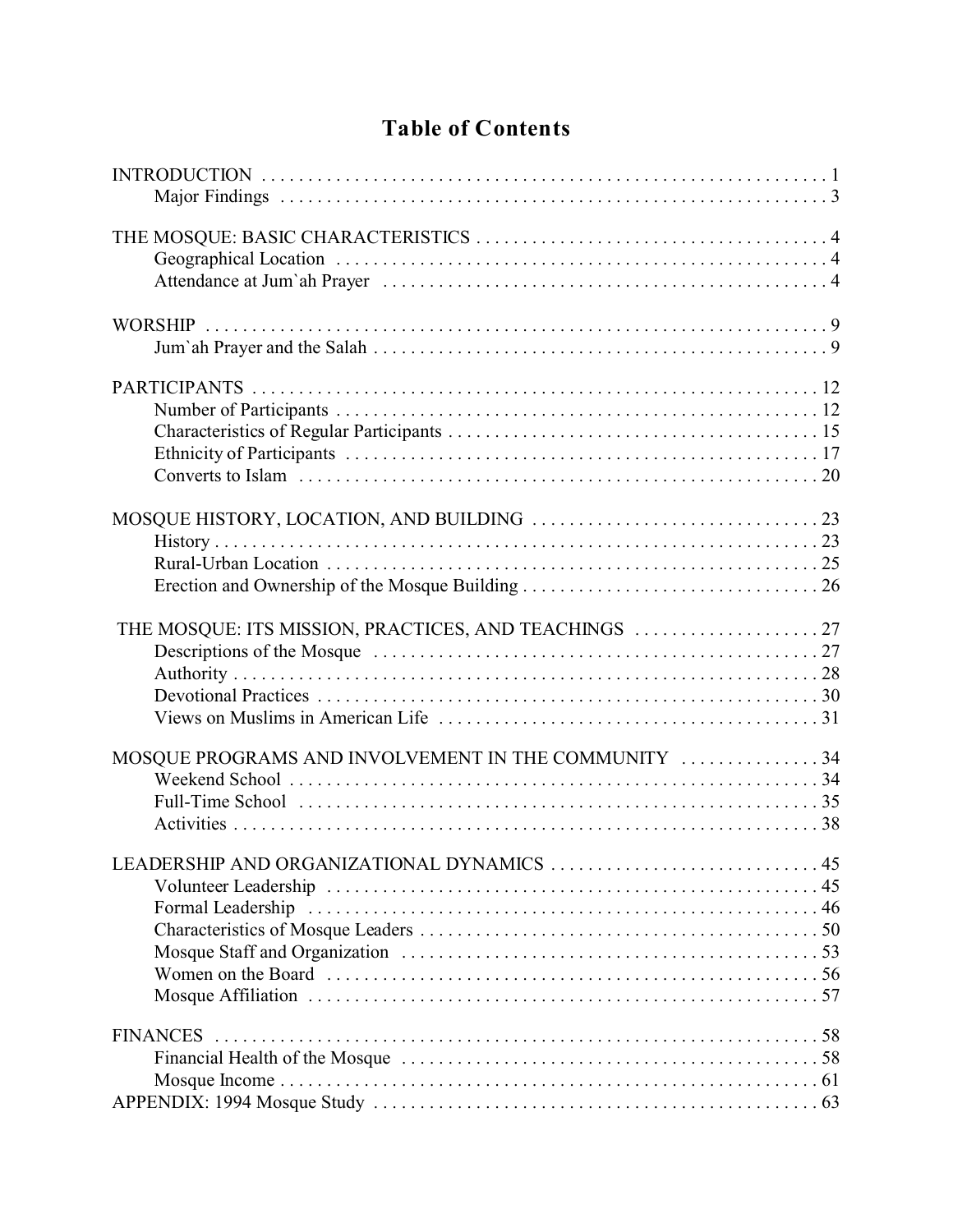# **Introduction**

This report presents findings from the Mosque Study Project 2000, the largest, most comprehensive survey of mosques ever to be conducted in the United States. The purpose of the Study is twofold: to provide a comprehensive, detailed portrait of mosques, which can be subsequently used by mosque leaders and Muslim scholars to envision ways to strengthen mosques. Secondly the Study provides a public profile of mosques that will hopefully further the understanding of the Muslim presence in America.

The Mosque Study Project 2000 is sponsored by four organizations: Council on American-Islamic Relations (CAIR), Islamic Society of North America, Ministry of Imam W. Deen Mohammed), and Islamic Circle of North America. A research committee of Ihsan Bagby (Shaw University) and Lawrence Mamiya (Vassar College) and Mohamed Nimer (Director of Research, CAIR) developed the research design and the questionnaire. Dr. Bagby oversaw the data collection. The Center for Applied Research in the Apostolate (CARA) at Georgetown University did the data entry, and Paul Perl and Bryan Froehle of CARA provided the data analysis and a preliminary report of the findings. The sponsoring organizations will work together to make the study relevant to local mosques through various means including mosque workshops, publications and a national conference.

 The Mosque Study Project is part of a larger study of American congregations called Faith Communities Today. It is coordinated by Carl Dudley and David Roozen of Hartford Seminary's Hartford Institute for Religious Research. Forty different denominations and religious groups, representing 93 percent of all religious adherents in the United States, are participating in the study. The project involves surveying a congregational leader at each of more than 30,000 congregations across the country. A core questionnaire of about twenty minutes in length was developed for this purpose, with a focus on topics that are relevant to most or all of the very diverse faith traditions participating in the study. Each group then adapted the wording of the core questions to its tradition and was allowed to add some questions of its own. Over 75% of the Mosque Questionnaire is similar to the core questionnaire. Unlike most of the other surveys conducted by the respective faith groups, the Mosque Questionnaire was conducted by a telephone interview and not by mail.

The telephone interviews of a mosque representative (usually an Imam, board member or President) were conducted from March to September, 2000. The interviews consisted of over 160 questions on five basic areas of mosque life:

Identity and Worship History, Location, and Building Programs Leadership and Organizational Dynamics Participants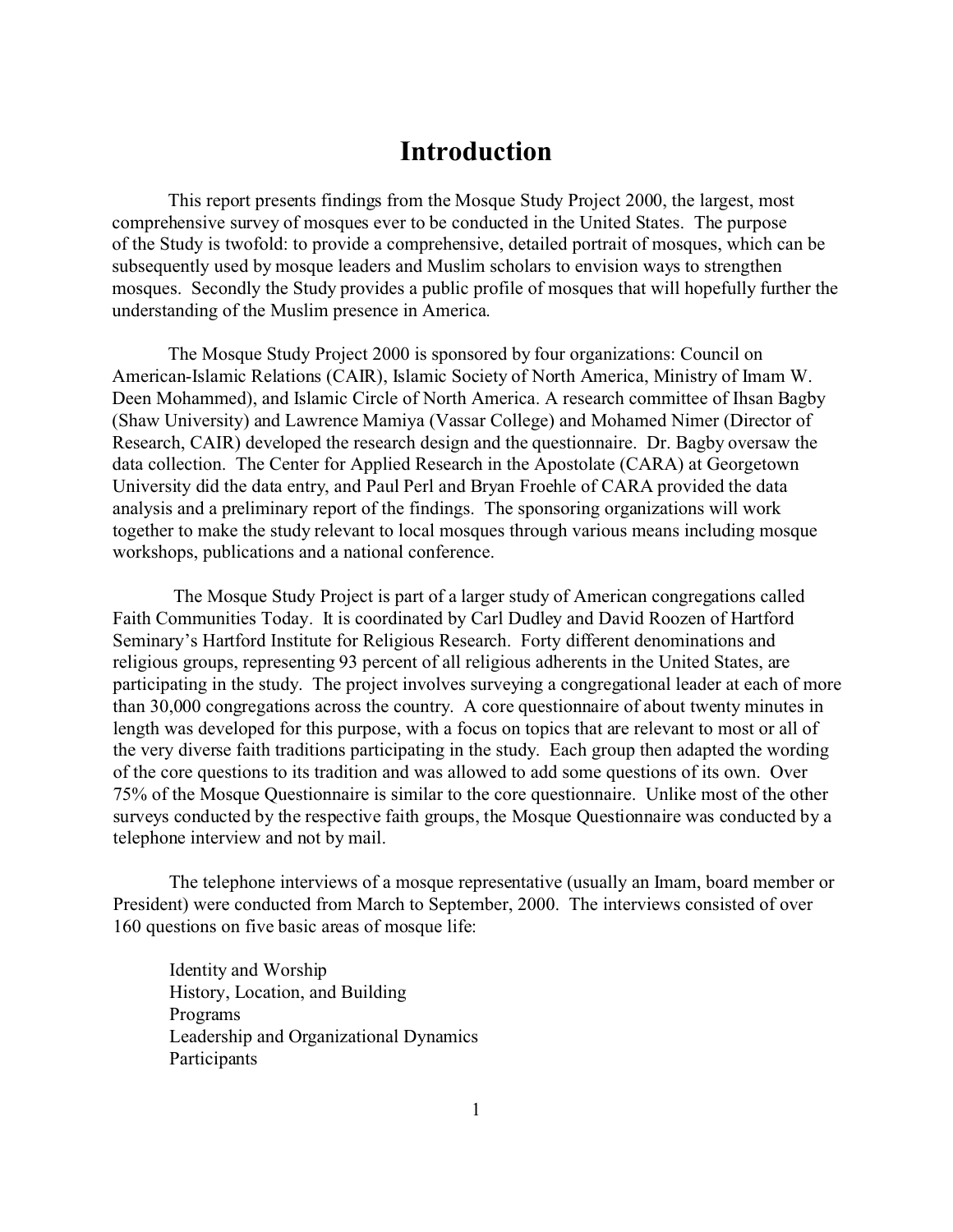Before the interviews began, an attempt was made to identify all mosques in the country. Seven mosque lists were obtained, duplicates eliminated and then an attempt was made to contact by telephone every mosque to verify its existence. A total of 1,209 were identified using these lists. A mosque is defined for the purpose of this Study to be an organization that holds Jum`ah Prayers (Friday Prayers) and other Islamic activities. Jum`ah Prayers held in hospitals and businesses are not considered mosques but student associations that hold Jum`ah and other Islamic activities are considered a mosque although they might have no facility. Undoubtedly some mosques were missed in the count. The mosques most likely missed are small, newer mosques in large cities. Many of these mosques are difficult to locate.

 Of the 1209 mosques counted, 631 were randomly sampled for the survey. Interviews were successfully conducted with representatives from 416 of the 631 mosques. This constitutes a completion rate of 66 percent. The only bias in the responses is that most of the interviewing took place during the summer months and as a result some Muslim Student Associations could not be contacted. Because most of these associations are small, and because there are relatively few of them among all mosques, the results of the survey are not likely to be highly skewed by these omissions. Following usual assumptions of statistical inference, a sample of 416 cases has a margin of error of about +5 percent. In other words, characteristics of responding mosques can be assumed to be within five percentage points of those of all 1,209 mosques.

The results of certain questions are compared with a similar study of mosques completed in 1994 by the Islamic Resource Institute under the direction of Ihsan Bagby. In the 1994 study 344 mosque leaders were interviewed by telephone, using many of the same questions that were used in the 2000 study. The full results of the 1994 study are for the first time provided as an appendix.

NOTE: For purposes of clarity, the term "mosque" has been substituted for the equivalent word "masjid" that was used in the survey questions. Muslims know that a masjid is a mosque, but people of other faiths may not.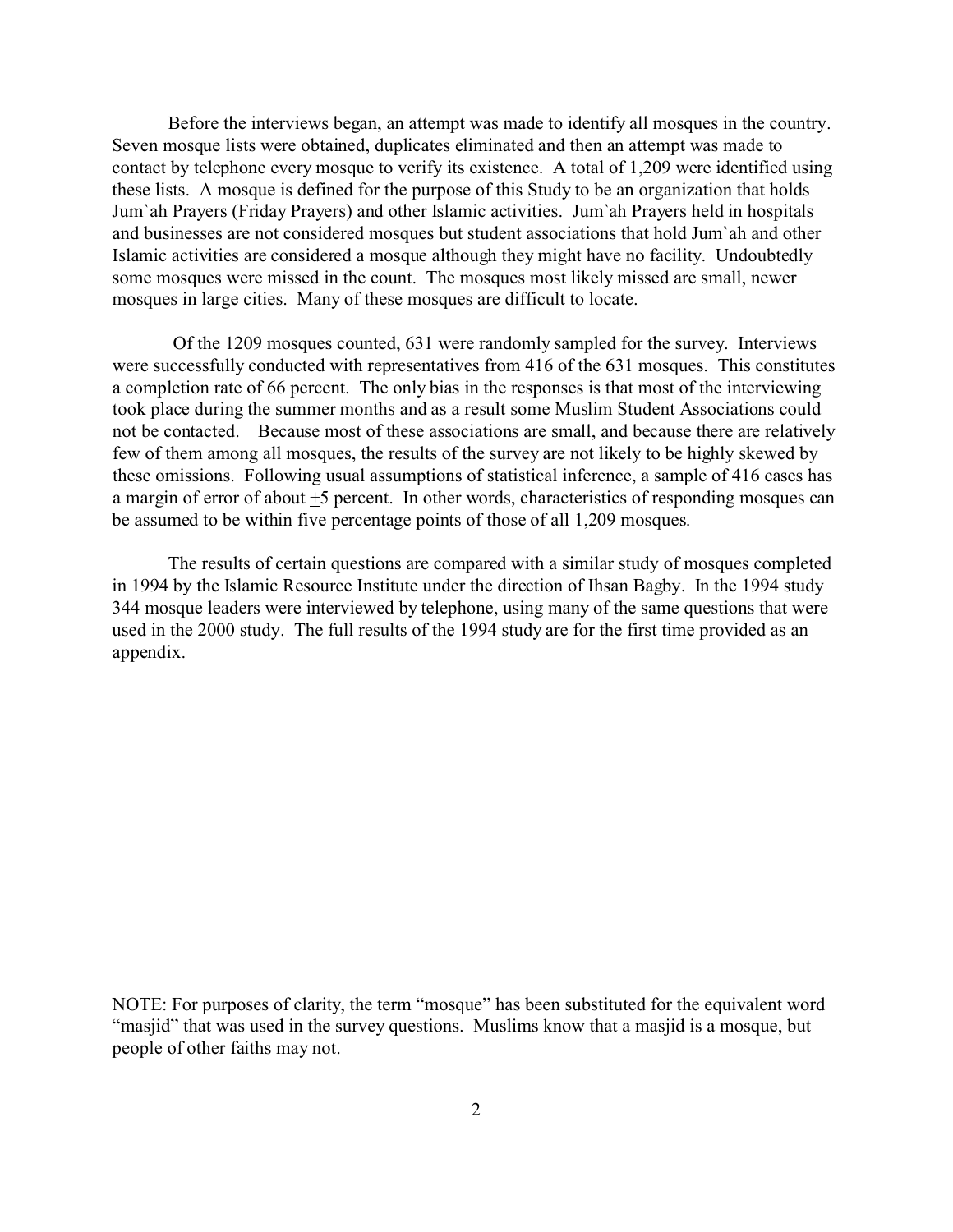# **Major Findings**

# **Demographic Characteristics**

The number of mosques and mosque participants are experiencing tremendous growth. On average, there are over 1,625 Muslims associated in some way with the religious life of each mosque. Half of mosques have 500 or more Muslims associated with them. The average attendance at Friday prayer is 292 persons. Median attendance is 135. The following table compares these figures with the 1994 Study.

|                                    | 2000 Study | 1994 Study | Increase        |
|------------------------------------|------------|------------|-----------------|
| Number of Mosques                  | 1209       | 962.       | 25 <sup>%</sup> |
| Average Jum'ah Attendance          | 292        | 150        | $94\%$          |
| <b>Total Associated per Mosque</b> | 1625       | 485        | 235%            |
| Total Associated with all Mosques  | 2 million  | 500,000    | 300%            |

- Estimates of a total Muslim population of 6-7 million in America seem reasonable in light of the figure of 2 million Muslims who associate with a mosque.
- The number of participants has increased at more than 75% of mosques during the past five years. Growth is across the board but suburban mosques have experienced the greatest increases.
- Conversion rates are steady (the 1994 conversion rate is exactly the same). Over 90 percent of mosques have had at least one convert to Islam during the past 12 months, and on average nearly 30 percent of mosque participants are converts. On average every mosque has 16 conversions per year.
- Mosques are relatively young: 30% of all mosques were established in the 1990s and 32% were started in the 1980s.
- Four-fifths of mosques are located in a metropolitan (urban or suburban) area, most often a city neighborhood. There are fewer mosques in the West than in other regions of the country.
- At the average mosque, one-third (33%) of members are South Asian, three-tenths (30%) are African American, and a quarter (25%) are Arab.
- Mosques are very ethnically diverse. Only 7% of mosques are attended by only one ethnic group. Almost 90% of all mosques have some South Asians, African Americans and Arabs.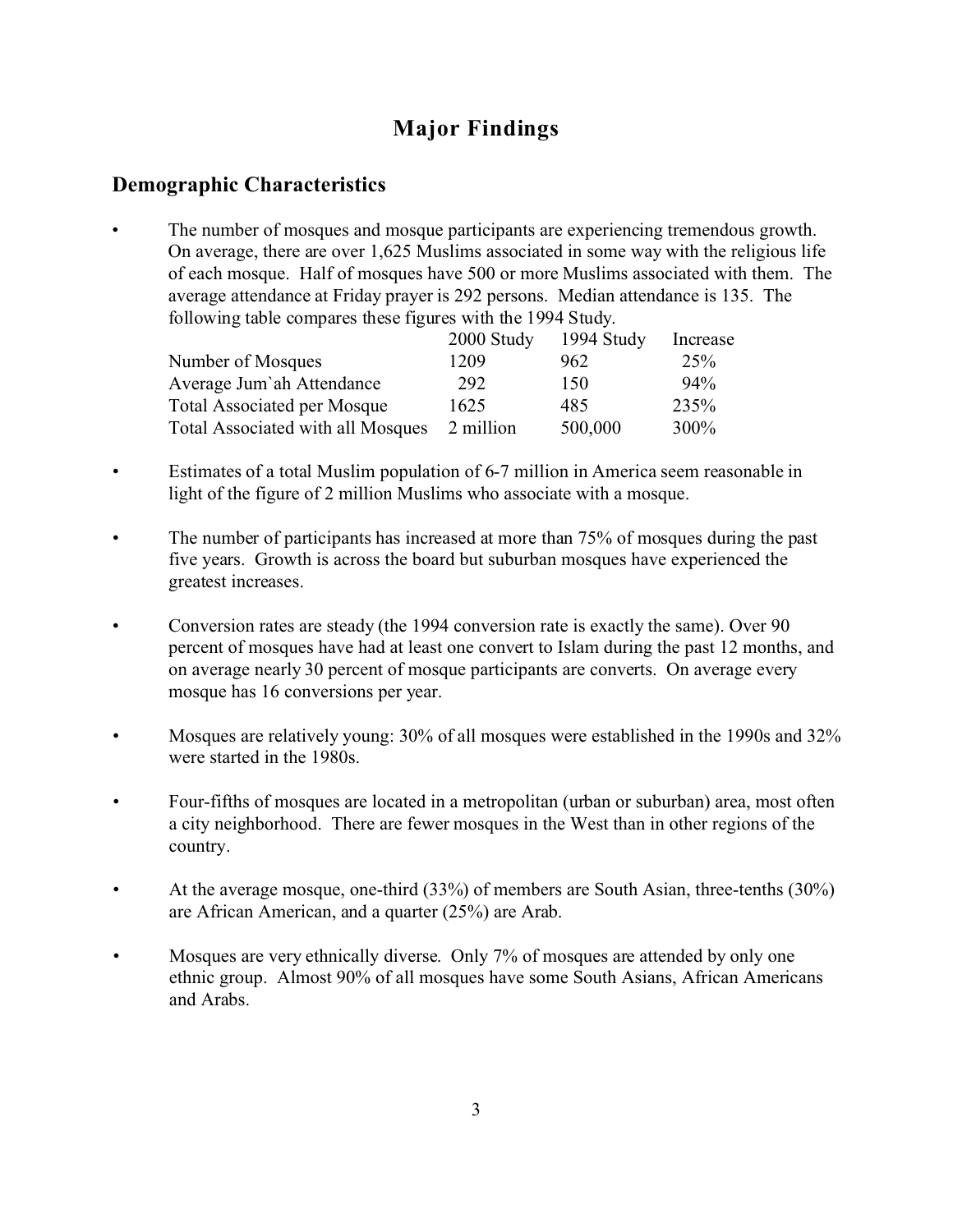# **Mosques are Healthy and Active**

- Most mosque representatives report that their mosque is spiritually alive and vital (79%); their members are excited about the future (80%); and they have a clear mission (88%).
- Only 15 percent of mosques currently face financial difficulty.
- Most mosques are involved in some outreach activities. During the past 12 months, a majority of mosques have done each of the following activities: visited a school or church to present Islam, contacted the media, contacted a political leader, and participated in an interfaith dialogue.
- Almost 70% of mosques provide some type of assistance for the needy.
- More than 20% of mosques have a full-time schools.

# **Mosque Leadership Tends to be Flexible and Open**

- Over 70 percent of informants "strongly agree" that Muslims should be involved in American institutions and should participate in the political process.
- Over 90% of mosques feel that they strictly follow the foundational sources of Qur'an and Sunnah (practice) of the Prophet Muhammad (may Allah's peace and blessings be upon him). However, over two-thirds (71%) feel that the Qur'an and Sunnah should be interpreted with consideration of its purposes and modern circumstances.
- Mosques are not staffed well. The majority (55%) of mosques have no paid full-time staff. Only 10% have more than two paid staff.
- In general, mosque leadership does not appear to be highly formalized or bureaucratic. At the majority of mosques, the leader is a volunteer, works part-time, and is employed outside the mosque.
- In a majority of mosques, final decision-making authority rests not with the leader but with a Majlis ash-Shura (executive committee or board of directors).
- In most mosques with a board, women are allowed to serve as members.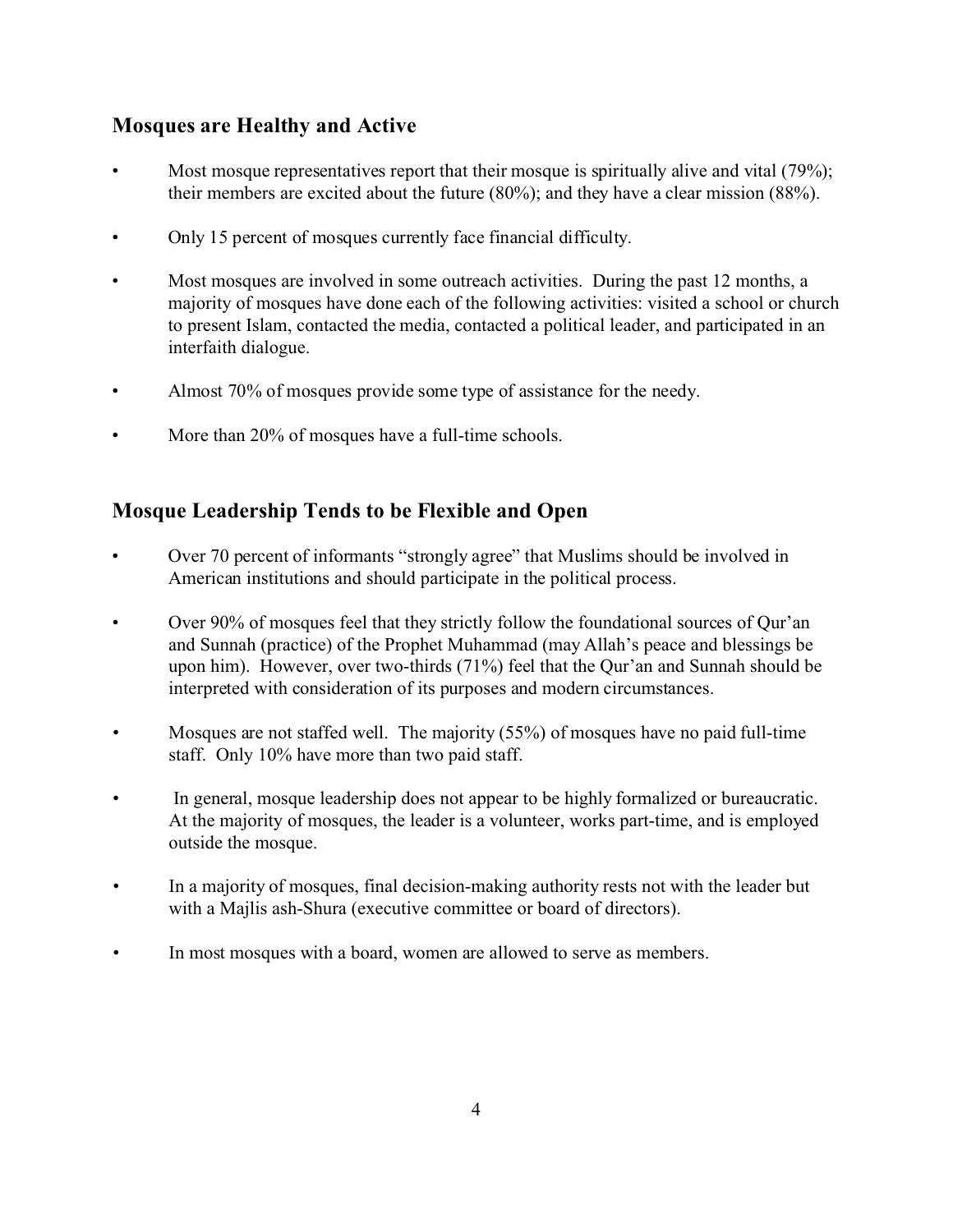# **The Mosque: Basic Characteristics**

# **Geographical Location**

#### *Geographical Region*

Only about 15 percent of mosques are located in states of the Mountain or West regions. The remaining mosques are spread relatively evenly among the East, the South, and the Midwest.



### **Attendance at Jum`ah Prayer (Friday Congregational Prayer)**

The "typical" Friday attendance at Jum`ah Prayer ranges from 4 to 5,000, with an average of 292 for all responding mosques. In 1994 the average attendance was 150. The 2000 study represents a 94% increase. Extrapolating to all mosques in the country, it can be estimated that 349,525 people attend Jum`ah Prayer each week. Note, however, that with the survey sampling error of plus or minus five percent, the actual figure may range anywhere from about 332,000 to 367,000.

The median (midpoint) Jum`ah attendance is 135. In other words, half of mosques report 135 or fewer attenders, and half report more than that.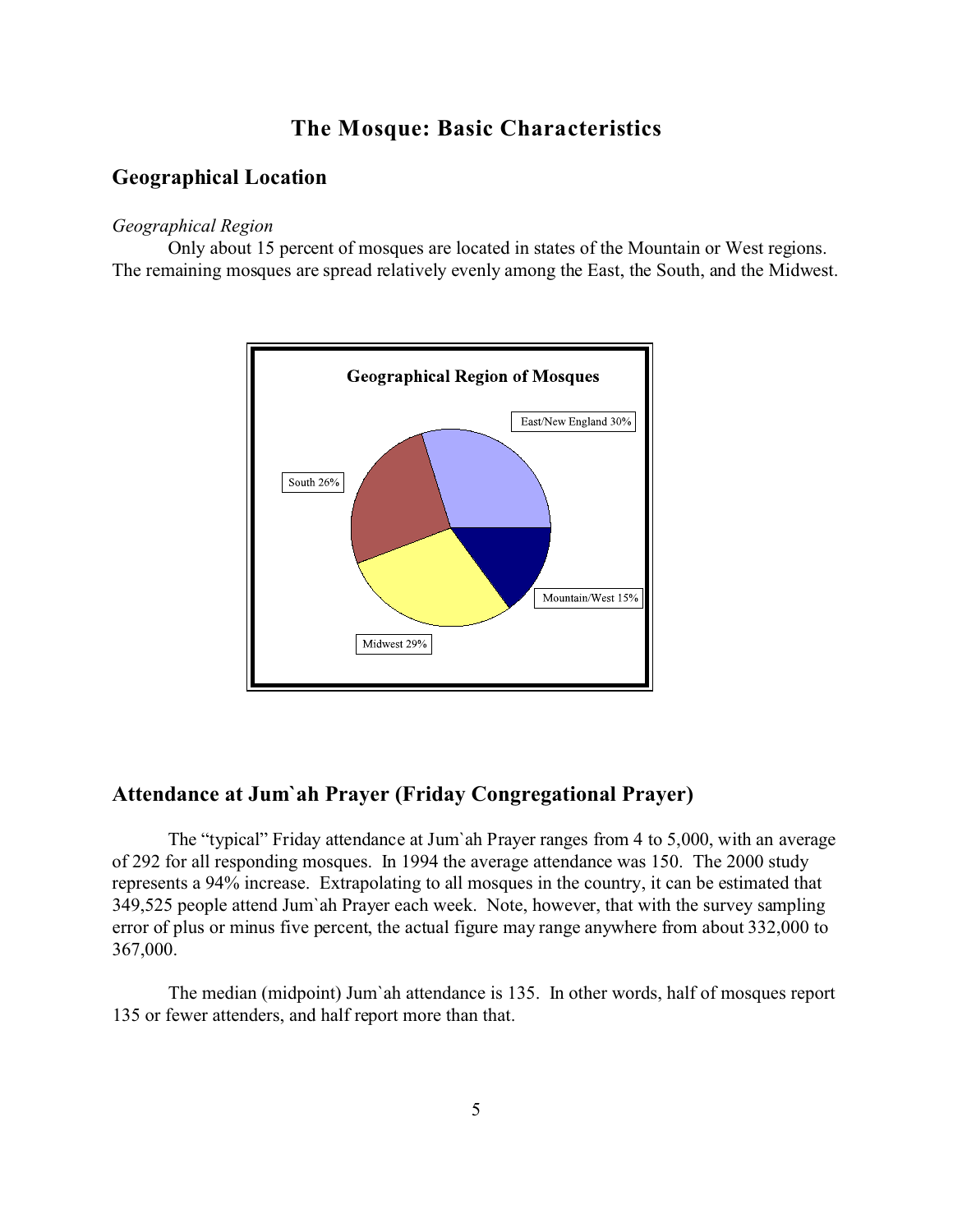The table below shows the frequency of five categories of worship attendance.



• At slightly more than a quarter of mosques (26 percent), typical attendance at Friday prayer is 50 persons or fewer. At twelve percent of the mosques, attendance is typically over 500 persons.

The following chart compares Jum`ah attendance figures with the 1994 Study.

| Average Jum'ah Attendance in 2000 and 1994 |     |               |     |  |
|--------------------------------------------|-----|---------------|-----|--|
| 2000 Study                                 |     | 1994 Study    |     |  |
| $1 - 50$                                   | 27% | 1-49          | 30% |  |
| $51 - 100$                                 | 17% | 50-99         | 22% |  |
| 101-200                                    | 18% | 100-199       | 20% |  |
| 201 and above                              | 38% | 200 and above | 28% |  |
|                                            |     |               |     |  |

• The percentage of smaller mosques remains the same but the percentage of larger mosques is increasing.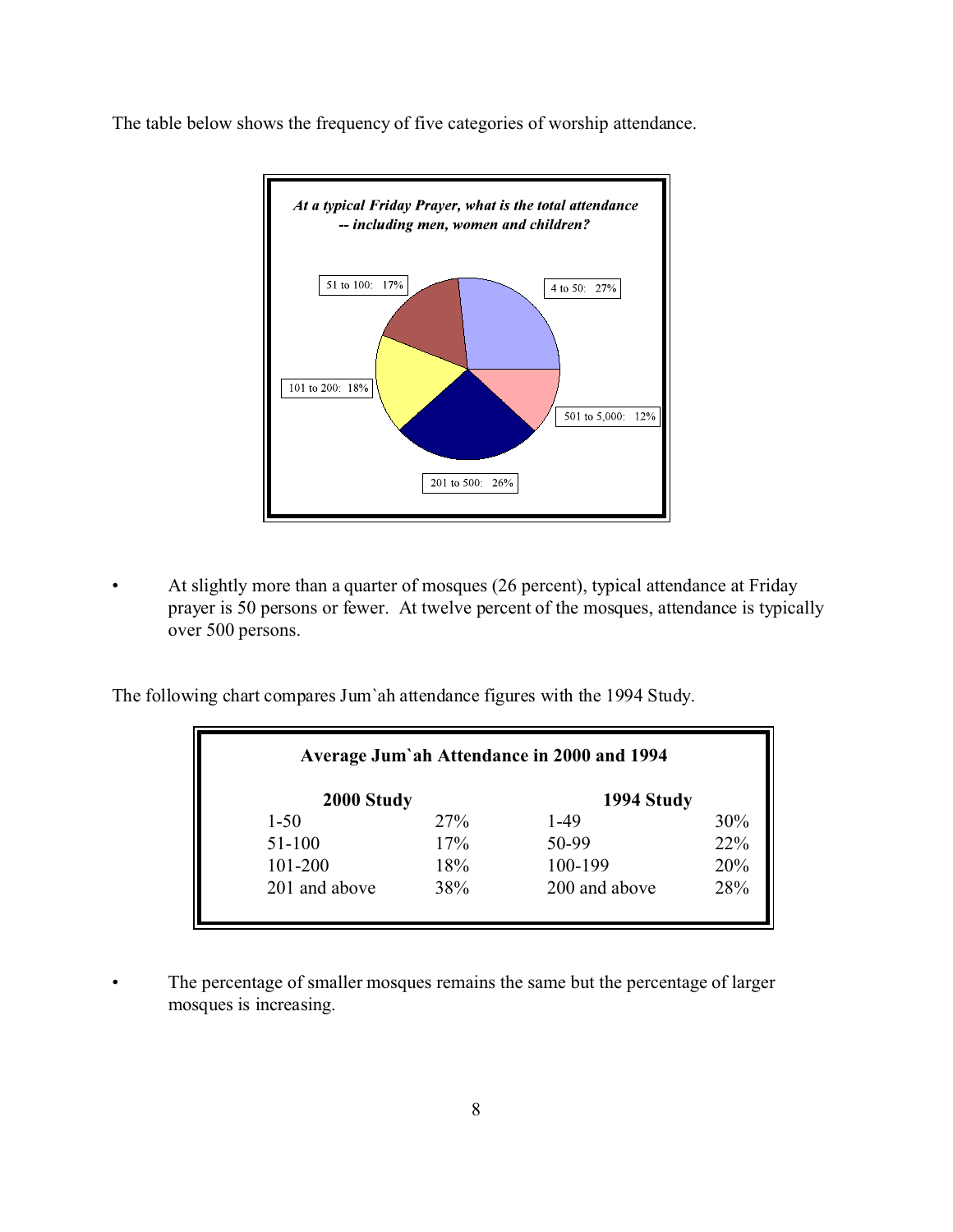# **Worship**

### **Jum`ah Prayer**

#### *Characteristics of Jum`ah Prayer Participants*

On average, 78 percent of participants on a typical Friday are men, 15 percent are women, and seven percent are children. Men make up a majority of participants at Friday prayer in 91 percent of the mosques. Mosque attenders are dominated by men.



#### *Language for the Jum`ah Khutbah (Friday Sermon)*

Ninety-seven percent of mosques use English as the main language, or one of the main languages, for the message of the Jum`ah Khutbah. The few mosques that do not use English most frequently use Arabic or Urdu.

Of the mosques that do use English, 47 percent use one or more additional languages for the message of the Jum`ah Khutbah. In the great majority of cases, the other language is Arabic. Albanian, Bengali, Bosnian, Turkish, Urdu, and Yourba are also used in a few mosques.

### **The Salah (Daily Prayer)**

#### *Holding the Salah*

All five salah are held daily at 69 percent of mosques. Maghrib (sunset prayer) is held daily at 82 percent of mosques while `Asr (mid-afternoon prayer) is held daily at 76 percent of mosques.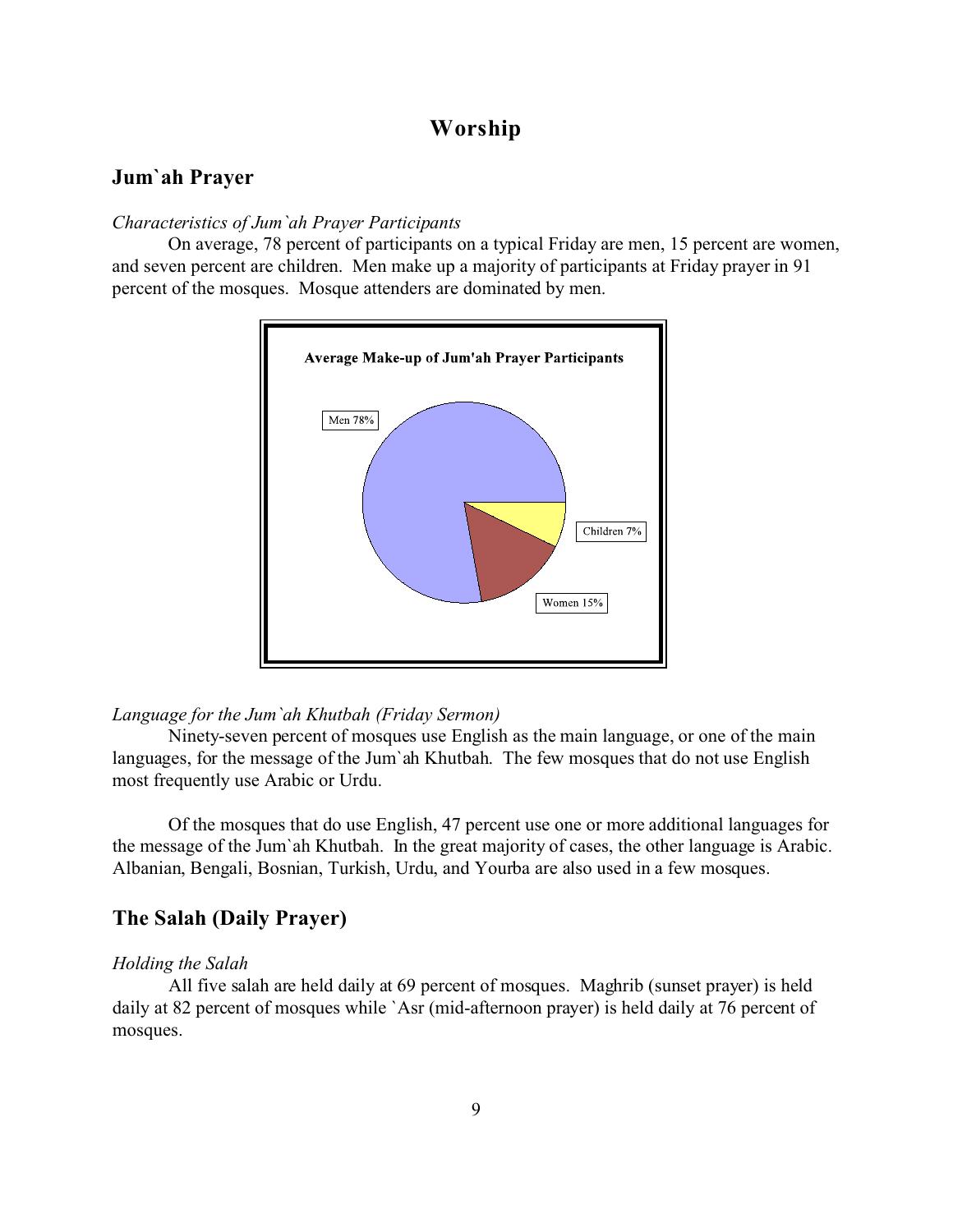|                        | On weekdays, which of the five salah are held<br>daily in your mosque or Islamic Center?<br>Percentage that holds each salah daily |
|------------------------|------------------------------------------------------------------------------------------------------------------------------------|
| Maghrib (Sunset)       | 82%                                                                                                                                |
| 'Isha' (Evening)       | 80                                                                                                                                 |
| Zuhr (Noon)            | 78                                                                                                                                 |
| Fajr (Dawn)            | 77                                                                                                                                 |
| `Asr (Mid-Afternoon)   | 76                                                                                                                                 |
| All Five Salah         | 69                                                                                                                                 |
| None of the Five Salah | 10                                                                                                                                 |

### *Attendance at the Salah*

Mosques holding any of the salah daily were asked about attendance at salah. Typical weekday attendance at all five salah ranges from one person to 1,120 people. Average attendance at daily salah is 93 people, and the median (midpoint) is 46.

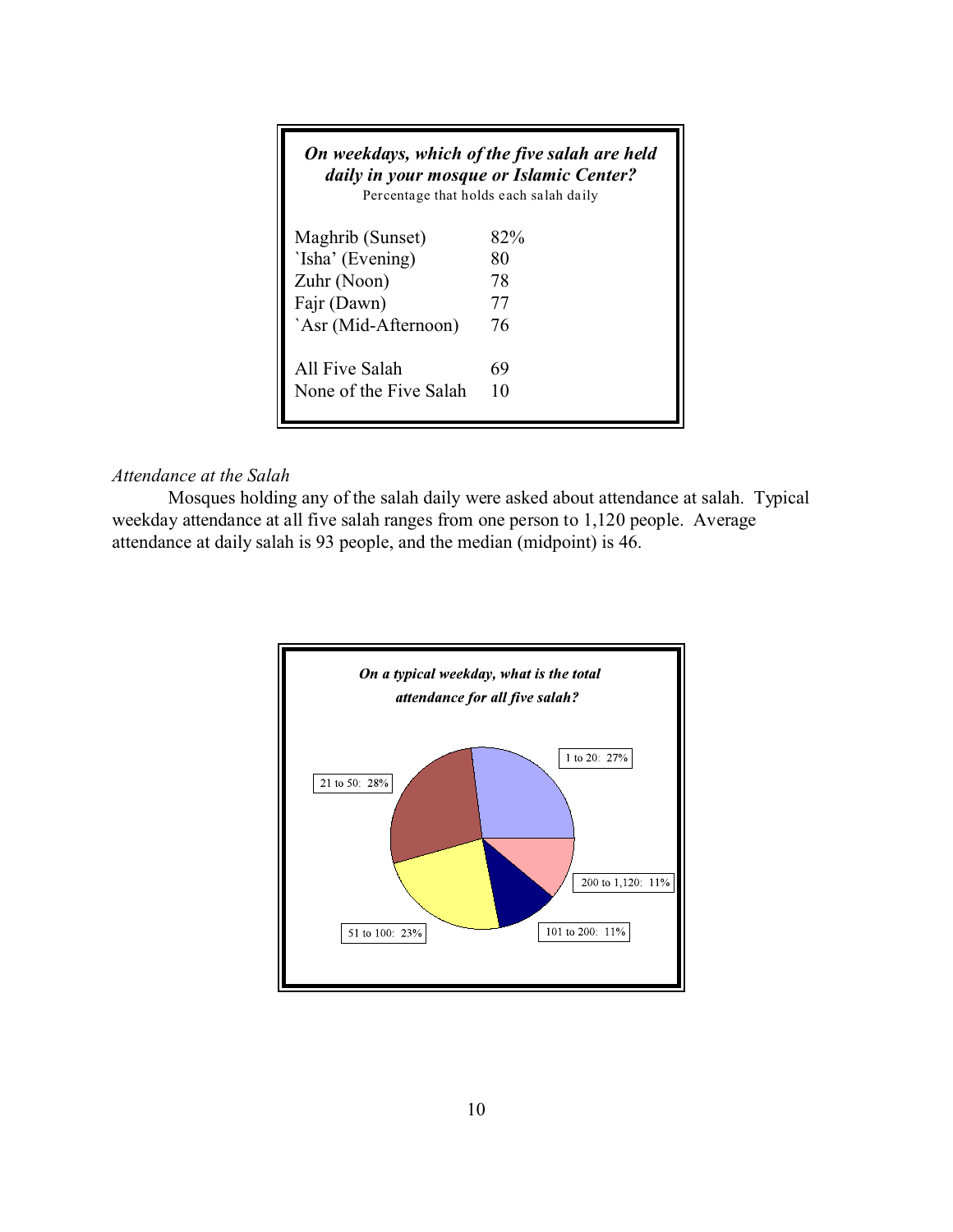### *How Women Make Salah*

In nearly two-thirds of mosques (66 percent), women make salah behind a curtain or partition or in another room. In 1994, 52% of the mosques said that women prayed behind a curtain. The practice of having women pray behind a curtain or in another room is becoming more wide spread.

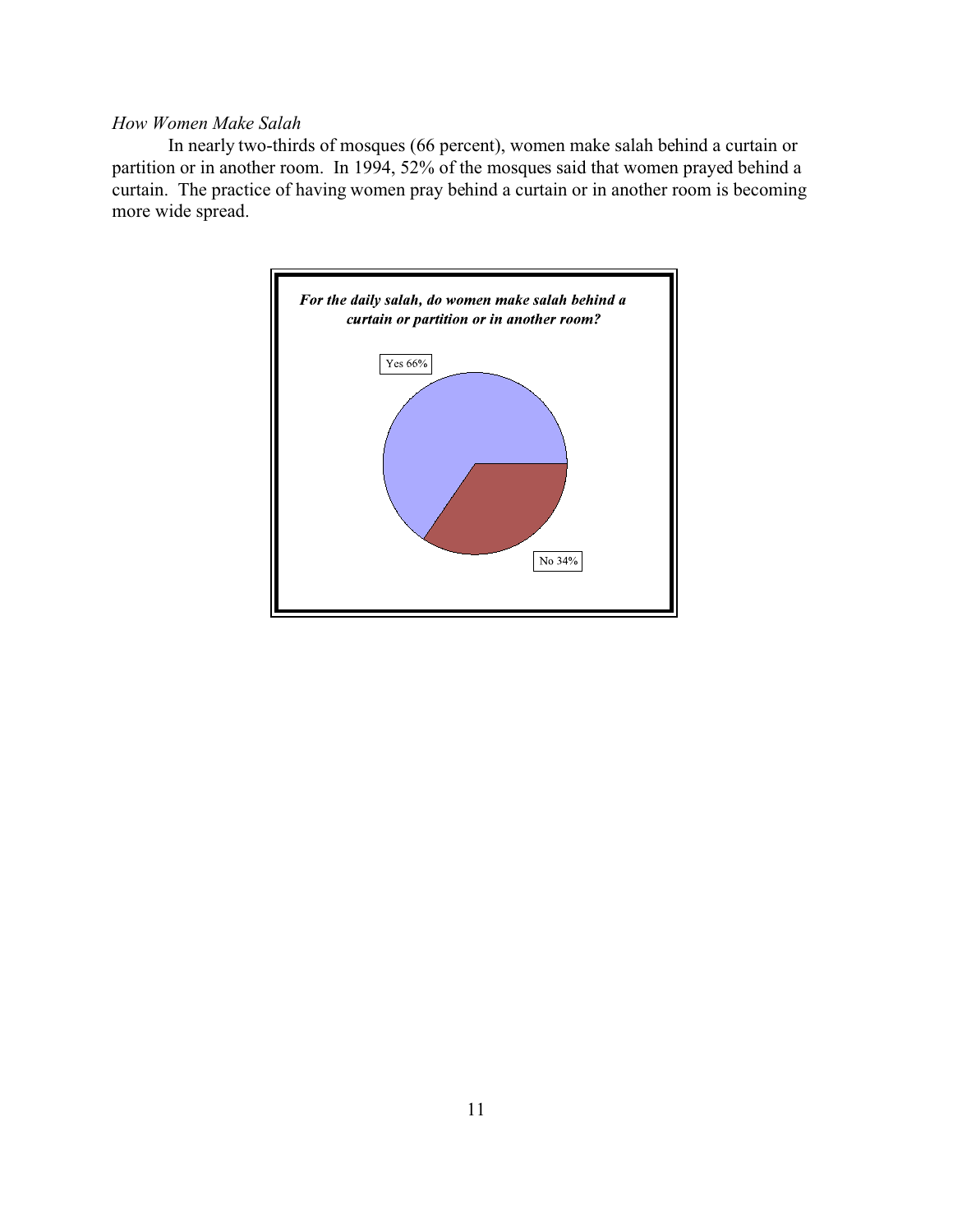# **Participants**

### **Number of Participants**

#### *Current Number*

The number of mosque participants was measured in two ways: the number of people associated in any way with the religious life of the mosque and the number who regularly participate. The table below shows the range in the number of participants (that is, the lowest and highest number from among all reporting mosques) as well as the average and median number of participants.

| <b>Number of Mosque Participants</b>                                             |             |         |                           |
|----------------------------------------------------------------------------------|-------------|---------|---------------------------|
|                                                                                  | Range       | Average | Typical*<br><b>Mosque</b> |
| Number of Muslims associated in any way<br>with the religious life of the mosque | 10-50,000   | 1,629   | 500                       |
| Number of adults who regularly participate<br>in the mosque                      | $2 - 5,000$ | 252     | 95                        |
| Number of children and teens who regularly                                       |             |         |                           |
| participate in the mosque<br>Total regular participants (adults, children,       | $0 - 2,000$ | 85      | 30                        |
| and teens)                                                                       | $2 - 5,300$ | 340     | 125                       |
| *Median                                                                          |             |         |                           |

- The average number of Muslims associated with a mosque (in other words, comes at least to the Eid Prayers) is 1629. Multiplying this figure by 1209 mosques yields an estimated total of 2 million Muslims who associate themselves with a mosque. In 1994 that total was 500,000 Muslims. The range in the number of Muslims associated in any way with each mosque is quite broad. Two mosques have just 10 Muslims associated with them, and at the other end of the spectrum, two mosques report 50,000 Muslims associated with them. However, the range in number of Muslims who regularly participate in the mosque is narrower, from three to 5,300.
- Median participation is much smaller than the figures at the high-end of the range. The median number of Muslims associated with each mosque is 500, and the median number of regular participants is 125.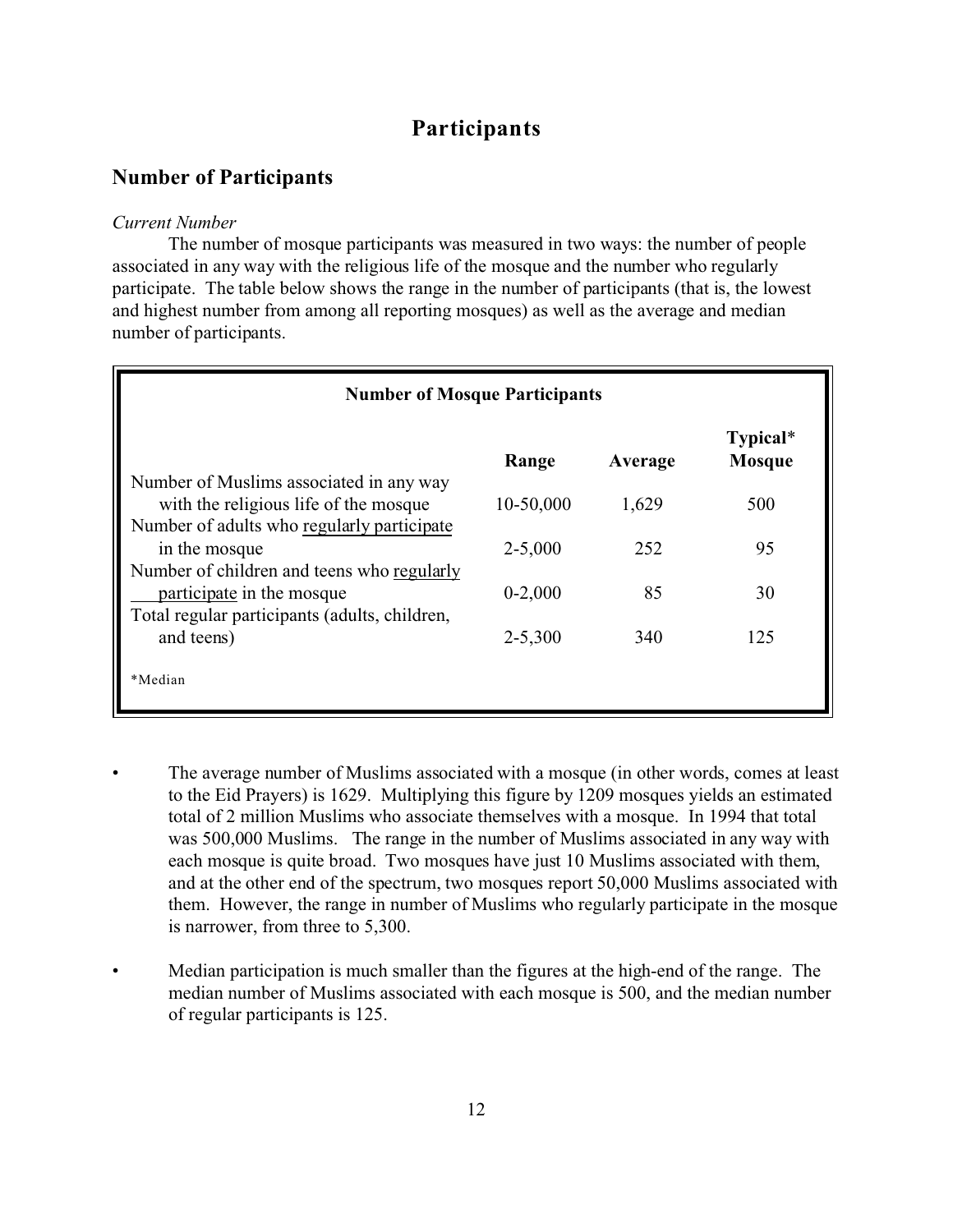The average number of regular mosque participants is 340. Multiplying by 1,209 yields an estimated total of 411,060 Muslims regularly participating in mosques in the United States.

### *Growth or Decline in Participants*

In the past five years, regular participants have increased at more than three-quarters (77 percent) of mosques. Regular participants have decreased at only 5 percent of mosques.



The majority (61%) of mosques have experienced during the past years an increase of regular participants of 10 percent or more.

| <b>Percentage Increase or Decrease</b> |       |
|----------------------------------------|-------|
| <b>Increase</b>                        |       |
| $10\%$ or more                         | 61%   |
| $5 - 9\%$                              | 12%   |
| Less than $5\%$                        | $4\%$ |
| <b>Decrease</b>                        |       |
| $10\%$ or more                         | $4\%$ |
| $5 - 9\%$                              | $1\%$ |
| Less than $5\%$                        | $0\%$ |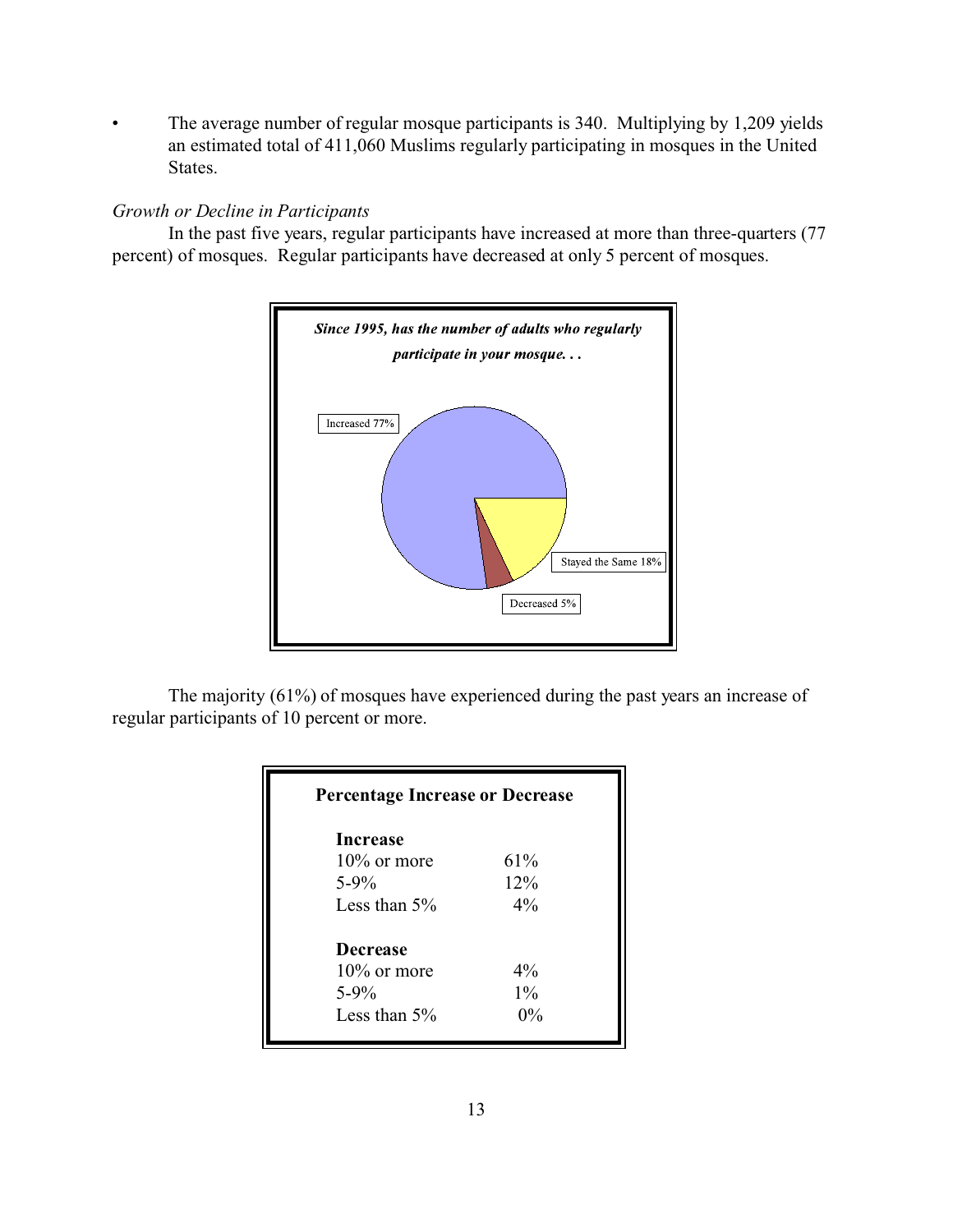| <b>Increase/Decrease Compared to Ethnicity of Mosques*</b> |                             |       |             |              |              |
|------------------------------------------------------------|-----------------------------|-------|-------------|--------------|--------------|
| Increased                                                  | African-Am. S. Asian<br>70% | 80%   | Arab<br>79% | Mixed<br>78% | Other<br>83% |
| Decreased                                                  | $5\%$                       | $5\%$ | $5\%$       | $3\%$        | $5\%$        |
| Stayed the Same                                            | 25%                         | 15%   | 16%         | 19%          | 12%          |
| *For ethnicity of mosques see pg. 19,                      |                             |       |             |              |              |

• Although the vast majority of mosques are doing well, the African American mosques have the most mosques that have stayed the same and they have the lowest percentage of increase.

| <b>Increase/Decrease Compared to Mosque Location</b> |      |        |              |            |
|------------------------------------------------------|------|--------|--------------|------------|
|                                                      | Town | Suburb | City         | Inner City |
|                                                      |      |        | Neighborhood |            |
| Increased                                            | 75%  | 87%    | 80%          | 67%        |
| Decreased                                            | 6%   | $4\%$  | 5%           | $4\%$      |
| Stayed the Same                                      | 19%  | 9%     | 15%          | 29%        |
|                                                      |      |        |              |            |

**•** As might be expected suburban mosques have the greatest increase and inner city mosques are experiencing the least growth.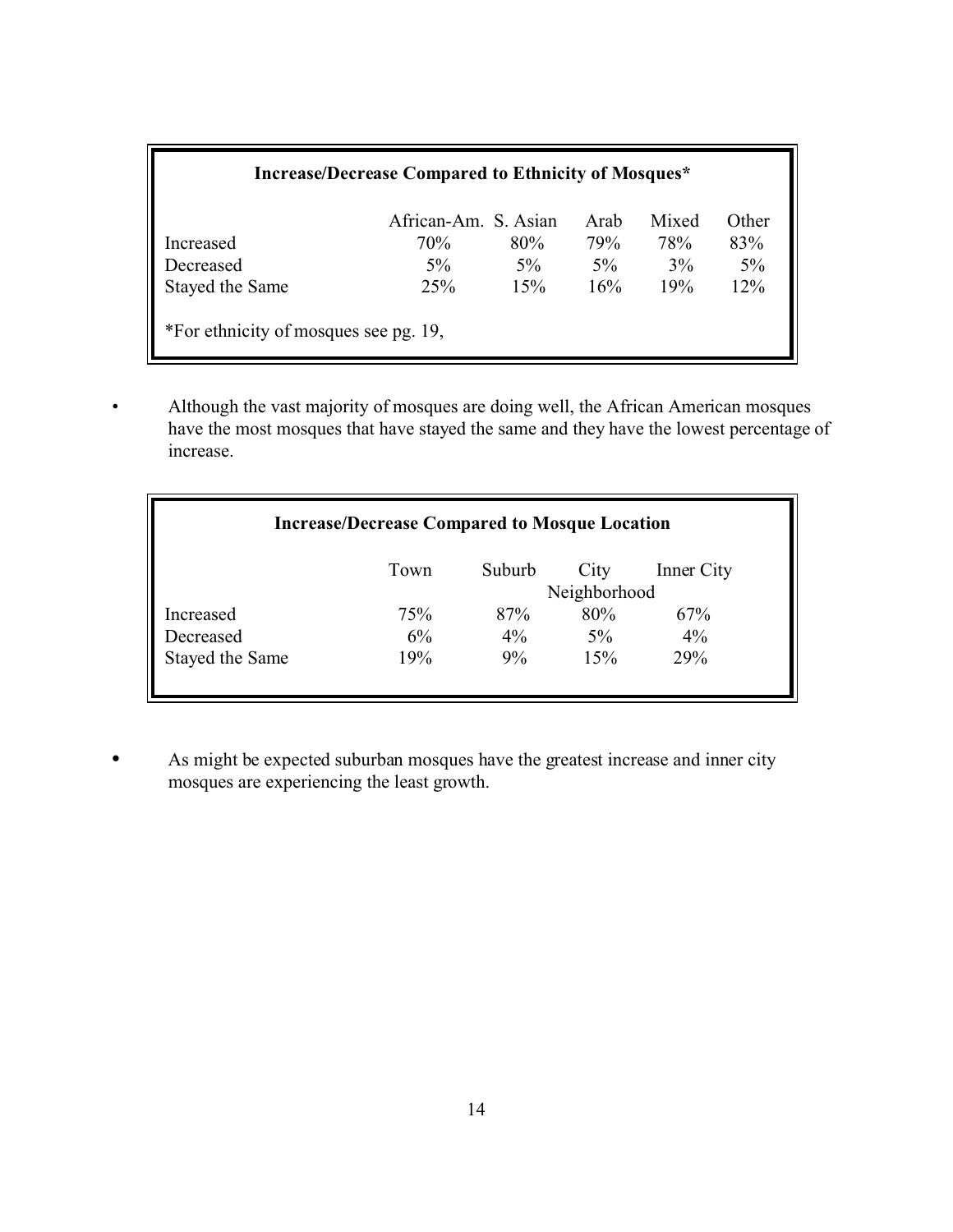# **Characteristics of Regular Participants**

Respondents were asked the percentage of regular mosque participants who fit each of several characteristics. The table below summarizes these characteristics.

| Please tell me about what percent of those who<br>regularly participate in your mosque |                       |                                   |                                    |                                              |
|----------------------------------------------------------------------------------------|-----------------------|-----------------------------------|------------------------------------|----------------------------------------------|
|                                                                                        | Average<br>Percentage | Median<br>Number*<br>Participants | Average<br>Number*<br>Participants | <b>Total</b><br>Participants<br>Nationally** |
| Have a high school diploma                                                             | 81                    | 92                                | 276                                | 333,684                                      |
| Are college graduates                                                                  | 48                    | 51                                | 179                                | 216,411                                      |
| Are male                                                                               | 75                    | 83                                | 242                                | 292,578                                      |
| Are age 35 or younger                                                                  | 47                    | 55                                | 141                                | 170,469                                      |
| Are over 60 years old                                                                  | 11                    | 10                                | 34                                 | 41,106                                       |
| Travel more than 15 minutes to                                                         |                       |                                   |                                    |                                              |
| get to your mosque                                                                     | 39                    | 40                                | 143                                | 172,887                                      |
| Are new to your mosque in the                                                          |                       |                                   |                                    |                                              |
| last five years                                                                        | 34                    | 36                                | 99                                 | 416,691                                      |
| Are converts to Islam                                                                  | 29                    | 18                                | 53                                 | 64,077                                       |
| Have annual household incomes                                                          |                       |                                   |                                    |                                              |
| below \$20,000                                                                         | 24                    | 25                                | 62                                 | 74,958                                       |
| Currently hold volunteer                                                               |                       |                                   |                                    |                                              |
| leadership roles                                                                       | 17                    | 14                                | 34                                 | 41,106                                       |
|                                                                                        |                       |                                   |                                    |                                              |

\*Number in each mosque calculated by multiplying the percentage by its number of regular participants.

\*\*Estimated by multiplying the average number of participants by the number of mosques in the nation (1,209).

- At the typical mosque, a large majority of regular participants are males.
- Slightly more than half of mosque participants are college graduates and about 80% have high school diplomas. Compared to the general population, mosque participants are more likely to have a college degree but at the same time a greater percentage do not have a high school diploma.
- The age breakdown of mosque participants is

| Age 35 or younger | 47%    |
|-------------------|--------|
| Age 36-59         | 42%    |
| Over 60           | $11\%$ |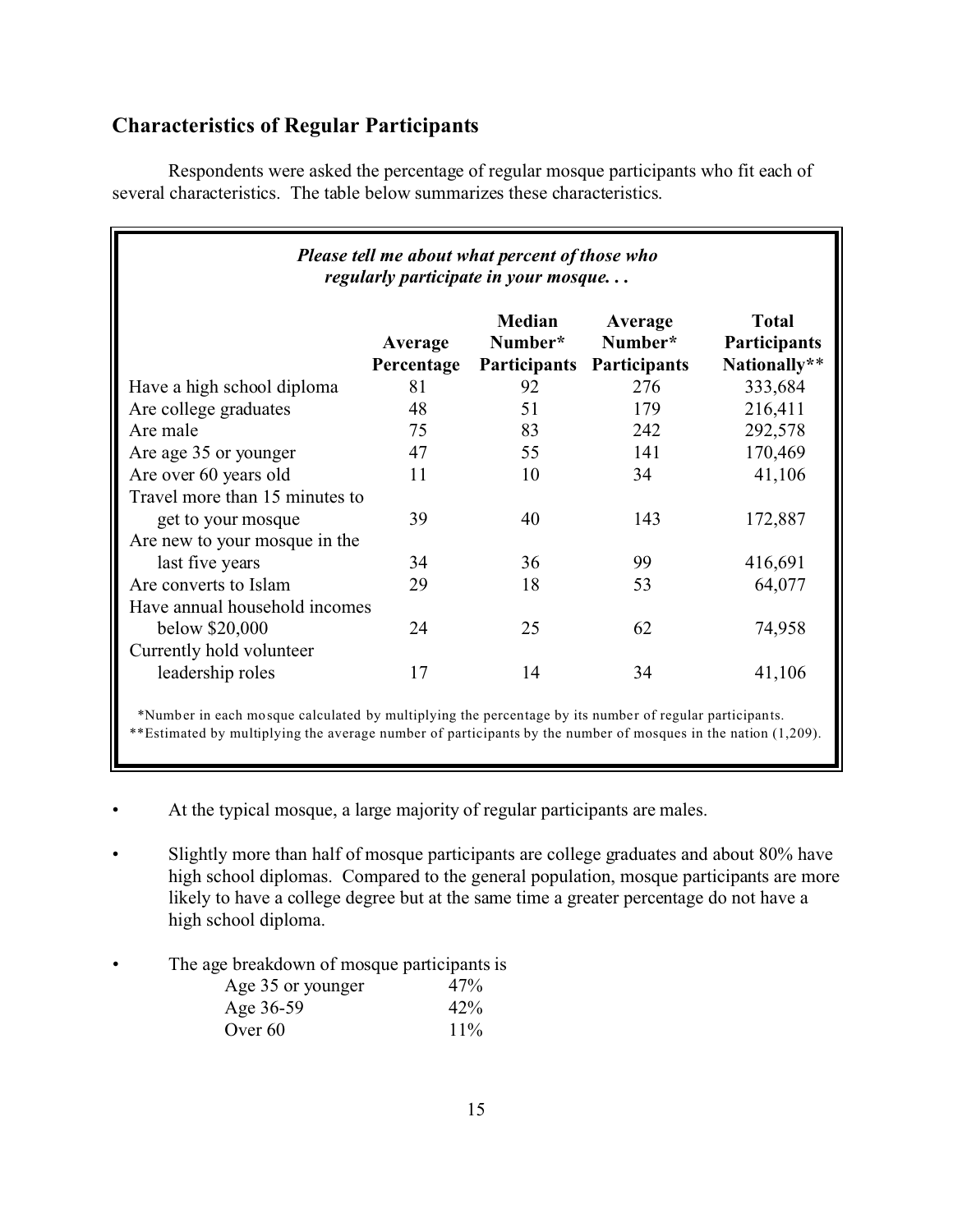As might be expected of a relatively new community, which has been largely augmented by recent immigrants, mosques are composed of younger people, but the signs of aging are manifest.

- About a third (34 percent) of regular participants at the typical mosque have joined within the last five years.
- Approximately 40% of mosque participants travel more than 15 minutes from their home to get to the mosque. Compared to churches this is a high percentage, indicating that Muslim residential patterns do not coincide with the location of mosques.
- On average, one in three regular participants (29 percent) is a convert to Islam. (The fact that this figure of 29% corresponds well with the estimated number of 32% for African Americans and White Americans in mosques, bolsters the reliability of the estimate.)
- ! A quarter (24 percent)of regular participants at the typical mosque live in households with incomes below \$20,000. Nationally, the median household income is about \$41,000. A significant portion of mosque participants, therefore, live below the poverty level.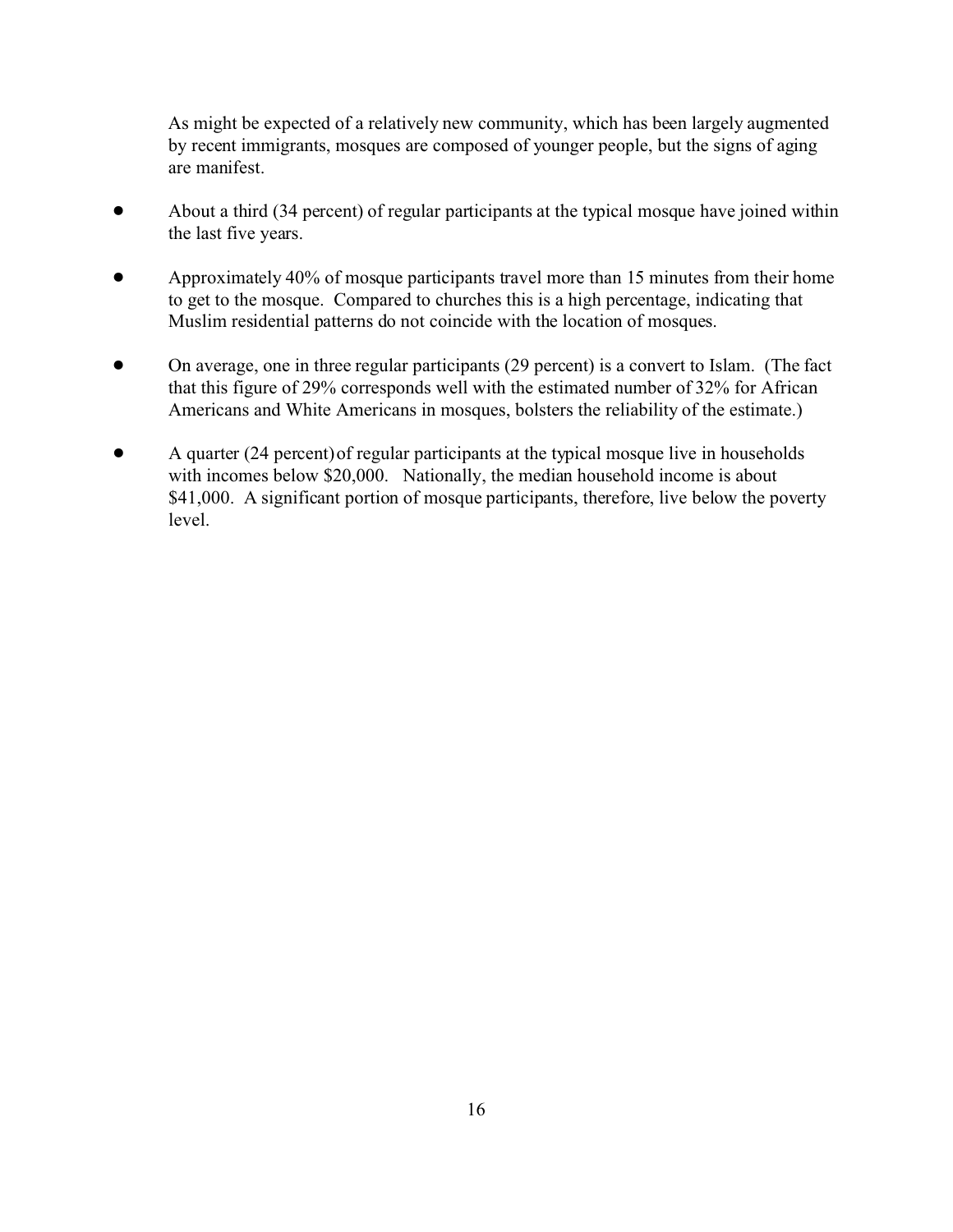# **Ethnicity of Participants**

### *Ethnic Breakdown*

Respondents were asked the percentage of regular mosque participants in each of several ethnic categories. The table below summarizes the results in three different ways. The first column lists the range of percentages for each category. The second column shows the average percentage across all mosques. Finally, the last column presents the percentage of mosques that report having at least some (i.e., one percent or more) members of that ethnic group.

| <b>Ethnic Breakdown of Regular Mosque Participants</b> |                     |                       |                                                                 |  |
|--------------------------------------------------------|---------------------|-----------------------|-----------------------------------------------------------------|--|
|                                                        | Percentage<br>Range | Average<br>Percentage | Percentage<br><b>Of Mosques</b><br>with at<br><b>Least Some</b> |  |
| South Asian (Pakistani, Indian, Bangladeshi,           |                     |                       |                                                                 |  |
| Afghani)                                               | $0-100%$            | 33%                   | 87%                                                             |  |
| African American                                       | $0 - 100$           | 30                    | 87                                                              |  |
| Arab                                                   | $0-99$              | 25                    | 90                                                              |  |
| African (Sub-Saharan)                                  | $0 - 92$            | 3.4                   | 40                                                              |  |
| European (Bosnian, Tartar, Kosovar, etc.)              | $0 - 87$            | 2.1                   | 25                                                              |  |
| <b>White American</b>                                  | $0 - 75$            | 1.6                   | 41                                                              |  |
| Southeast Asian (Malaysian, Indonesian,                |                     |                       |                                                                 |  |
| Filipino)                                              | $0 - 25$            | 1.3                   | 29                                                              |  |
| Caribbean                                              | $0 - 80$            | 1.2                   | 15                                                              |  |
| Turkish                                                | $0 - 85$            | 1.1                   | 22                                                              |  |
| Iranian                                                | $0 - 35$            | 0.7                   | 18                                                              |  |
| Hispanic/Latino                                        | $0 - 50$            | 0.6                   | 18                                                              |  |

South Asians, African Americans and Arabs are the dominant ethnic groups in American mosques. On average, there are few members of any other ethnic group.

Mosques are ethnically diverse. Ninety percent of mosques have at least some Arab members. And 87 percent of mosques have at least some South Asian and African American members. Fewer than half of mosques have members in each of the remaining groups. However, about two-fifths of mosques have African (Sub-Saharan) and White American members. Between 20 and 30 percent have European, Southeast Asian, and Turkish members.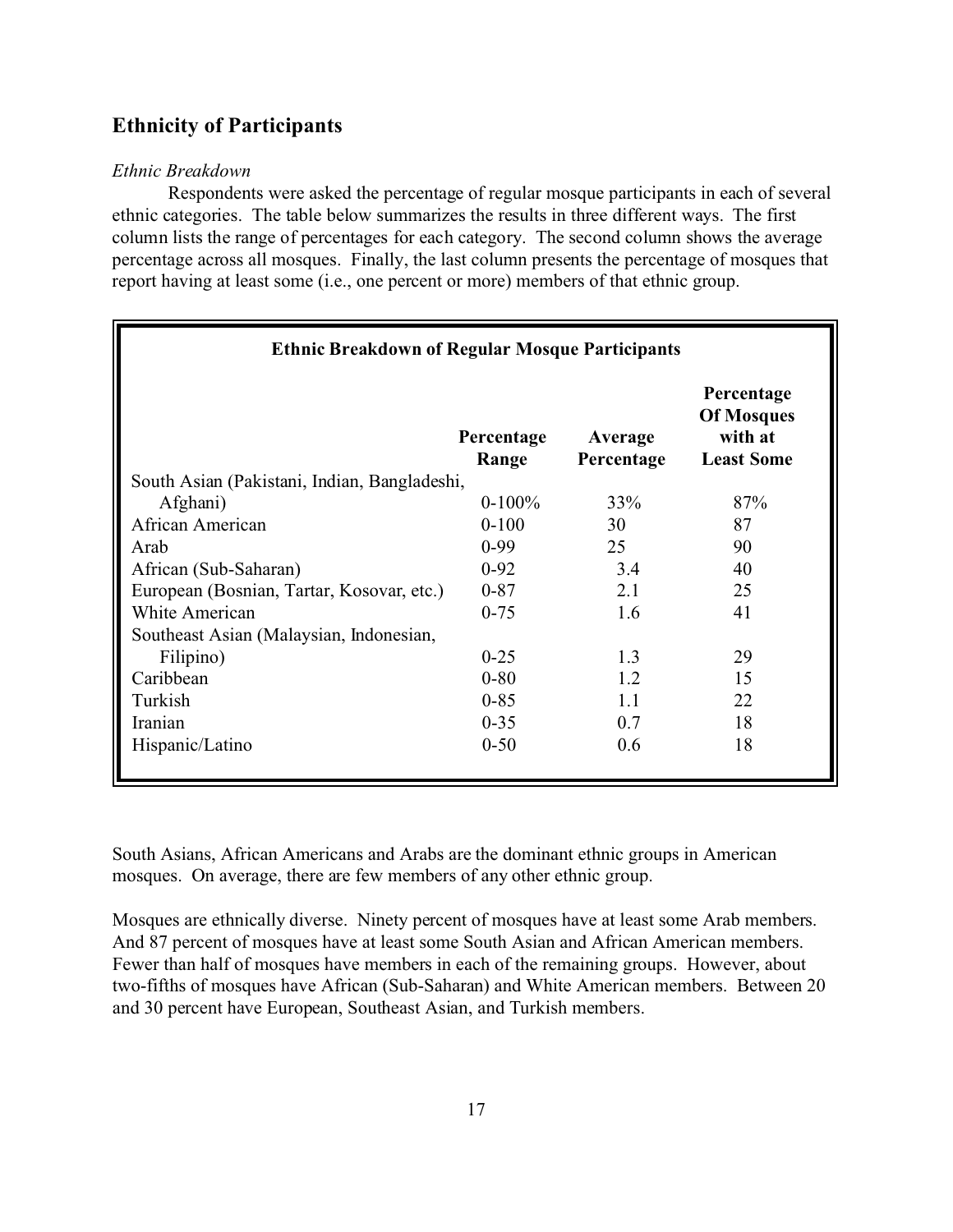The table below is a continuation of the one on the previous page. It summarizes the number of regular mosque participants in each ethnic group. The number in each mosque has been calculated by multiplying its reported percentage for that group by the masjid's number of regular participants.

|                                              | Average<br><b>Number</b> | <b>Estimated</b><br>Participants*<br><b>Nationally</b> |
|----------------------------------------------|--------------------------|--------------------------------------------------------|
| South Asian (Pakistani, Indian, Bangladeshi, |                          |                                                        |
| Afghani)                                     | 132                      | 159,588                                                |
| African American                             | 112                      | 135,408                                                |
| Arab                                         | 57                       | 68,913                                                 |
| African (Sub-Saharan)                        | 13                       | 15,717                                                 |
| European (Bosnian, Tartar, Kosovar, etc.)    | 6.6                      | 7,979                                                  |
| White American                               | 4.6                      | 5,561                                                  |
| Southeast Asian (Malaysian, Indonesian,      |                          |                                                        |
| Filipino)                                    | 3.9                      | 4,715                                                  |
| Caribbean                                    | 3.9                      | 4,715                                                  |
| Turkish                                      | 3.2                      | 3,869                                                  |
| Iranian                                      | 1.6                      | 1,934                                                  |
| Hispanic/Latino                              | 1.3                      | 1,572                                                  |
| All Others                                   | 0.34                     | 411                                                    |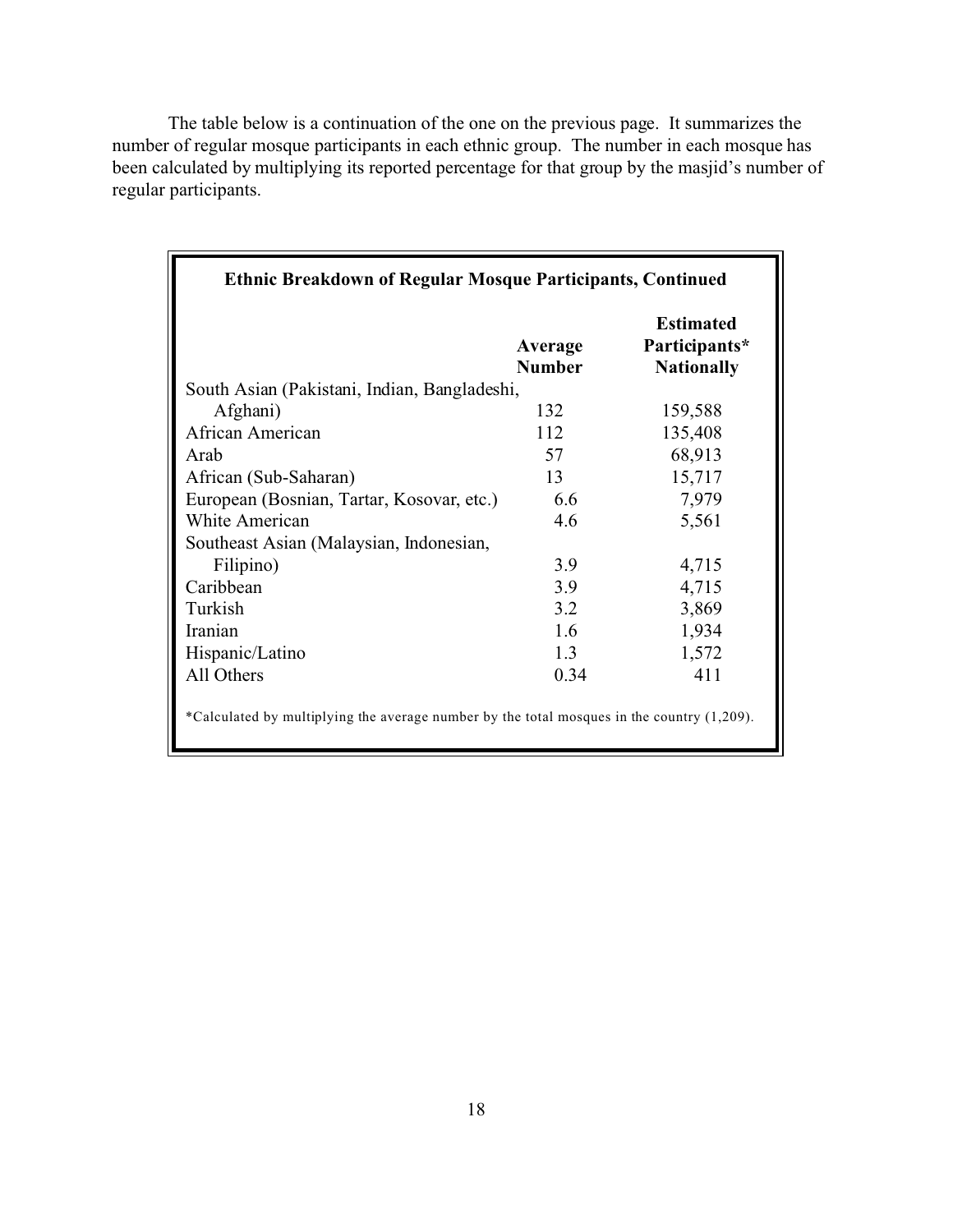### *Dominant Ethnic Groups in Mosques*

The table below summarizes responses from the same questions about ethnicity. In this case, however, the mosques are grouped according to the dominant ethnic group in the mosque.

| Mosques Grouped According to Dominant Ethnic Groups*<br>Percentage of Mosques in Each Category                                                                                                                                                                                                                                                            |            |            |  |  |  |  |
|-----------------------------------------------------------------------------------------------------------------------------------------------------------------------------------------------------------------------------------------------------------------------------------------------------------------------------------------------------------|------------|------------|--|--|--|--|
|                                                                                                                                                                                                                                                                                                                                                           | 2000 Study | 1994 Study |  |  |  |  |
| African American                                                                                                                                                                                                                                                                                                                                          | 27%        | 29%        |  |  |  |  |
| South Asian                                                                                                                                                                                                                                                                                                                                               | <b>28%</b> | 29%        |  |  |  |  |
| Arab                                                                                                                                                                                                                                                                                                                                                      | 15%        | $21\%$     |  |  |  |  |
| Mixed evenly South Asian and Arab                                                                                                                                                                                                                                                                                                                         | 16%        | $10\%$     |  |  |  |  |
| All Other Combinations                                                                                                                                                                                                                                                                                                                                    | $14\%$     | 11%        |  |  |  |  |
| *Dominate groups are calculated by: 35-39 percent of participants in one group and all other<br>groups less than $20\%$ ; 40-49 percent of one group and all others less than 30; 50-59 percent of<br>one group and all others less than 40; any group over 55%.<br>*Mixed groups calculated by two groups with at least 30 percent of participants each. |            |            |  |  |  |  |

- ! Sixty-four percent of mosques have one dominant ethnic group. In most cases, this one group is either African American or South Asian.
- Thirty-one percent of mosques have two dominant ethnic groups, with the most frequent combination being South Asian and Arab.
- ! About one in twenty mosques (5 percent) is composed of numerous ethnic groups, none having a significant percentage.
- Only 7% of mosques have only one ethnic group. A quarter (24%) have 90% of one ethnic group. In both cases most of these mosques are African American.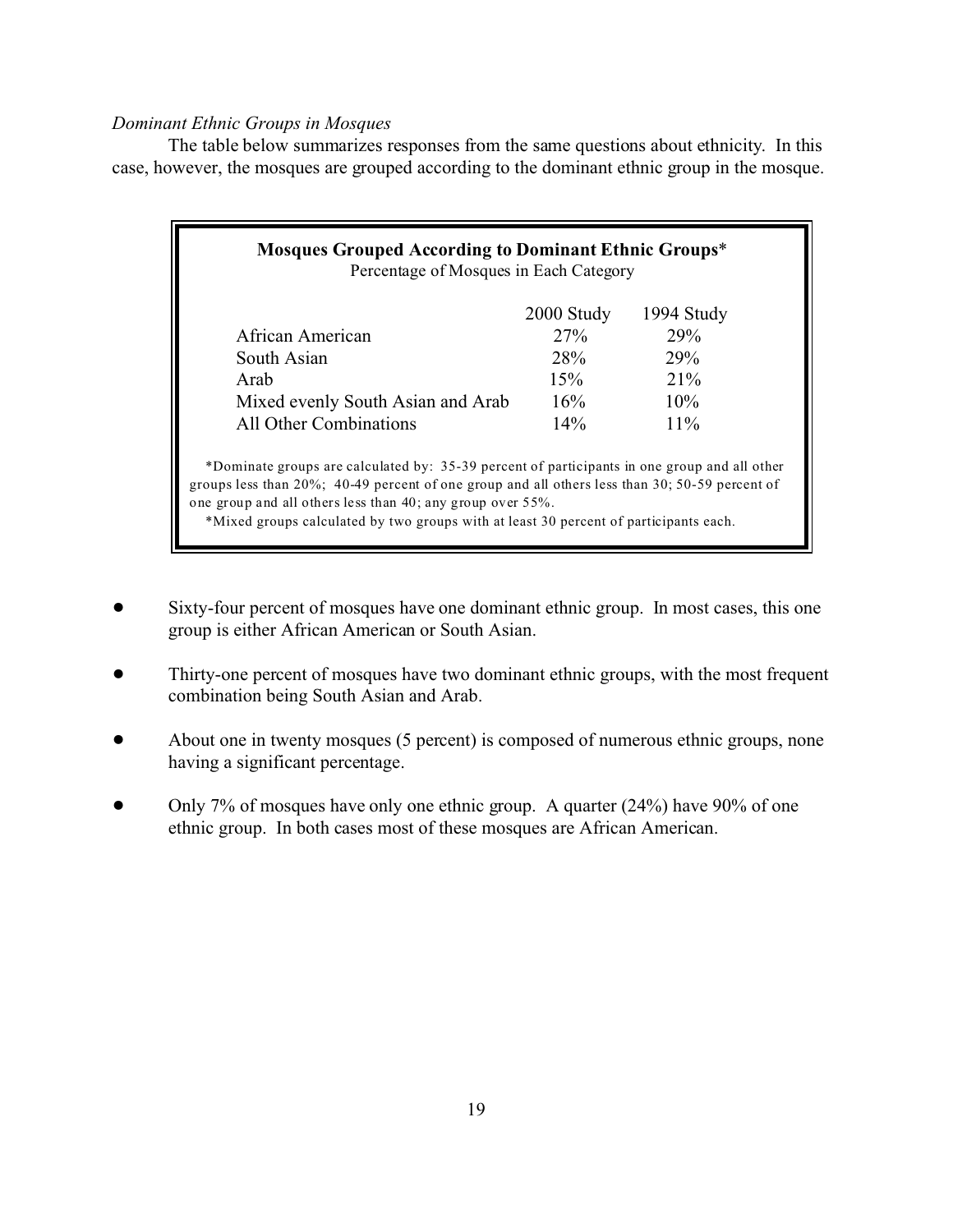# **Converts to Islam**

### *Number of Converts*

Ninety-one percent of mosques report having at least one convert to Islam during the previous year. The average number of converts is 16.3. In 1994 the average number of converts per year was virtually the same, 16.5.



*•* A majority of mosques had ten or fewer converts during the previous year. Slightly fewer than a quarter (23 percent) had 11 to 49 converts. Only eight percent of mosques had 50 converts or more.

The following charts compare conversions with ethnicity and mosque size.

| <b>Conversions and Ethnicity of Mosques</b> |                      |       |       |       |       |
|---------------------------------------------|----------------------|-------|-------|-------|-------|
|                                             | African-Am. S. Asian |       | Arab  | Mixed | Other |
| $0 - 5$                                     | 45%                  | 15%   | $7\%$ | 78%   | 83%   |
| $1 - 5$                                     | 40%                  | 50%   | 56%   | 3%    | 5%    |
| $6 - 10$                                    | 14%                  | 16%   | 13%   | 19%   | 12%   |
| 11-49                                       | 28%                  | 15%   | 22%   | 27%   | 29%   |
| $50 +$                                      | 13%                  | $4\%$ | $2\%$ | 3%    | 15%   |

The ethnicity of a mosque does not coincide with high conversion rates.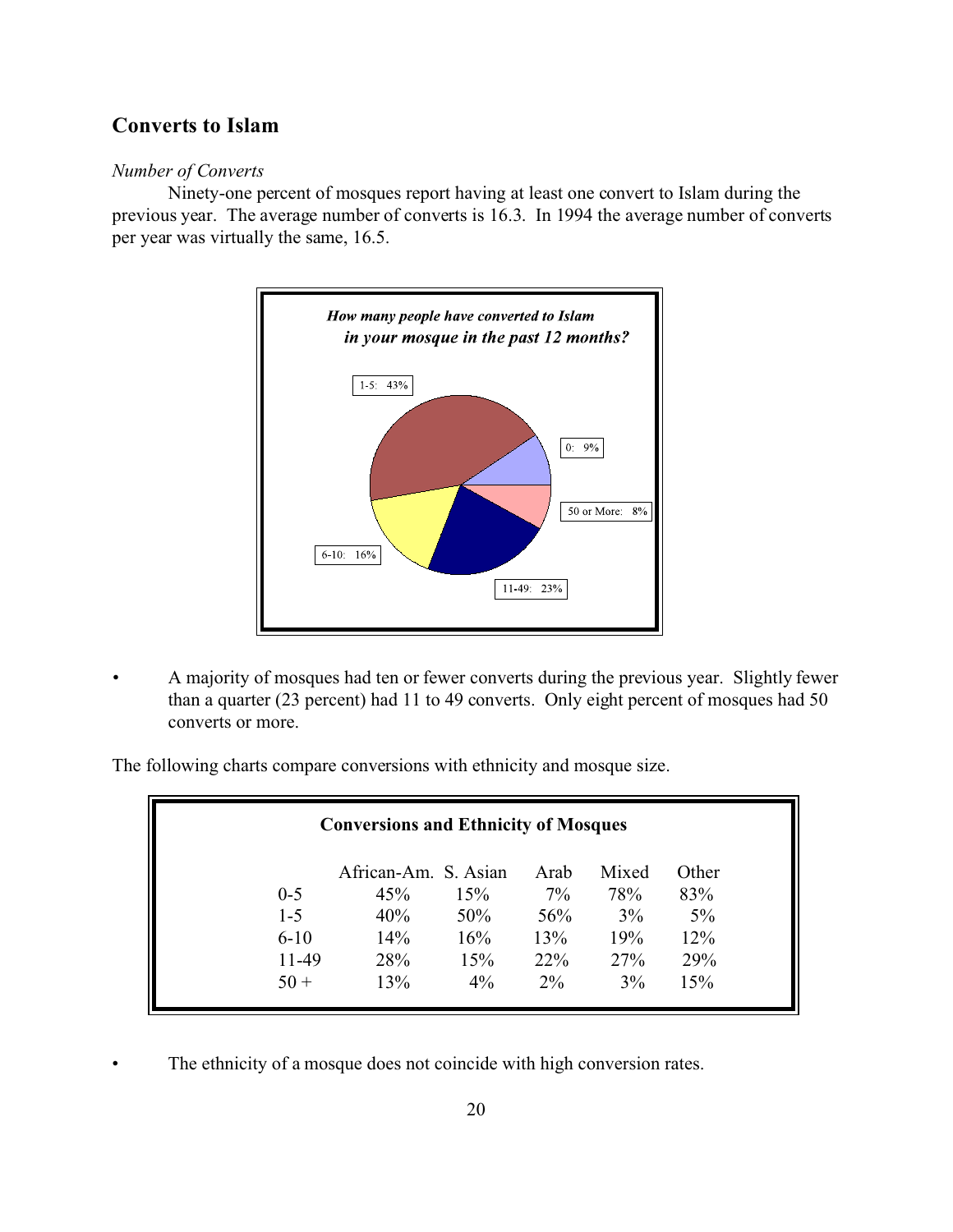| <b>Conversions and Mosque Size (Jum'ah Attendance)</b> |          |          |        |         |         |         |
|--------------------------------------------------------|----------|----------|--------|---------|---------|---------|
|                                                        |          | $1 - 50$ | 51-100 | 101-200 | 201-500 | $500 +$ |
| Conversions                                            | $0 - 5$  | 45%      | 15%    | $7\%$   | 78%     | 83%     |
|                                                        | $1 - 5$  | 40%      | 50%    | 56%     | 3%      | $5\%$   |
|                                                        | $6 - 10$ | 14%      | 16%    | 13%     | 19%     | 12%     |
|                                                        | 11-49    | 28%      | 15%    | 22%     | 27%     | 29%     |
|                                                        | $50 +$   | 13%      | $4\%$  | $2\%$   | 3%      | 15%     |

The largest mosques have the best conversion rates.

### *Characteristics of Converts*

If a mosque had at least one convert during the past year, follow-up questions asked the number who were members of several ethnic groups, the number who were men and women, and the number still regularly participating in the mosque. For the table below, those numbers have been translated into percentages of all converts. Mosques with no converts have been excluded from the calculations and are therefore not represented in the table.

| <b>Characteristics of Converts</b><br>[Mosques with at Least One Convert During Past 12 Months] |                       |                                                         |  |  |
|-------------------------------------------------------------------------------------------------|-----------------------|---------------------------------------------------------|--|--|
|                                                                                                 | Average<br>Percentage | Percentage<br>of Mosques<br>with at<br><b>Least One</b> |  |  |
| <b>Race or Ethnicity</b>                                                                        |                       |                                                         |  |  |
| African American                                                                                | 63%                   | 87%                                                     |  |  |
| White                                                                                           | 27                    | 61                                                      |  |  |
| Hispanic/Latino                                                                                 | 6                     | 22                                                      |  |  |
| Other                                                                                           | 3                     | 13                                                      |  |  |
| Gender                                                                                          |                       |                                                         |  |  |
| Male                                                                                            | 68%                   | 95%                                                     |  |  |
| Female                                                                                          | 32                    | 77                                                      |  |  |
| Regular Participants in the Mosque Now                                                          | 48%                   | 73%                                                     |  |  |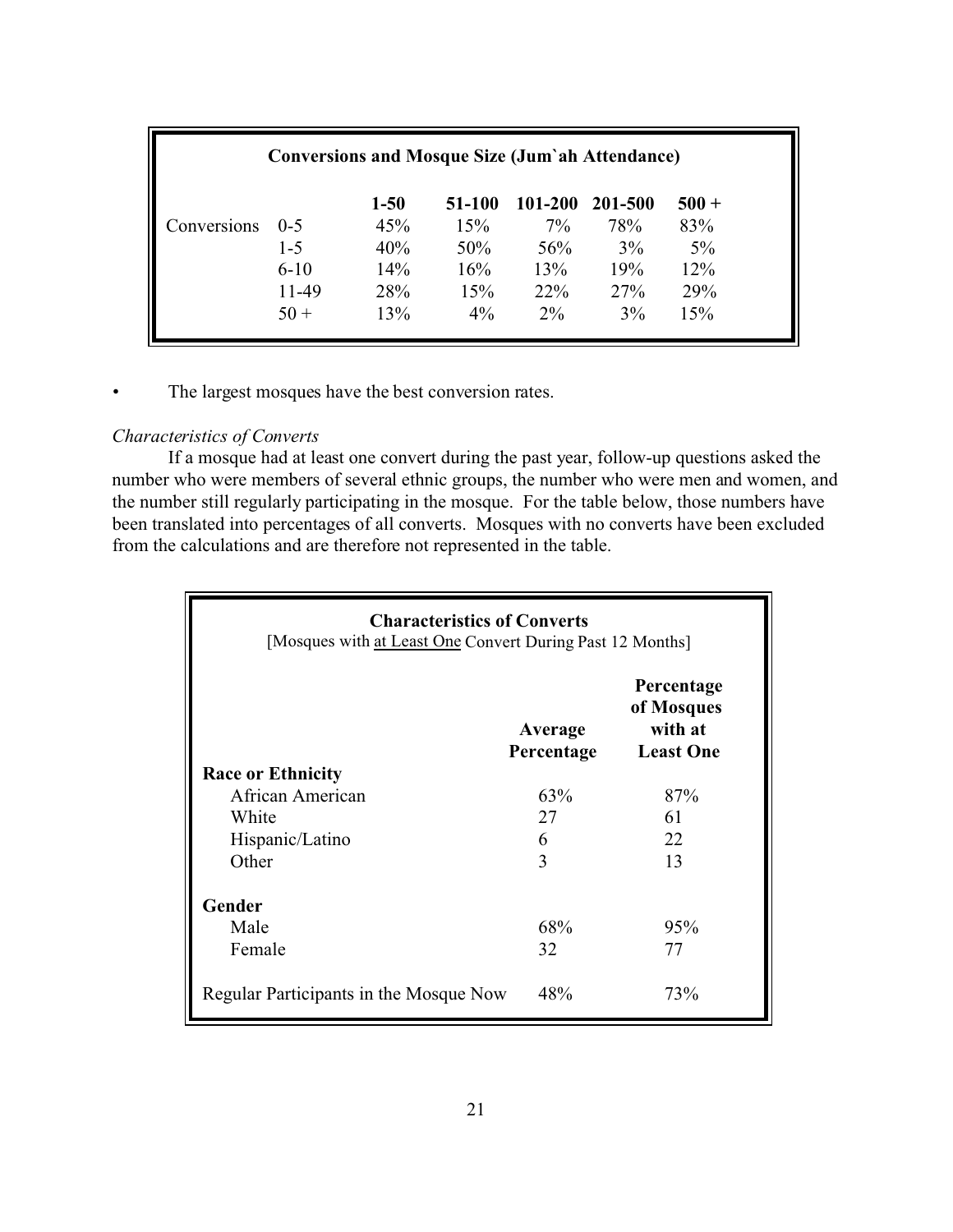- ! In the average mosque with at least one convert last year, the majority of converts are African American and male. Still, most mosques with converts have had at least some white and female converts as well.
- ! On average, only about half of converts continue to be regular participants in the mosque. The next table summarizes the number of converts across all mosques.

| <b>Numbers of Converts</b><br>[All Mosques]                                                                                             |                                  |                                                              |  |
|-----------------------------------------------------------------------------------------------------------------------------------------|----------------------------------|--------------------------------------------------------------|--|
| All Converts                                                                                                                            | Average<br><b>Number</b><br>16.3 | <b>Estimated</b><br>Converts*<br><b>Nationally</b><br>19,706 |  |
| Race<br>African American<br>White<br>Hispanic/Latino<br>Other                                                                           | 11.4<br>3.4<br>1.0<br>0.5        | 13,783<br>4,110<br>1,209<br>604                              |  |
| Gender<br>Male<br>Female                                                                                                                | 10.7<br>5.6                      | 12,936<br>6,770                                              |  |
| Regular Participants in the Mosque Now<br>*Calculated by multiplying the average number by the total mosques in the country<br>(1,209). | 6.8                              | 8,221                                                        |  |

The average number of converts per mosque is 16.3. This translates into nearly twenty thousand converts nationally. Of these, about thirteen thousand were men, and seven thousand were women. Nearly fourteen thousand were African American.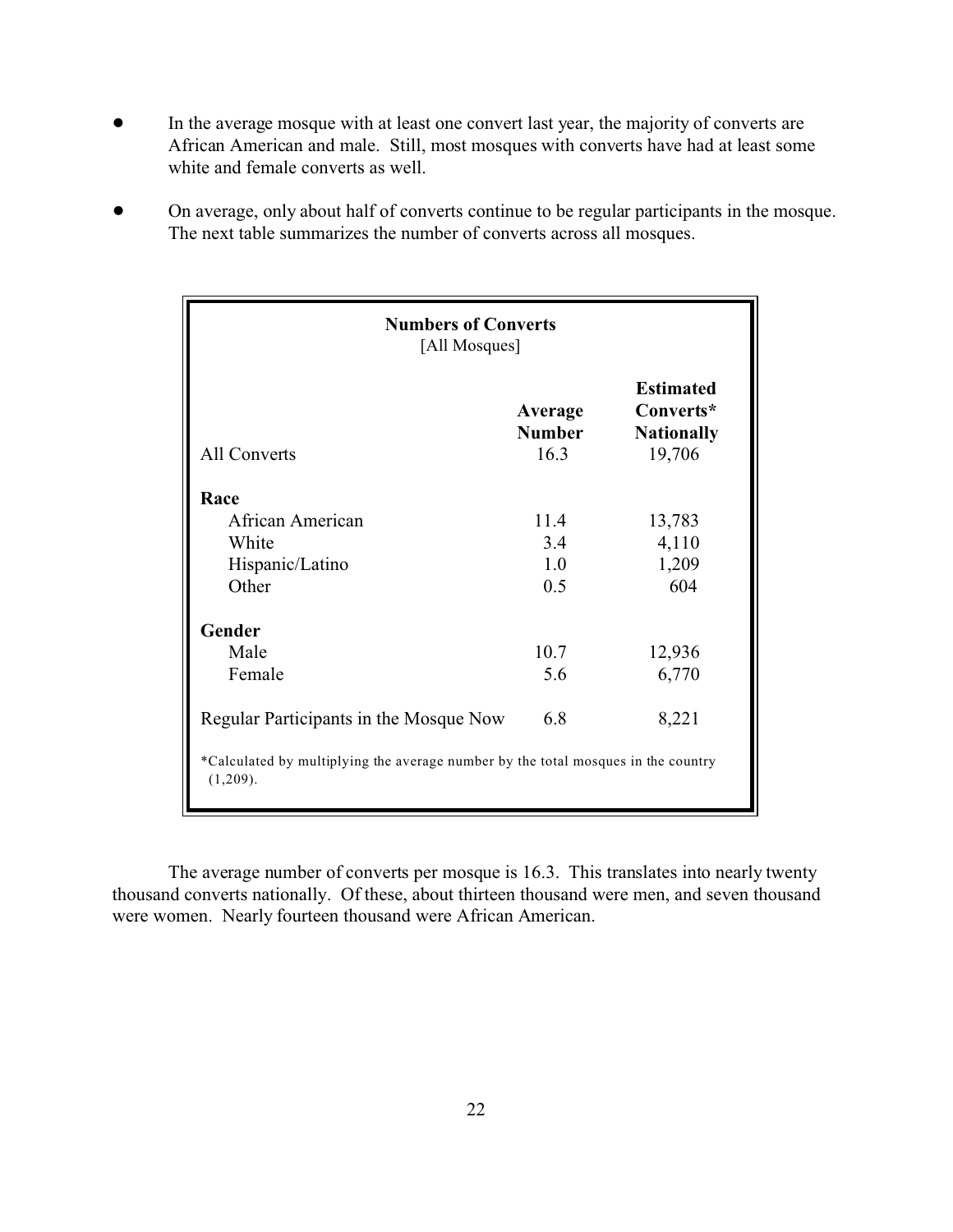### **Mosque History, Location, and Building**

### **History**

### *Founding Year*

The founding year of responding mosques ranges from 1925 to 2000, however only two percent were founded prior to 1950. Half the mosques were founded by 1980, and half were founded after that time. The vast majority of existing mosques (87%) were founded since 1970.



- About one in eight mosques (13 percent) was founded prior to 1970. Greater growth began in the 1970s, when about one in four mosques currently existing was founded. Over three-fifths of the mosques have been founded since 1979.
- The great movement to establish mosques, which began in the 1970s, remains unabated.
- These figures highlight the youth of the Muslim community in America.

The following pie graph shows the percentage breakdown of mosque foundings for five time periods.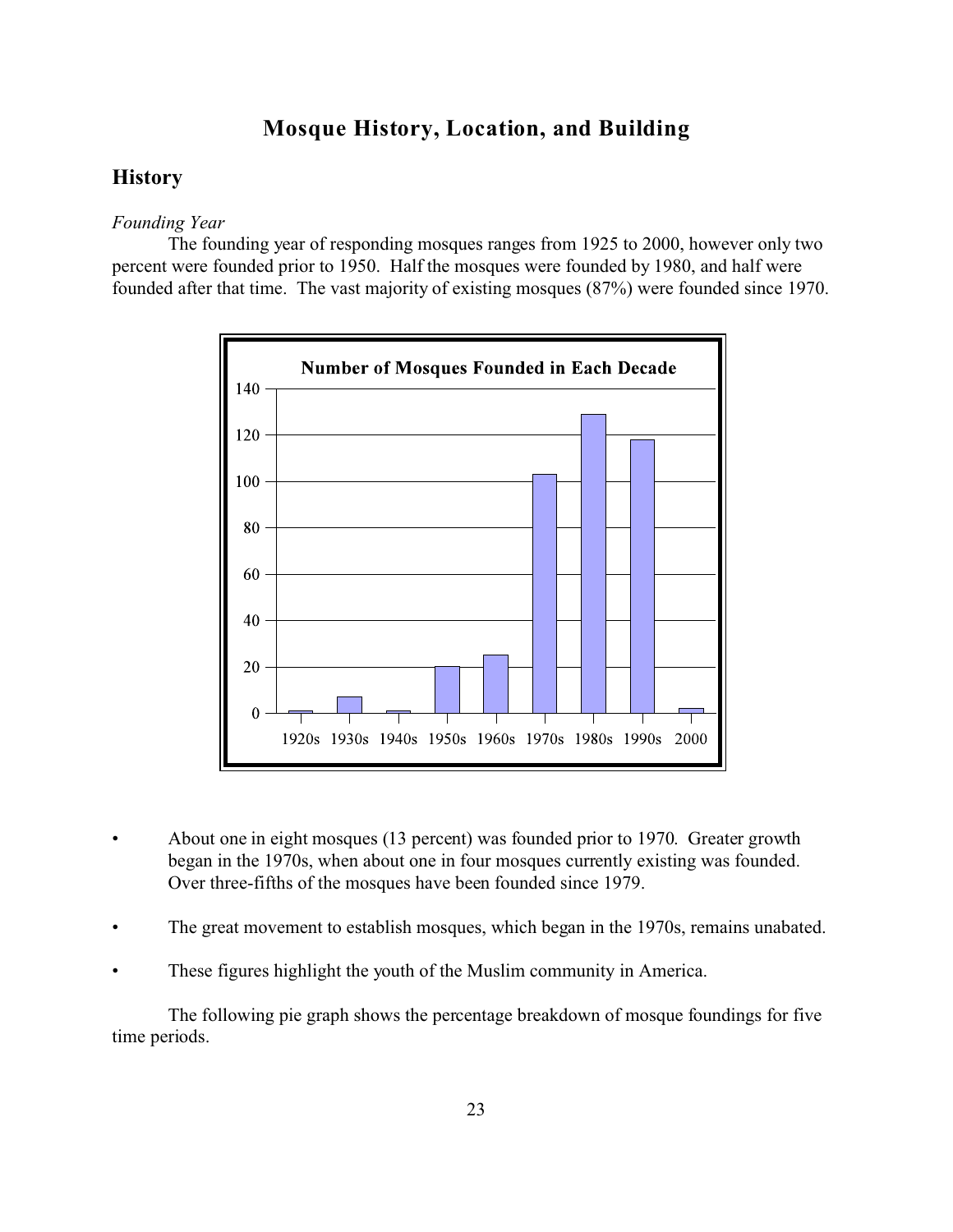

### *Time at Present Site*

Forty percent of mosques have been located at their present site since the time of their founding. However, older mosques are more likely to have moved over time. Only 31 percent of mosques founded more than ten years ago are still located at their original site. Sixty-three percent of mosques founded within the past ten years are still at their original site.

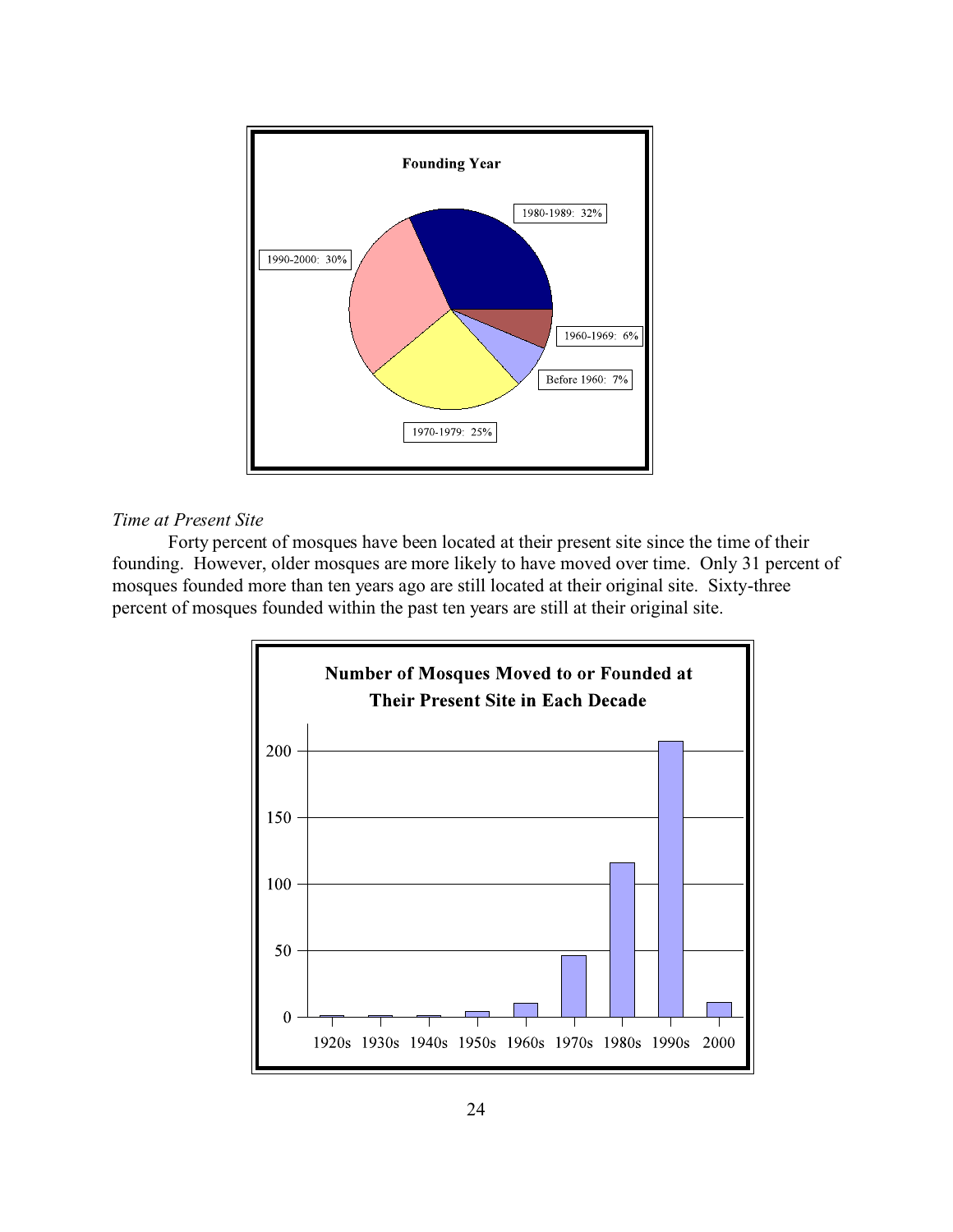• Another indication of the youth of the Muslim community is the fact that over half of mosques responding to the survey moved to (or were founded at) their present site in the 1990s. Most of the others have been located at their present site since the 1980s.



The pie graph below shows the frequency of each of five time periods.

# **Rural-Urban Location**

One in five mosques reports being located in a town or rural area. The remainder are located in metropolitan areas, most often in a city neighborhood.

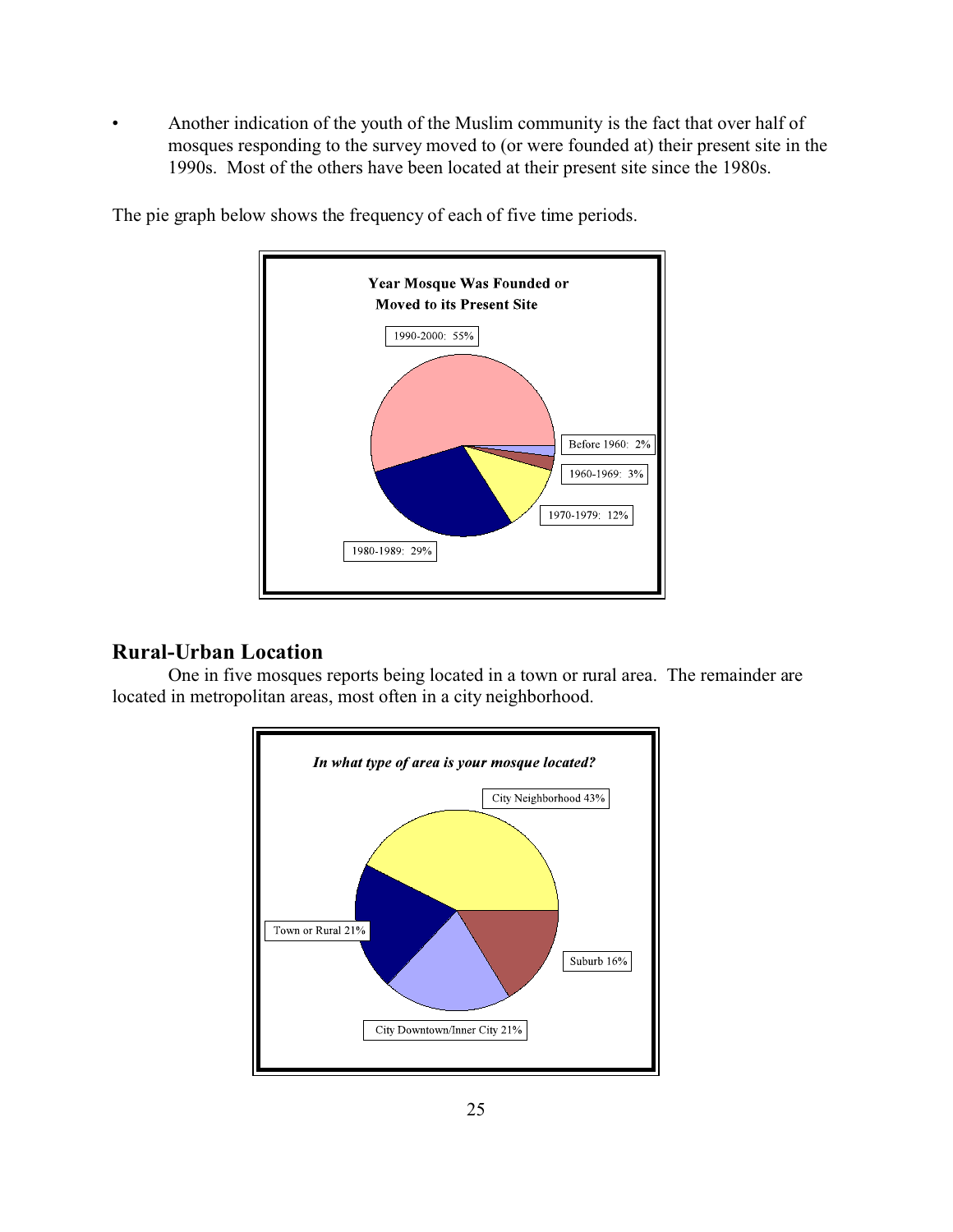|                                                   | African-Am                | So. Asian                | Arab                     | Mixed                    | Other                    |
|---------------------------------------------------|---------------------------|--------------------------|--------------------------|--------------------------|--------------------------|
| Town<br>Suburb<br>City Neighborhood<br>Inner City | 6%<br>$5\%$<br>62%<br>27% | 25%<br>28%<br>32%<br>15% | 29%<br>10%<br>38%<br>24% | 38%<br>19%<br>25%<br>19% | 14%<br>17%<br>51%<br>19% |
|                                                   |                           |                          |                          |                          |                          |

The following chart compares ethnicity and location.

# **Erection and Ownership of the Mosque Building**

A majority of mosques (55 percent) were purchased. About one-quarter (26 percent) were actually built by the Muslim community as a mosque.



- Only about one five mosques is not owned by the Muslim community; 15 percent are rented, and four percent are a room provided by a university or business.
- The same question was asked in 1994 and the results are virtually identical.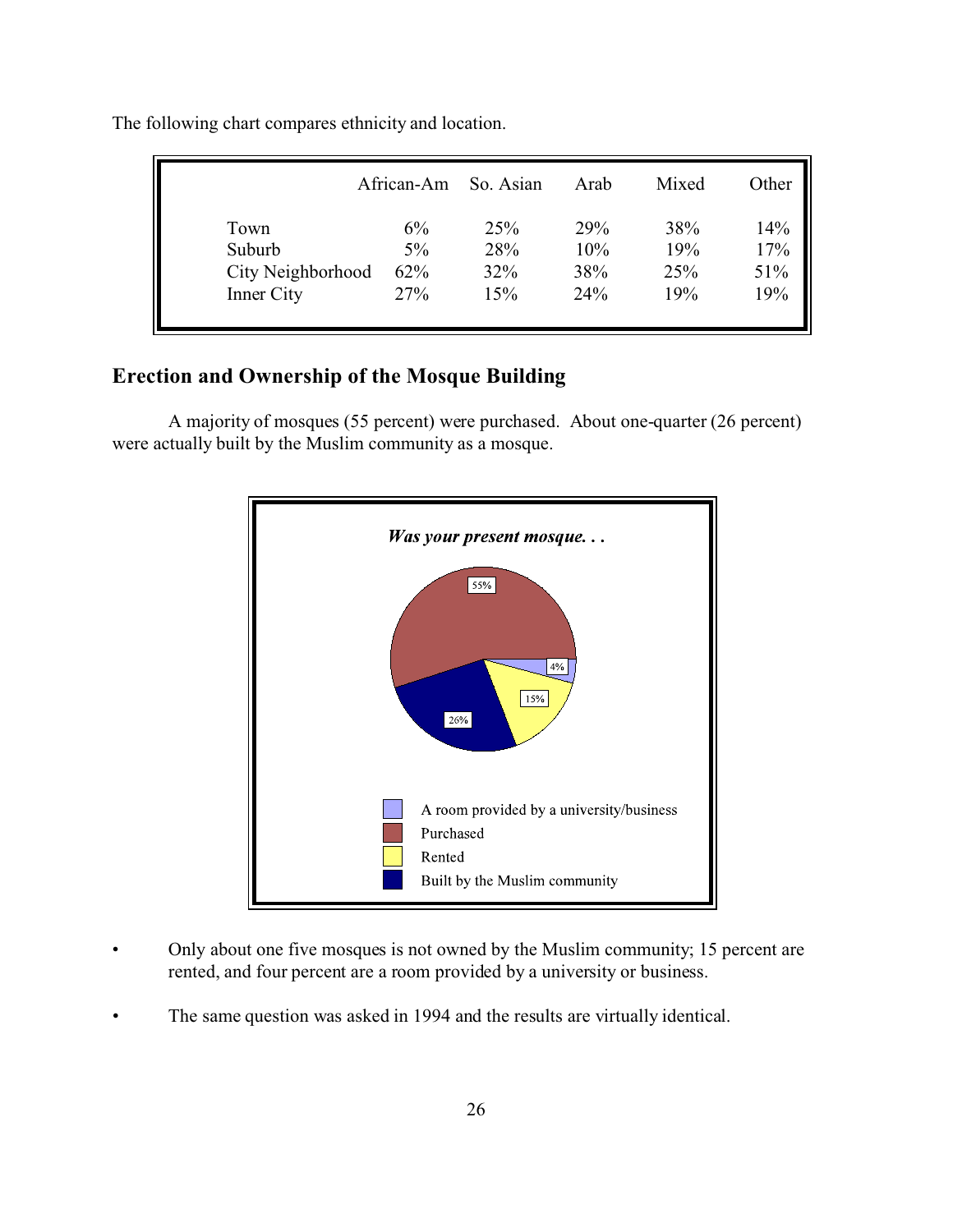# **The Mosque: Its Mission, Practices, and Teachings**

# **Descriptions of the Mosque**

Next, a series of general statements was provided, and respondents were asked how well each describes the mosque. Five response categories ranged from "very well" to "not at all." The table below has two columns. For each statement, the first column shows the percentage of mosques that the statement describes either "very" or "quite well." The second column shows the percentage that the statement describes "very well" only.

| Please tell me how well each statement describes your mosque.<br>Percentage giving each response |              |                               |
|--------------------------------------------------------------------------------------------------|--------------|-------------------------------|
|                                                                                                  | "Quite Well" | "Very" or "Very Well"<br>Only |
| Our mosque is very strict in its practice of                                                     |              |                               |
| the Prophet's sunnah.                                                                            | $90\%$       | 55%                           |
| Our mosque has a clear sense of mission                                                          |              |                               |
| and purpose.                                                                                     | 88           | 48                            |
| Members are excited about the future of                                                          |              |                               |
| the mosque.                                                                                      | 80           | 52                            |
| Our mosque is spiritually vital and alive.                                                       | 79           | 41                            |
| Members receive a lot of encouragement                                                           |              |                               |
| and support to try new activities.                                                               | 74           | 36                            |
| Our mosque feels like a large, close-knit<br>community.                                          | 71           | 36                            |
| Our masjid's programs are well organized.                                                        | 70           | 26                            |
| Our mosque is working for social justice.                                                        | 57           | 29                            |
| Our mosque has a strong ethnic or                                                                |              |                               |
| national heritage.                                                                               | 41           | 21                            |
| Our mosque is trying to preserve its ethnic                                                      |              |                               |
| or national heritage.                                                                            | 27           | 12                            |

- ! Mosques are very comfortable in thinking of themselves as being strict. Adhering closely to the Qur'an and Sunnah of the Prophet is an ideal for virtually all mosques.
- Mosques think of themselves as being spiritually vital, excited about the future and focused on a clear mission. These questions, which deal with mosque vitality, show a large number of very healthy mosques.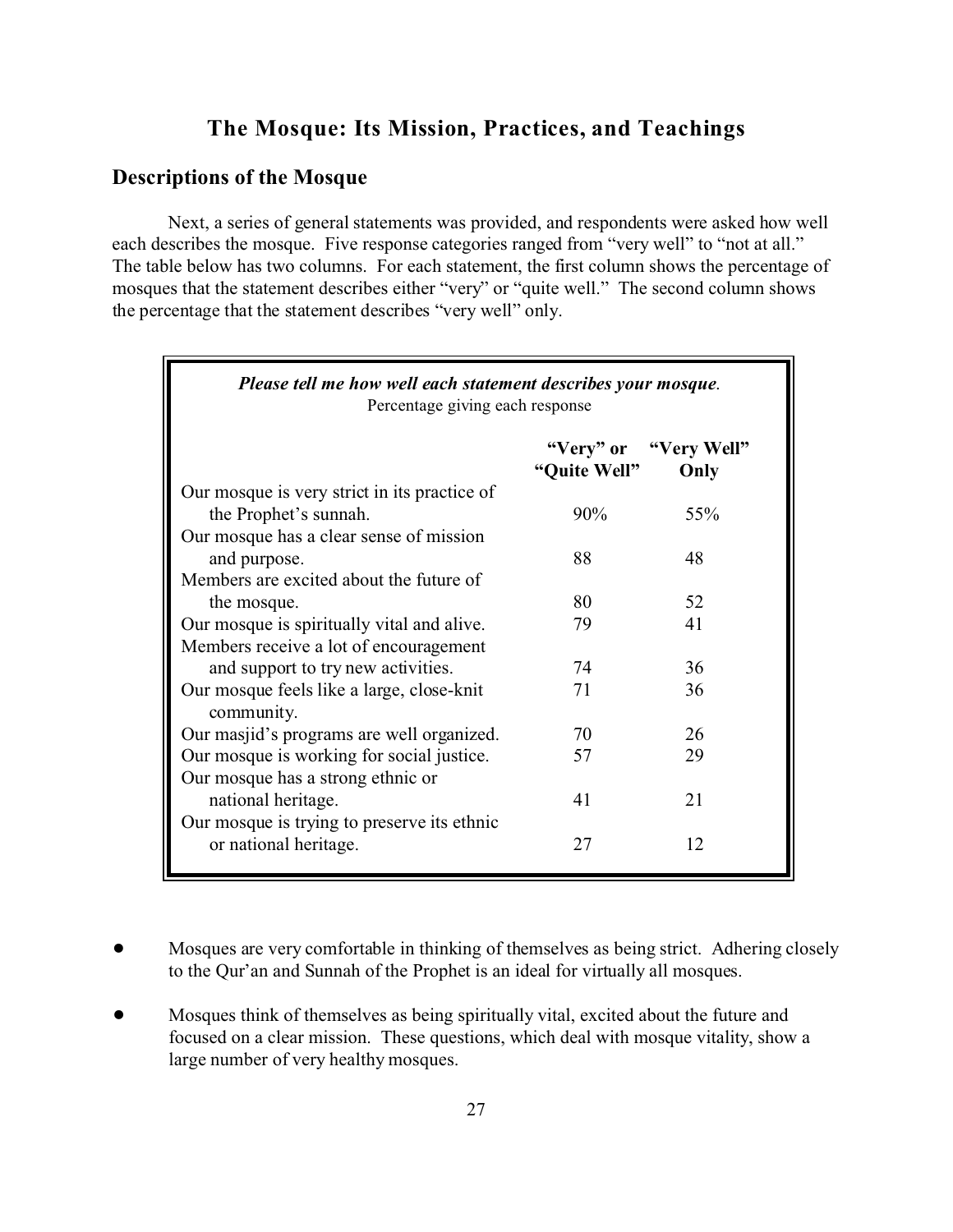- To a slightly lesser extent mosques feel like a close-knit community (71%) and that their programs are well-organized (70%). These figures do not match the sense of vitality.
- Clearly many mosques do not feel that they are doing well in the area of social justice–only 57% say that they are doing very well or quite well.
- Mosques are not trying to preserve their ethnic heritage. The ethnic mosque is not an ideal in the American Muslim community.

# **Authority**

#### *Authority in Worship and Teaching*

Next, respondents were presented with several "sources of authority in the worship and teaching" of their mosque. They were asked how important each is, ranging from "absolutely foundational" to of "little or no importance." The table below summarizes responses.

| How important are the following sources of authority<br>in the worship and teaching of your mosque?<br>Percentage giving each response |                                          |                          |                       |                                         |  |  |
|----------------------------------------------------------------------------------------------------------------------------------------|------------------------------------------|--------------------------|-----------------------|-----------------------------------------|--|--|
|                                                                                                                                        | <b>Absolutely</b><br><b>Foundational</b> | <b>Very</b><br>Important | Somewhat<br>Important | <b>Of Little</b><br>Or No<br>Importance |  |  |
| Quran                                                                                                                                  | 95%                                      | $4\%$                    | $<1\%$                | $<\!\!1\%$                              |  |  |
| Sunnah of the Prophet (pbuh)                                                                                                           | 90                                       | 8                        |                       |                                         |  |  |
| Teachings of the righteous salaf                                                                                                       | 16                                       | 54                       | 21                    | 9                                       |  |  |
| The teachings of great scholars                                                                                                        |                                          |                          |                       |                                         |  |  |
| of the past                                                                                                                            | 10                                       | 52                       | 33                    | 5                                       |  |  |
| Human reasoning and                                                                                                                    |                                          |                          |                       |                                         |  |  |
| understanding                                                                                                                          | 10                                       | 44                       | 33                    | 13                                      |  |  |
| The teachings of certain recent                                                                                                        |                                          |                          |                       |                                         |  |  |
| Muslim leaders and scholars                                                                                                            | 7                                        | 33                       | 48                    | 12                                      |  |  |
| Teachings of a particular                                                                                                              |                                          |                          |                       |                                         |  |  |
| madhhab                                                                                                                                | 5                                        | 18                       | 25                    | 52                                      |  |  |

• The Qur'an and Sunnah (Practice) of the Prophet, which constitute the primary texts of Islam, alone form the basis of religious authority in mosques.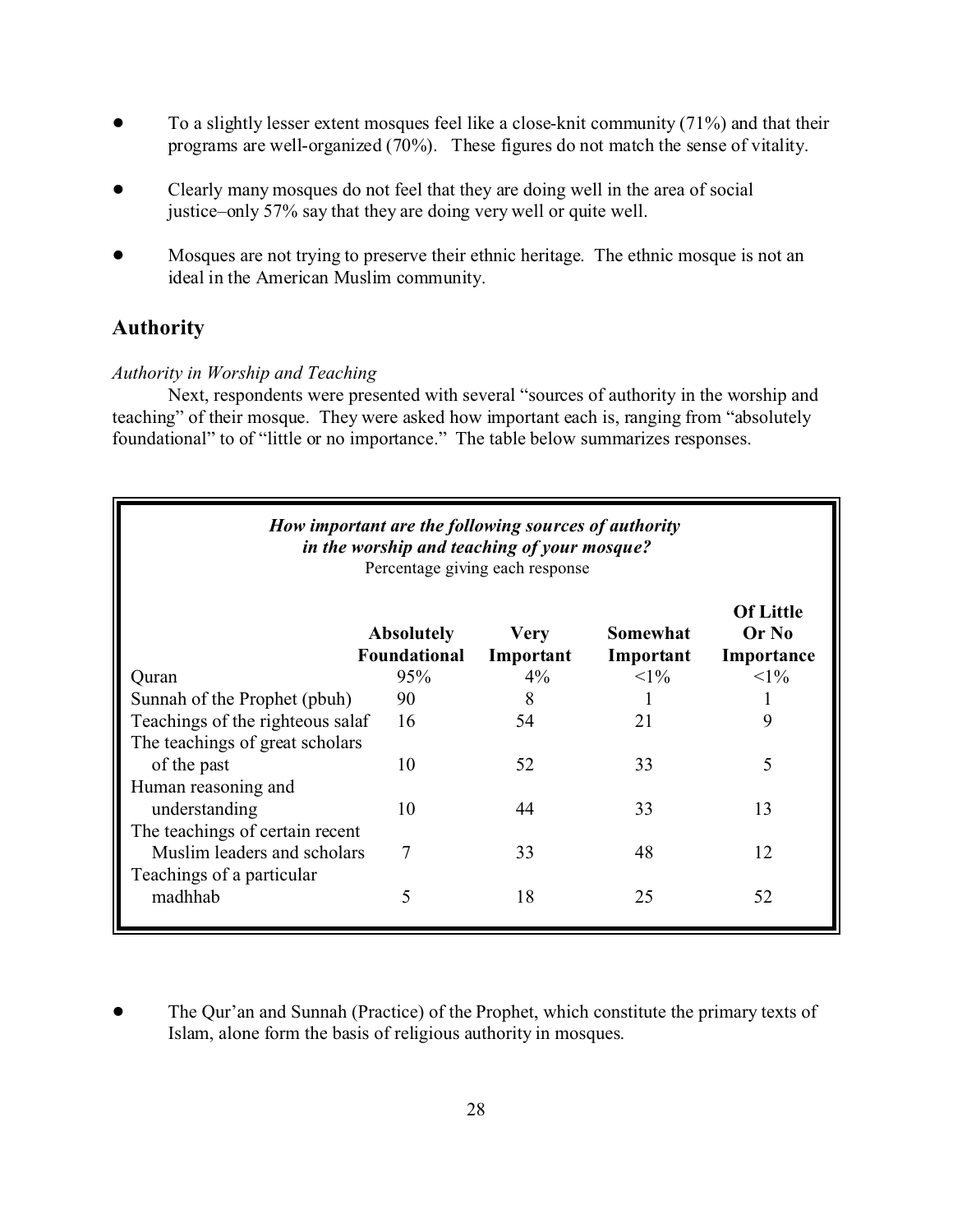- The next level of religious authority is the teachings of the righteous salaf (the first three generations after the Prophet) and the teachings of great scholars of the past, both of which constitute the historical legacy of classical Islam.
- ! Human reason, which is used by the Muslim to interpret the primary and secondary texts, forms the next level of religious authority. Close in authority to human reason are the views of modern scholars and leaders.
- The madhhab or classical legal schools of thought receive the lowest rank in religious authority. In fact the majority of mosques rank the madhhab as having little or no importance. The mosques of America do not see themselves as being bound by the classical legal schools.

#### *Islamic Decision Making*

Another question related to the issue of authority was the question: which of the three approaches to making Islamic decisions is most proper: literal interpretation of the Qur'an and Sunnah, an interpretation that takes into account the purposes of the texts and modern circumstances, or the well-established views of a particular madhhab.

| In trying to make Islamic decisions, which of the following<br><i>do you believe is the most proper approach?</i><br>Percentage giving each response |        |
|------------------------------------------------------------------------------------------------------------------------------------------------------|--------|
| Refer directly to the Quran and Sunnah and<br>follow an interpretation that takes into<br>account its purposes and modern<br>circumstances           | 71%    |
| Refer directly to the Quran and Sunnah and<br>follow a literal interpretation<br>Follow the well-established views of a                              | 21     |
| particular madhhab<br>None of the above                                                                                                              | 6<br>2 |

• About seven in ten mosques prefer to make Islamic decisions by referring directly to the Qur'an and Sunnah and following an interpretation that takes into account the purposes of the texts as well as modern circumstances. About one in five prefers a literal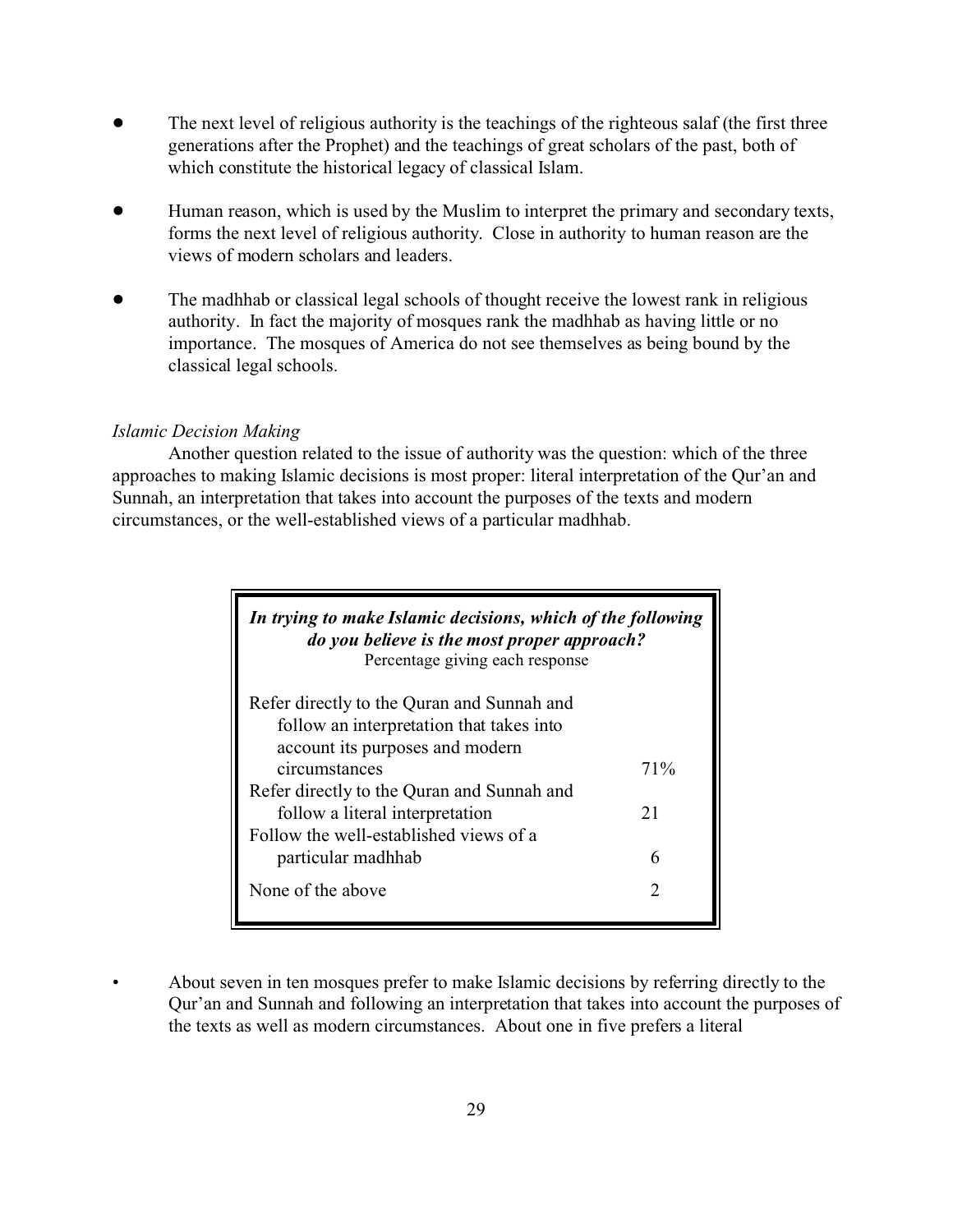interpretation of the texts, and only about one in twenty (six percent) prefer to follow the views of a particular madhhab.

- Mosques of America do not see themselves as being tied to a literal interpretation of the foundational texts of Islam–Qur'an and Sunnah. Most mosques look to the Qur'an and Sunnah for answers but are willing to consider the context of the texts and the modern circumstances to which the law is to be applied. Only 21% would want to follow a literal interpretation. Fewer still want to follow a madhhab.
- The responses in the 1994 Study were virtually identical to the 2000 Study.

|                        | 2000 Study | 1994 Study |
|------------------------|------------|------------|
| Consider the Purposes  | $71\%$     | $66\%$     |
| Literal Interpretation | 21%        | 19%        |
| Follow Madhhab         | $6\%$      | 6%         |
| None of the above      | $2\%$      | $9\%$      |

### **Devotional Practices**

Respondents were asked the extent to which the mosque emphasizes each of several devotional practices for its members. Response categories ranged from "a great deal" to "hardly at all." The table below summarizes, in the first column, responses of either "a great deal" or "quite a bit." The second column lists response of "a great deal" only.

| To what extent does your mosque emphasize in its<br>teaching the following home or personal practices?<br>Percentage giving each response |                |                |  |  |
|-------------------------------------------------------------------------------------------------------------------------------------------|----------------|----------------|--|--|
|                                                                                                                                           | "A Great Deal" |                |  |  |
|                                                                                                                                           | or "Quite      | "A Great Deal" |  |  |
|                                                                                                                                           | a Bit"         | Only           |  |  |
| Fasting                                                                                                                                   | 96%            | 88%            |  |  |
| Abstinence from alcohol                                                                                                                   | 96             | 88             |  |  |
| Abstaining from sex outside of marriage                                                                                                   | 96             | 87             |  |  |
| Personal prayer, scripture study or devotions                                                                                             | 92             | 68             |  |  |
| Observing restrictions on your holy day                                                                                                   | 87             | 61             |  |  |
| Observing dietary restrictions                                                                                                            | 87             | 60             |  |  |
| Family devotions and study                                                                                                                | 86             | 60             |  |  |
| Displaying Islamic symbols in the home                                                                                                    | 32             | 20             |  |  |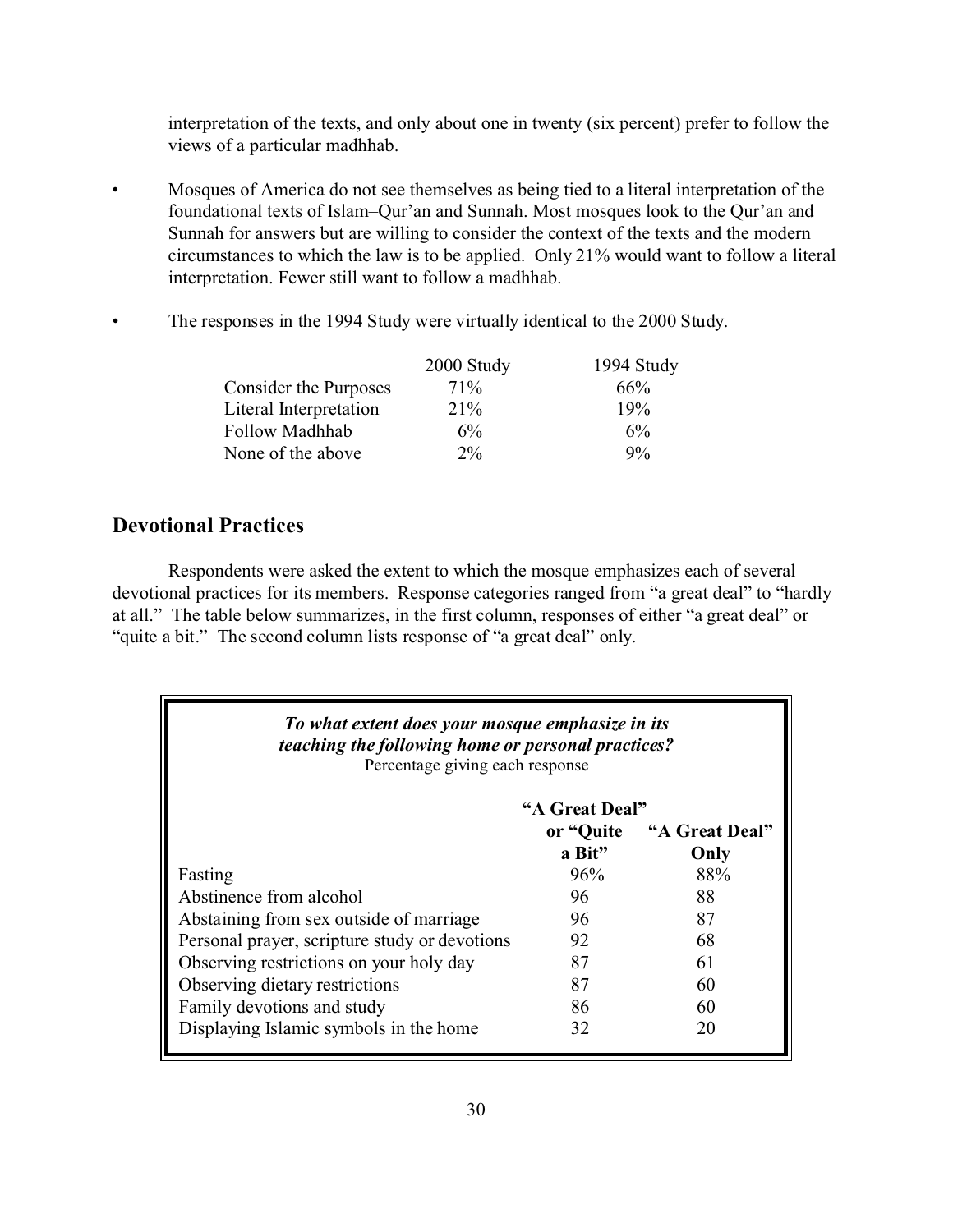- With the exception of displaying Islamic symbols in the home, the majority of mosques place "a great deal" of emphasis on each of the devotions listed above. Devotions receiving the greatest emphasis include fasting, abstinence from alcohol, and abstinence from extra-marital sex. However, only about one in five mosques places "a great deal" of emphasis on display of Islamic symbols in the home.
- Mosques expect their members to live according to the high standards of Islam.Only displaying Islamic symbols is not emphasized, because it is not a practice found in Qur'an and Sunnah.

### **Views on Muslims in American Life**

Respondents were asked how they felt about several aspects of American society and its relationship with Islam.

| <b>Attitudes on American Society and its Relationship with Islam</b><br>Percentage giving each response |                          |                   |                             |                                    |
|---------------------------------------------------------------------------------------------------------|--------------------------|-------------------|-----------------------------|------------------------------------|
|                                                                                                         | <b>Strongly</b><br>Agree | Somewhat<br>Agree | Somewhat<br><b>Disagree</b> | <b>Strongly</b><br><b>Disagree</b> |
| America is a technologically advanced                                                                   |                          |                   |                             |                                    |
| society that we can learn from                                                                          | 82%                      | 17%               | $1\%$                       | $0\%$                              |
| Muslims should be involved in                                                                           |                          |                   |                             |                                    |
| American institutions                                                                                   | 77                       | 19                | $\mathcal{D}_{\mathcal{L}}$ | $\overline{2}$                     |
| Muslims should participate in                                                                           |                          |                   |                             |                                    |
| the political process                                                                                   | 72                       | 17                | 6                           | 5                                  |
| America is an example of freedom and                                                                    |                          |                   |                             |                                    |
| democracy that we can learn from                                                                        | 35                       | 42                | 14                          | 8                                  |
| America is an immoral, corrupt society                                                                  | 28                       | 39                | 27                          | 6                                  |
| American society is hostile to Islam                                                                    | 15                       | 41                | 32                          | 12                                 |
| Note: Responses of "don't know" are excluded from the percentages.                                      |                          |                   |                             |                                    |

More than four-fifths of mosque representatives who responded to the survey "strongly" agree" that Muslims can learn from America as a technologically advanced society. However, only about a third strongly agree that Muslims can learn from America as an example of freedom and democracy.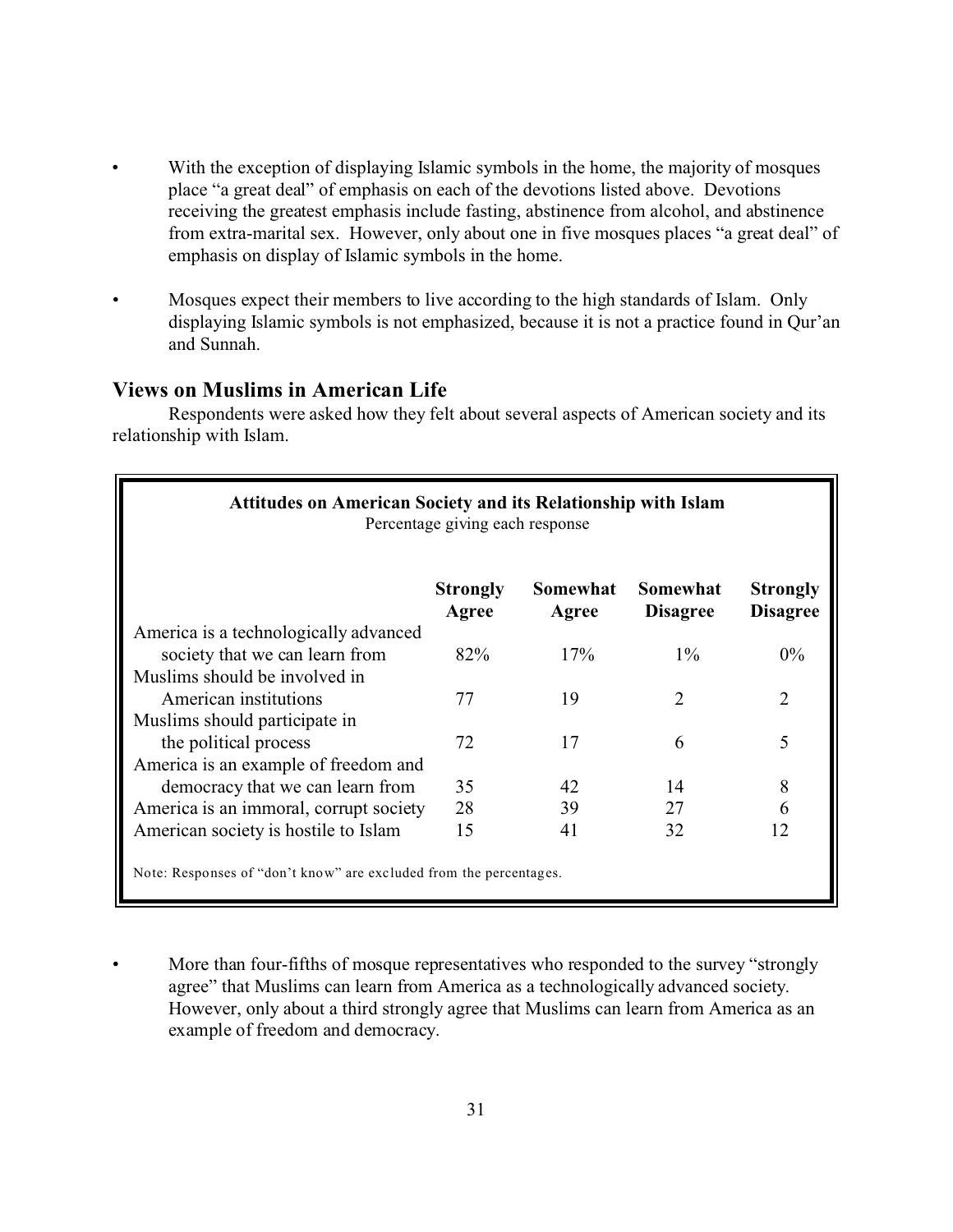- Mosques are open to the idea of involvement in American society. Most mosque representatives express the view that Muslims should participate in American public life; 77 percent "strongly agree" that Muslims should participate in American "institutions," and 72 percent that Muslims should participate in the "political process."
- Mosques are much more divided over the questions of whether America is immoral or hostile to Islam. Very few mosque representatives "strongly agree" that American society is hostile to Islam. The largest percentage of mosques "somewhat" agree with the statement that America is immoral. For both questions the largest percentages are in the "somewhat" category. If the four categories in each question are collapsed into "agree" or "disagree" then about two-thirds of mosque leaders agree that America is immoral, and mosque leaders are evenly divided about America's hostility.

The following charts compares the responses to the question of America's immorality with the ethnicity of mosques and the Islamic approaches to Islam.

| "America is Immoral" by Predominant Ethnicity<br>Percentage providing agreeing/disagreeing with the statement |          |       |                             |                    |               |  |  |
|---------------------------------------------------------------------------------------------------------------|----------|-------|-----------------------------|--------------------|---------------|--|--|
|                                                                                                               |          |       | <b>Ethnicity of Masjid*</b> |                    |               |  |  |
|                                                                                                               | African  | South |                             | <b>South Asian</b> | All           |  |  |
| America is immoral                                                                                            | American | Asian | Arab                        | and Arab           | <b>Others</b> |  |  |
| Strongly agree                                                                                                | 39%      | 23%   | 20%                         | 26%                | 28%           |  |  |
| Somewhat agree                                                                                                | 31       | 42    | 48                          | 41                 | 39            |  |  |
| Somewhat disagree                                                                                             | 26       | 29    | 24                          | 27                 | 27            |  |  |
| Strongly disagree                                                                                             |          | 6     | 8                           | 6                  | h             |  |  |

Very little difference exists between the ethnic groups. The largest number that agrees that America is immoral is African American mosques.

# **"America is Immoral" by Islamic Approach** Percentage providing agreeing/disagreeing with the statement **Islamic Approach Purposes Literal Madhhab America is immoral** Strongly agree 26% 39% 13% Somewhat agree 41 33 48 Somewhat disagree 29 16 39 Strongly disagree 5 13 0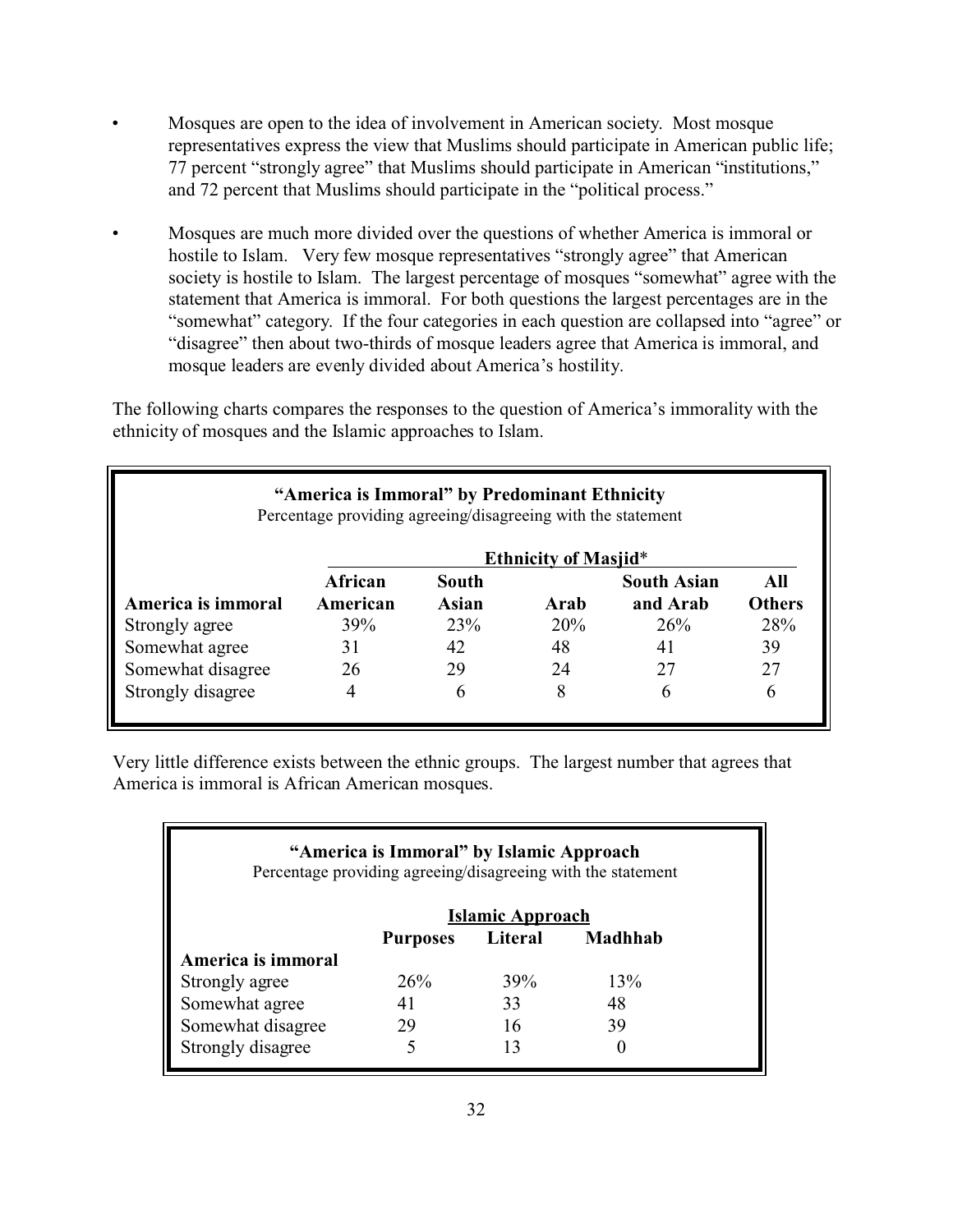• Those who prefer a literal interpretation are most likely to strongly agree that America is immoral. Those who look to the purposes and those that follow a madhhab are much more likely to disagree with that statement.

The next two charts look at the question of political participation and ethnicity and Islamic approaches.

| <b>Political Participation by Ethnicity of Mosque</b><br>Percentage providing agreeing/disagreeing with the statement |          |              |                             |               |               |  |
|-----------------------------------------------------------------------------------------------------------------------|----------|--------------|-----------------------------|---------------|---------------|--|
| <b>Muslims should</b>                                                                                                 |          |              | <b>Ethnicity of Masjid*</b> |               |               |  |
| participate                                                                                                           | African  | South        |                             | <b>Mixed</b>  | All           |  |
|                                                                                                                       | American | <b>Asian</b> | Arab                        | Arab/S. Asian | <b>Others</b> |  |
| Strongly agree                                                                                                        | 66%      | 76%          | 82%                         | 68%           | 71%           |  |
| Somewhat agree                                                                                                        | 11       | 19           | 16                          | 19            | 20            |  |
| Somewhat disagree                                                                                                     | 10       |              |                             | 10            |               |  |
| Strongly disagree                                                                                                     | 13       |              |                             |               |               |  |

African American mosques are divided on this question of political participation. While 66% strongly agree, 13% strong disagree. Arab mosques seem to be the most open to participation.

| <b>Political Participation by Islamic Approach</b><br>Percentage providing agreeing/disagreeing with the statement |                 |                  |         |  |  |  |  |
|--------------------------------------------------------------------------------------------------------------------|-----------------|------------------|---------|--|--|--|--|
| <b>Muslims should</b>                                                                                              |                 | Islamic Approach |         |  |  |  |  |
| participate                                                                                                        | <b>Purposes</b> | Literal          | Madhhab |  |  |  |  |
| Strongly agree                                                                                                     | 79%             | 60%              | 46%     |  |  |  |  |
| Somewhat agree                                                                                                     | 14              | 18               | 38      |  |  |  |  |
| Somewhat disagree                                                                                                  |                 | 18               |         |  |  |  |  |
| Strongly disagree                                                                                                  |                 |                  |         |  |  |  |  |

• Those who prefer a literal interpretation and those who follow a madhhab are the most reticent about political participation.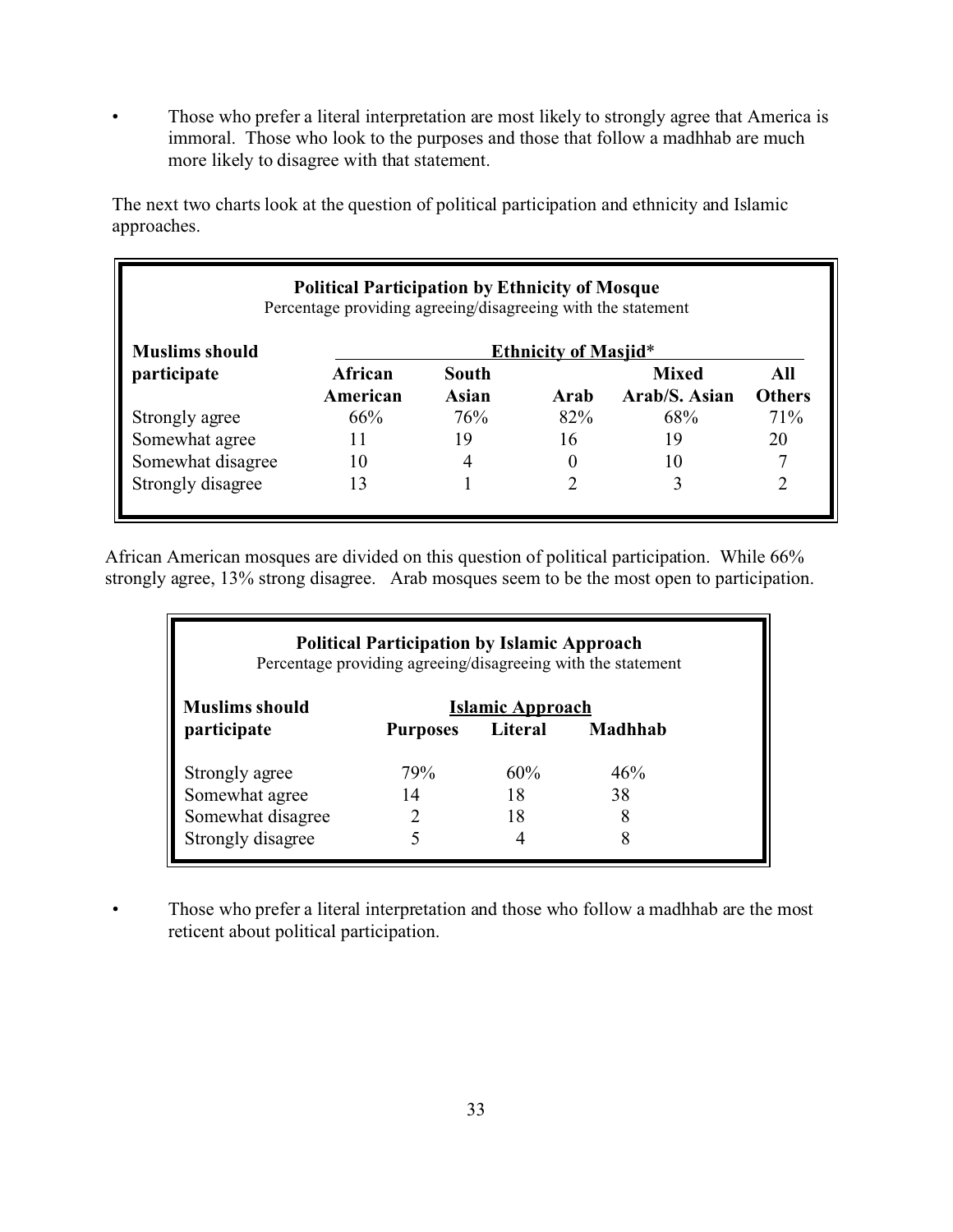## **Mosque Programs and Involvement in the Community**

### **Weekend School**

Seventy-one percent of the mosques in this sample have a Weekend School that meets regularly. In the 1994 study the response was exactly the same.

#### *Type of Students at Weekend School*

About half of all Weekend Schools are for children only. Fewer than one in 20 are for adults only.



### *Attendance at Weekend School*

The median (midpoint) number of adults attending Weekend School is 20 (ranging from 1 to 250). The median number of children and teens attending Weekend School is 50 (ranging from 2 to 1,800).

The average number of adult attenders is 35, and the average number of child and teen attenders is 93. Extrapolating these figures to all mosques in the nation, it is possible to estimate that about 29,500 adults and 79,600 children/teens attend Weekend School.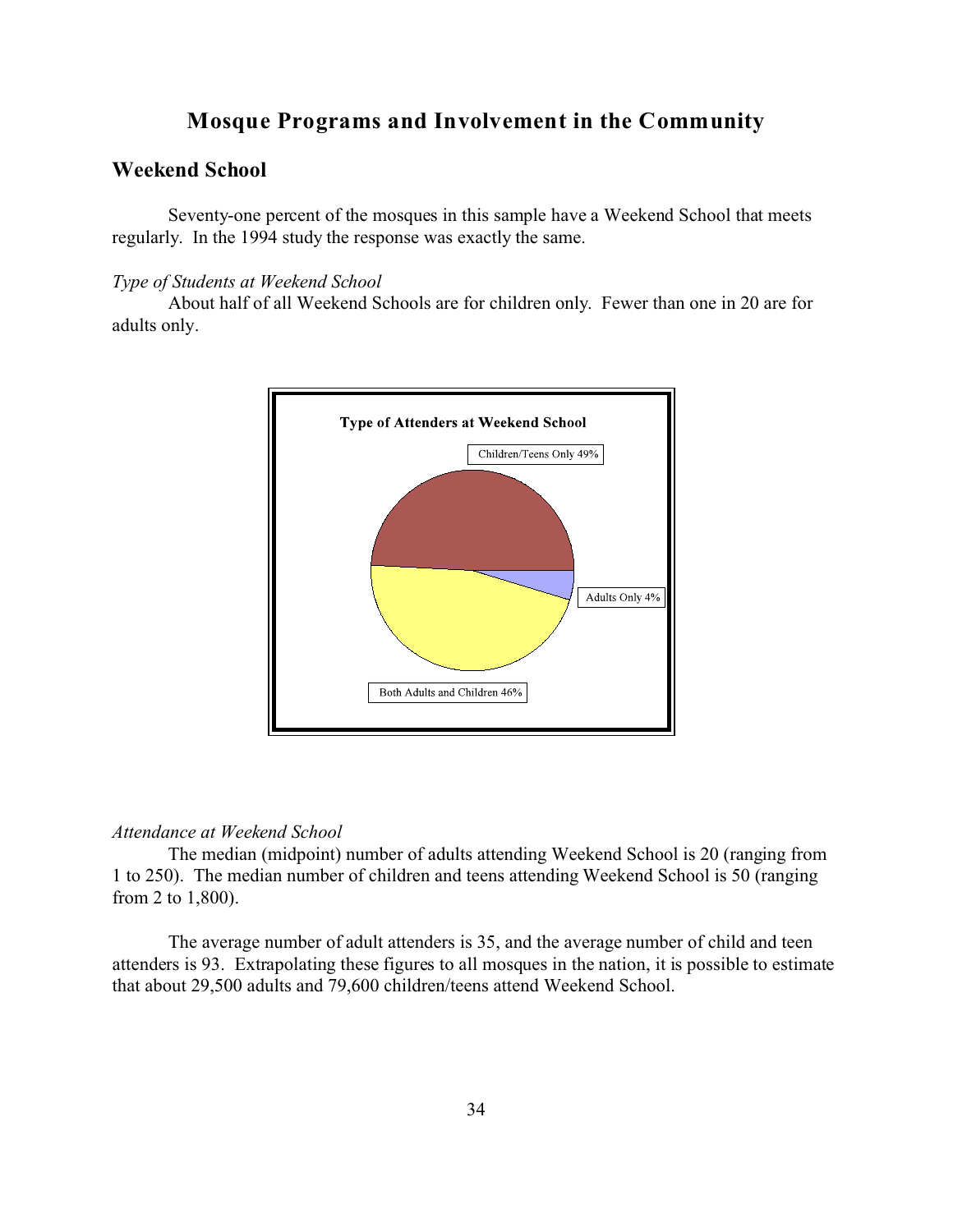# **Full-Time School**

About one in five mosques (21 percent) has a full-time Islamic school. In the 1994 Study 17% of all mosques indicated that they have a full-time school.

| <b>Presence of a Full-Time School</b><br>by Selected Mosque Characteristics<br>Percentage of Mosques with a School |     |  |  |  |  |
|--------------------------------------------------------------------------------------------------------------------|-----|--|--|--|--|
| All Mosques                                                                                                        | 21% |  |  |  |  |
| <b>Typical Attendance at Friday Prayer</b>                                                                         |     |  |  |  |  |
| Over 500                                                                                                           | 60% |  |  |  |  |
| 201 to 500                                                                                                         | 32  |  |  |  |  |
| 101 to 200                                                                                                         | 14  |  |  |  |  |
| 100 or Fewer                                                                                                       | 6   |  |  |  |  |
| <b>Geographical Region</b>                                                                                         |     |  |  |  |  |
| South                                                                                                              | 30% |  |  |  |  |
| West                                                                                                               | 20  |  |  |  |  |
| Midwest                                                                                                            | 18  |  |  |  |  |
| East/Northeast                                                                                                     | 16  |  |  |  |  |
| Location                                                                                                           |     |  |  |  |  |
| Suburb                                                                                                             | 27% |  |  |  |  |
| City Neighborhood                                                                                                  | 25  |  |  |  |  |
| Downtown/Inner City                                                                                                | 19  |  |  |  |  |
| Town or Rural Area                                                                                                 | 9   |  |  |  |  |
| <b>Predominant Mosque Ethnicity*</b>                                                                               |     |  |  |  |  |
| South Asian and Arab                                                                                               | 28% |  |  |  |  |
| Arab                                                                                                               | 21  |  |  |  |  |
| African American                                                                                                   | 19  |  |  |  |  |
| All Others                                                                                                         | 18  |  |  |  |  |
| South Asian                                                                                                        | 15  |  |  |  |  |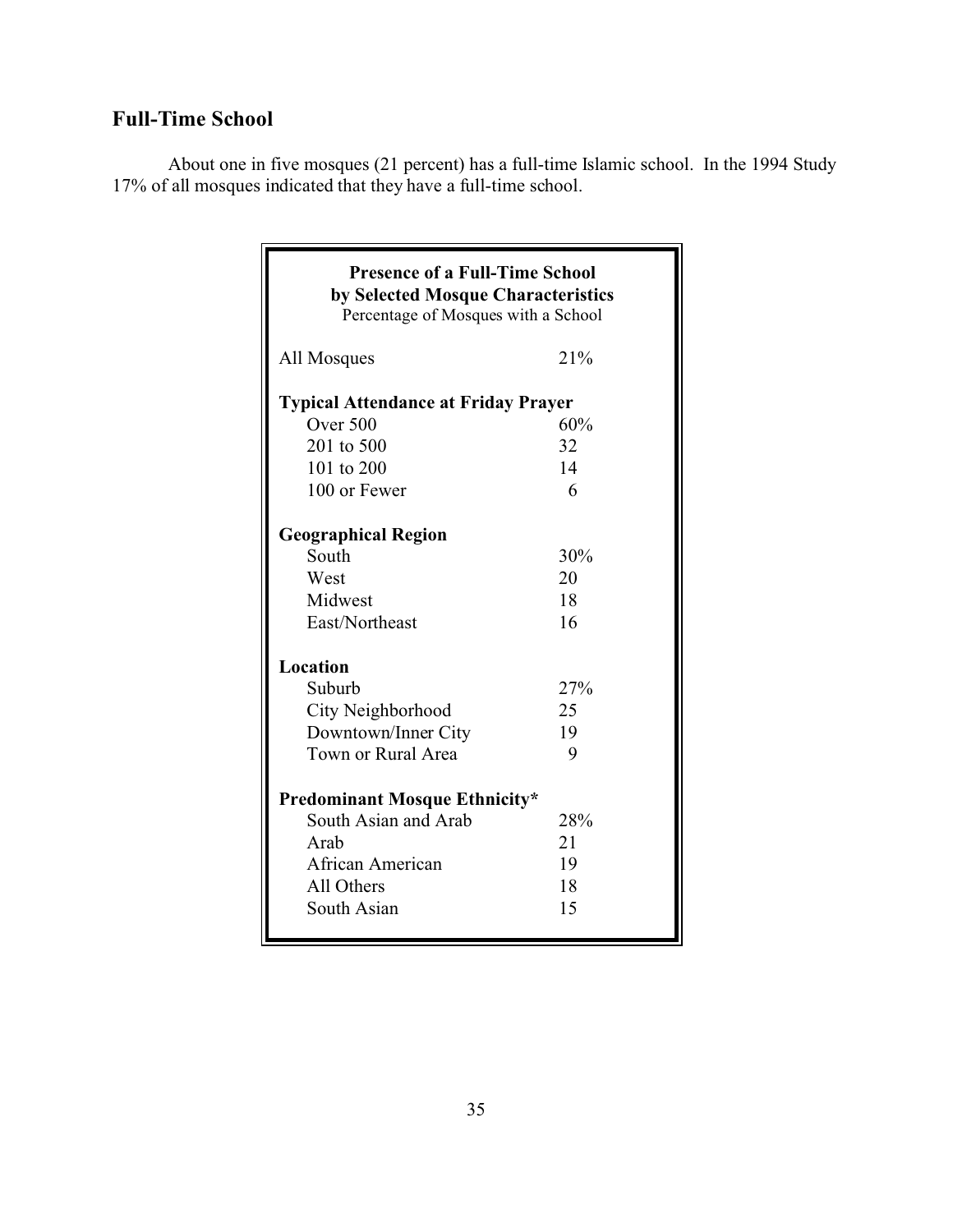Not surprisingly, whether a full-time school exists is strongly related to other mosque characteristics.

- Larger mosques are more likely to have a full-time school than smaller mosques. Six percent of mosques with typical Friday attendance of 100 or fewer people have a school. This compares to 60 percent of mosques with over 500 attenders on a typical Friday.
- Mosques located in city neighborhoods and suburbs are more likely to have a full-time school than mosques in rural or downtown areas.
- Mosques in the South are more likely to have a full-time school than those located in other regions of the country.
- Full-time schools are most likely to be in mosques in which there are two dominant ethnic groups of South Asian and Arab.

### *Grades in Full-Time School*

Nearly two-thirds (73 percent) of full-time Islamic schools are elementary schools, without higher grades. Seven percent include only preschool or the early elementary grades. Thirteen percent include all elementary and high school grades.

| What grades are included in your school?<br>Percentage giving each response |     |
|-----------------------------------------------------------------------------|-----|
| Elementary Only                                                             | 73% |
| <b>Elementary Through High School</b>                                       | 13  |
| Pre-School/Early Elementary Only                                            |     |
| <b>Elementary and Middle School</b>                                         |     |
| Middle School Only                                                          |     |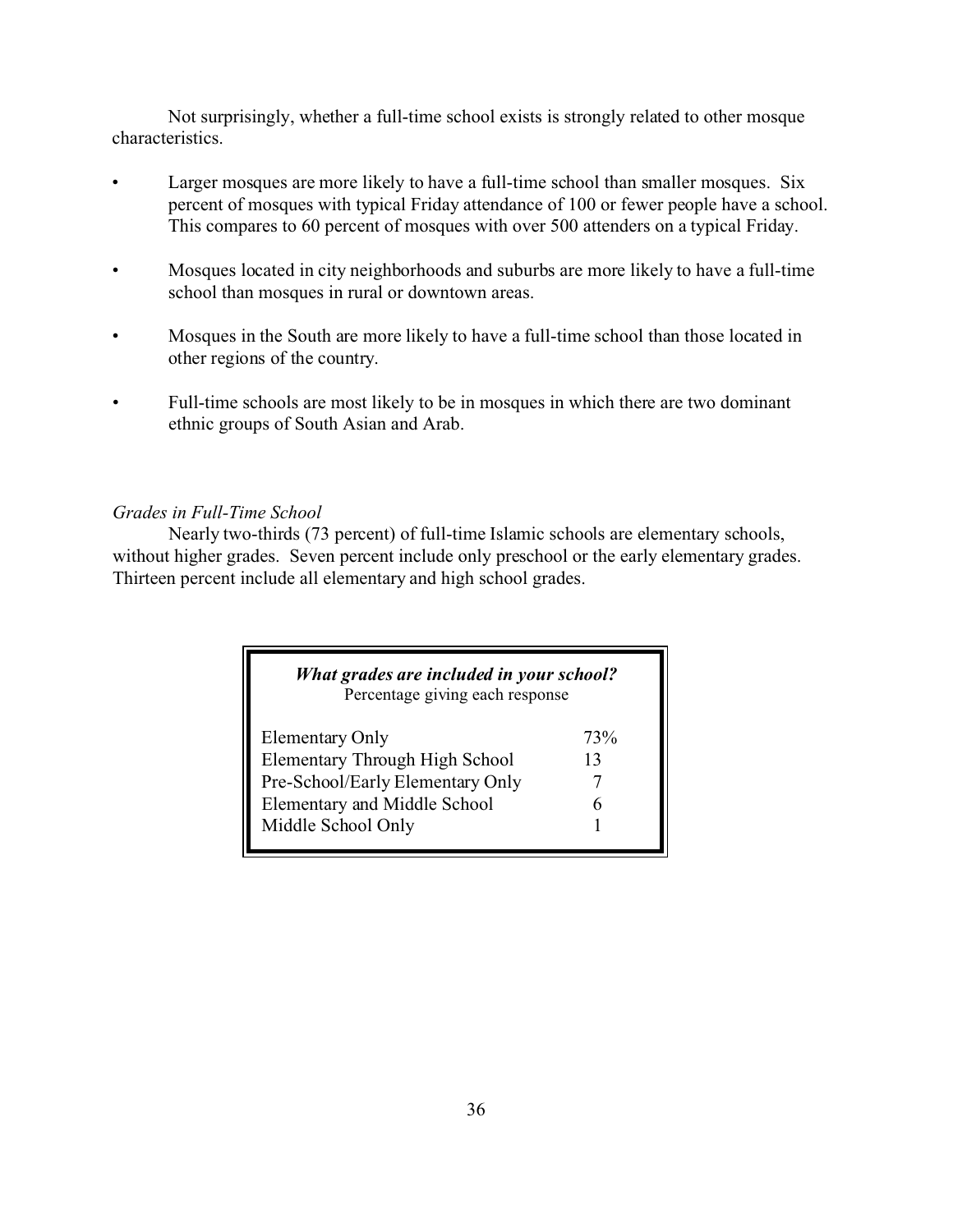### *Full-Time School Enrollment*

The median attendance at the schools is 65 students, ranging from 12 to 800 students. The average attendance is 126 students. Extrapolating to all mosques in the nation, it can be estimated that about 31,700 children and teens attend full-time schools associated with a mosque.



The graph below shows the frequency of five categories of school attendance.

At the typical mosque with a full-time school, 85 children and teens regularly participate in the religious life of the mosque. At the typical mosque without a full-time school, 25 children and teens regularly participate. School enrollment is generally about 65 percent of the number of regularly participating teens and adults. Full-time schools, therefore, raise or at least maintain the participation of youth in the life of the mosque.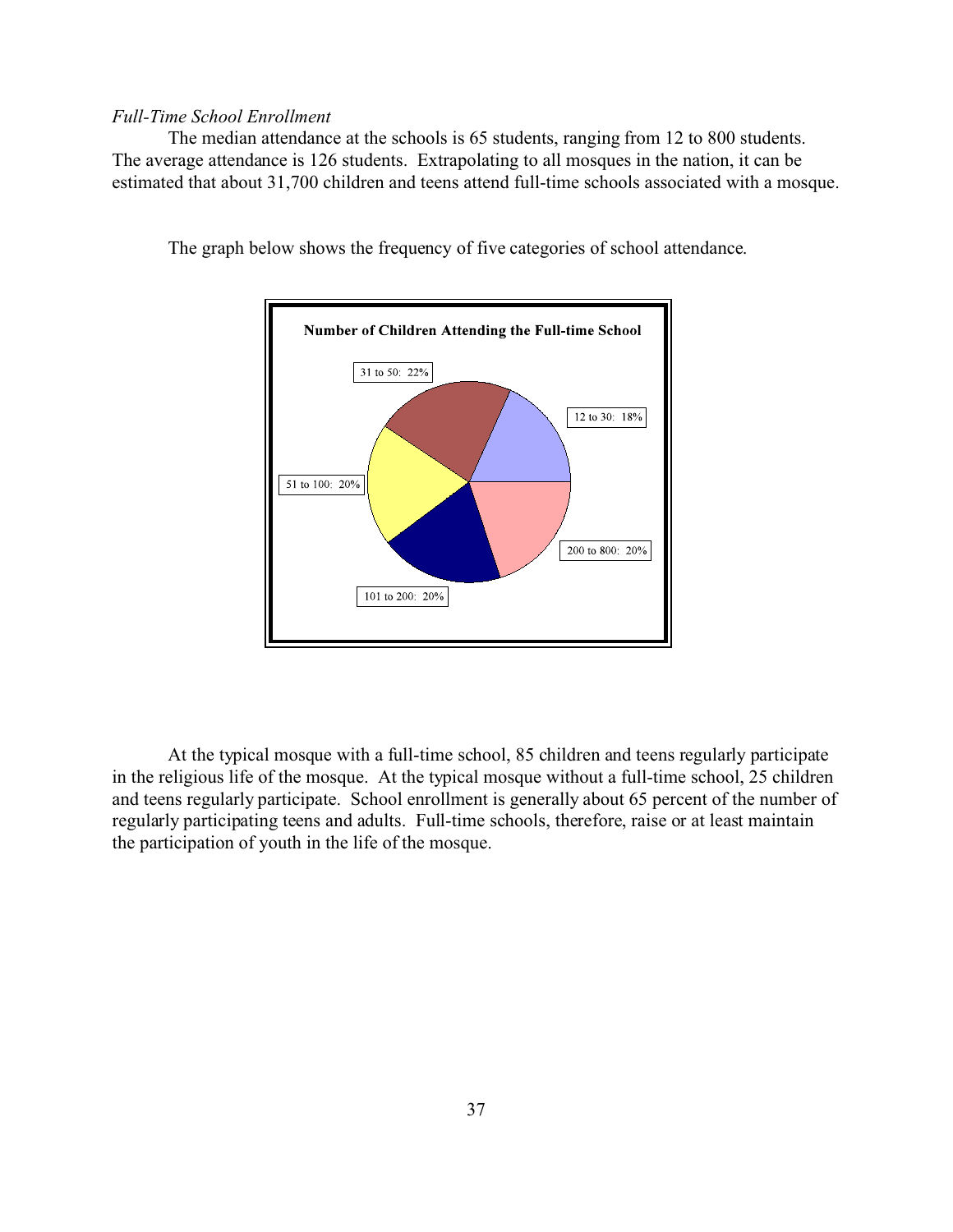## **Activities**

#### *Activities and Programs for Mosque Members*

The next question asked the frequency with which the mosque offers each of several types of activities for its members. Ninety-two percent of mosques offer at least one of the listed programs regularly. Just one percent of mosques holds no programs, even occasionally.

| <b>Frequency of Activities and Programs Offered by the Mosque</b><br>Percentage giving each response |                  |                     |                   |  |  |  |  |
|------------------------------------------------------------------------------------------------------|------------------|---------------------|-------------------|--|--|--|--|
|                                                                                                      | <b>Regularly</b> | <b>Occasionally</b> | <b>Not at All</b> |  |  |  |  |
| Islamic study classes (other<br>than Weekend School)                                                 | 68%              | 16%                 | 16%               |  |  |  |  |
| Regular khatirah or short talk                                                                       | 66               | 19                  | 15                |  |  |  |  |
| Arabic classes                                                                                       | 57               | 20                  | 23                |  |  |  |  |
| Sisters' activities or programs                                                                      | 54               | 28                  | 19                |  |  |  |  |
| Quran memorization or                                                                                |                  |                     |                   |  |  |  |  |
| tajwid classes                                                                                       | 48               | 18                  | 34                |  |  |  |  |
| Youth activities or programs                                                                         | 41               | 34                  | 25                |  |  |  |  |
| New Muslim class                                                                                     | 26               | 28                  | 46                |  |  |  |  |
| Fitness or martial arts classes                                                                      |                  |                     |                   |  |  |  |  |
| or sports team                                                                                       | 23               | 19                  | 58                |  |  |  |  |
| Parenting or marriage counseling                                                                     |                  |                     |                   |  |  |  |  |
| classes/workshops                                                                                    | 11               | 39                  | 50                |  |  |  |  |
| Any of the above                                                                                     | 92               | 78                  | $1*$              |  |  |  |  |
| *i.e., one percent of mosques hold none of the listed programs, even occasionally.                   |                  |                     |                   |  |  |  |  |

- About two-thirds of mosques regularly offer Islamic study classes and regular khatirah.
- More than half regularly offer Arabic classes and sisters' activities.
- Programs offered with moderate regularity include Qur'an memorization/tajwid classes and youth activities.
- About one in four mosques or fewer offer New Muslim classes, fitness programs, or parenting/marriage counseling classes.
- The figures for 1994 are virtually the same as in the 2000 Study.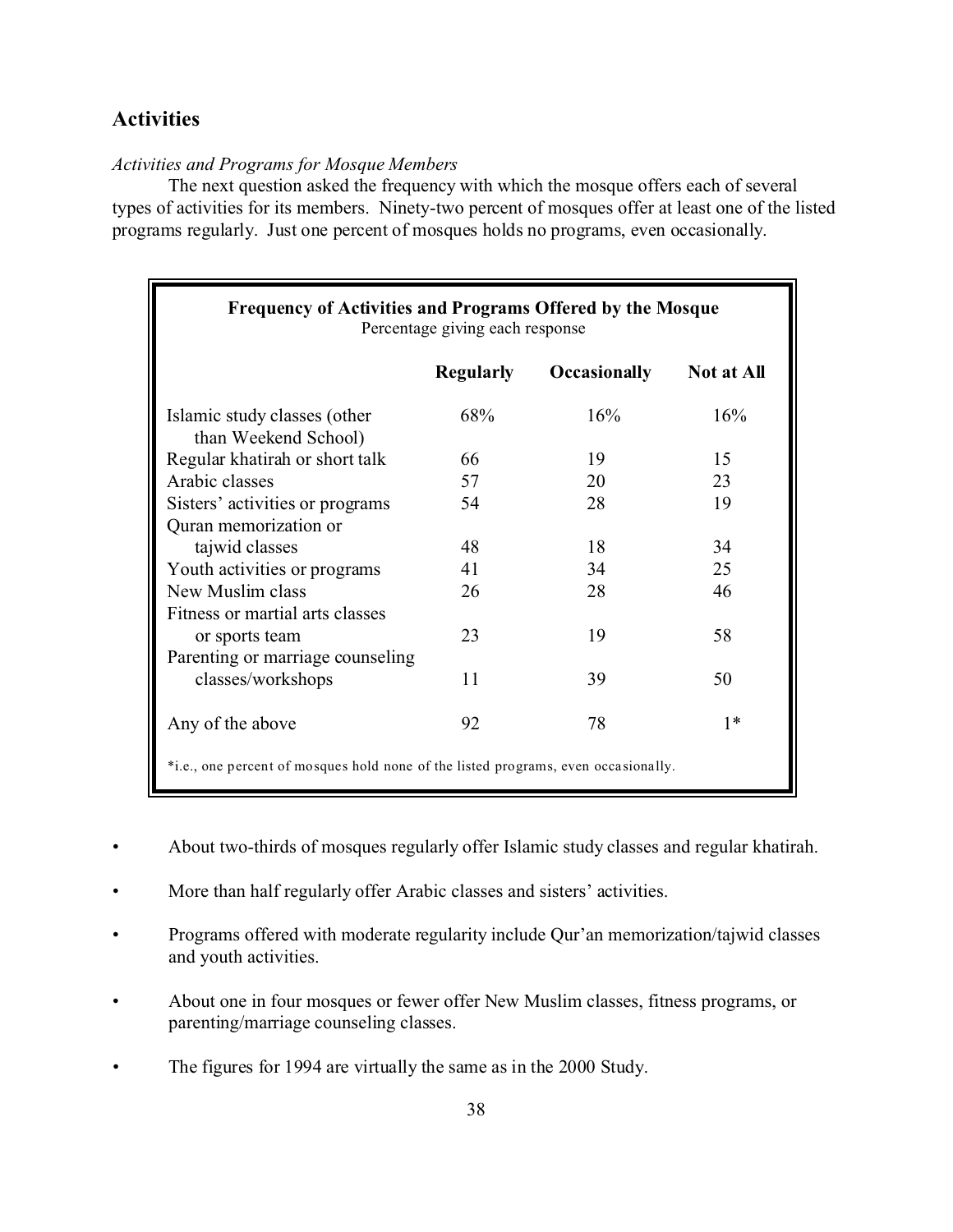### *Interaction with the Outside Community*

Respondents were also asked whether, during the prior year, the mosque had been involved in promoting Islam, interfaith cooperation, and political or community action.

| Did your mosque do any of the following<br>activities during the past 12 months?<br>Percentage doing each activity |        |
|--------------------------------------------------------------------------------------------------------------------|--------|
| Stress the importance of dawah to                                                                                  |        |
| non-Muslims in the masjid's teachings                                                                              | $92\%$ |
| Visit a school or church to present Islam                                                                          | 71     |
| Write or call the media                                                                                            | 70     |
| Participate in an interfaith dialogue or program                                                                   | 66     |
| Write or call a political leader                                                                                   | 61     |
| Have a politician visit the mosque                                                                                 | 41     |
| Participate in an interfaith social service project                                                                | 37     |
| Any of the above                                                                                                   |        |

- Over nine-tenths of mosques stressed the importance of dawah to non-Muslims during the previous year. The ideal of inviting others to Islam is very much a part of the message heard in mosques.
- About seven-tenths visited a school or church to present Islam and contacted the media. Slightly fewer participated in an interfaith dialogue.
- Political involvement is less common than other forms of involvement. More than half of mosques have contacted a politician and a minority of mosques--but still over a third- had a politician visit.
- The area of least involvement is in interfaith social service projects.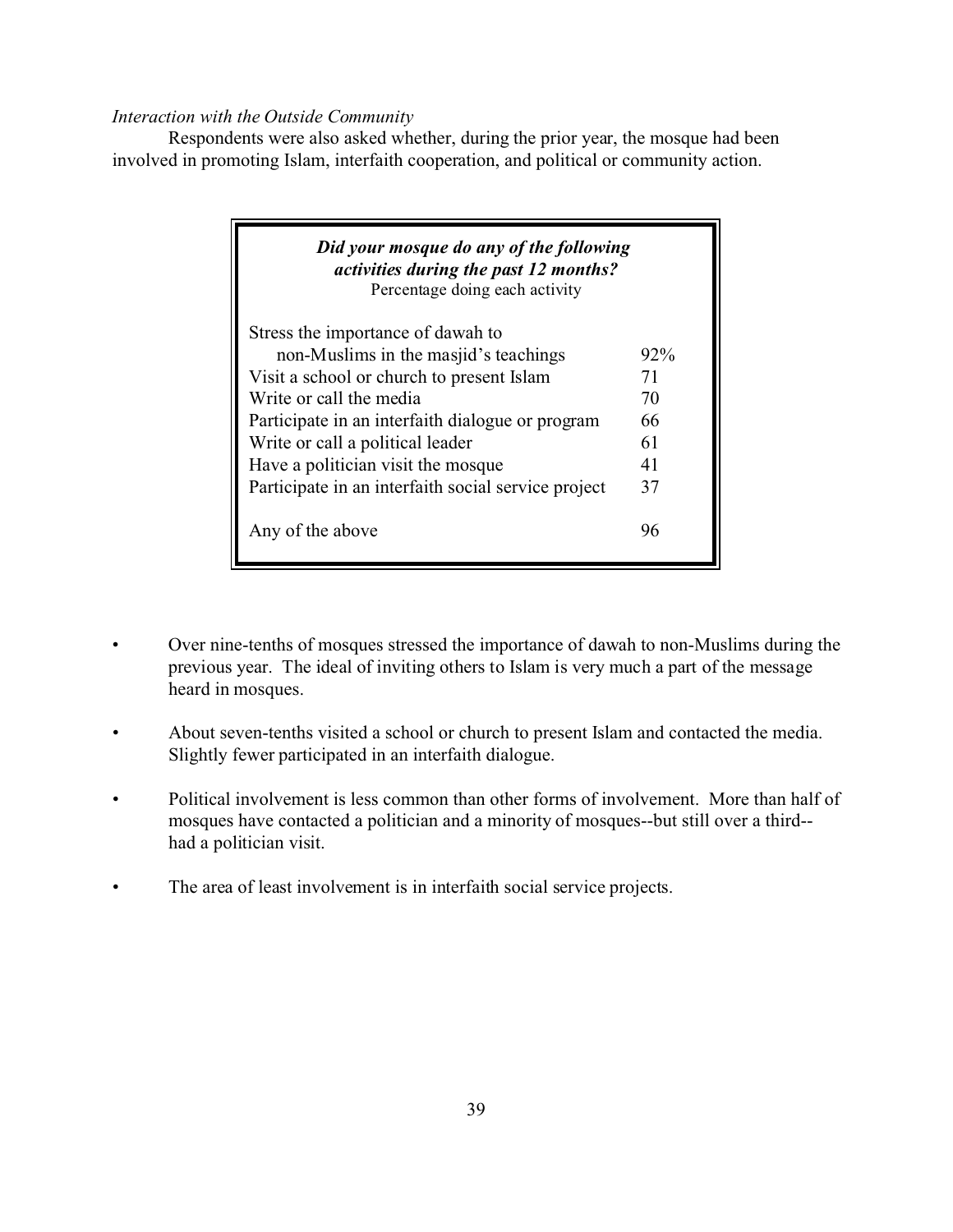• The largest mosques are most likely to have engaged in each type of interaction with the outside community. However, all mosques with Jum`ah attendance below 500 are identical in terms of their interaction. The following table illustrates this fact, using attendance at Jum`ah prayer as the indicator of mosque size.

| Interaction with the Outside Community by Jum'ah Attendance |              | Percentage doing each activity |                                  |         |      |
|-------------------------------------------------------------|--------------|--------------------------------|----------------------------------|---------|------|
|                                                             |              |                                | <b>Number of Usual Attenders</b> |         |      |
|                                                             | 50 or        | $51-$                          | $101 -$                          | $201 -$ | Over |
|                                                             | <b>Fewer</b> | 100                            | <b>200</b>                       | 500     | 500  |
| Stress the importance of                                    |              |                                |                                  |         |      |
| dawah to non-Muslims                                        | 89%          | 85%                            | 93%                              | 95%     | 98%  |
| Visit a school or church to                                 |              |                                |                                  |         |      |
| present Islam                                               | 66           | 67                             | 78                               | 69      | 82   |
| Write or call the media                                     | 65           | 74                             | 66                               | 73      | 80   |
| Participate in an interfaith                                |              |                                |                                  |         |      |
| dialogue or program                                         | 69           | 58                             | 69                               | 59      | 80   |
| Write or call a political                                   |              |                                |                                  |         |      |
| leader                                                      | 58           | 65                             | 57                               | 59      | 76   |
| Have a politician visit the                                 |              |                                |                                  |         |      |
| mosque                                                      | 33           | 34                             | 45                               | 39      | 64   |
| Participate in an interfaith                                |              |                                |                                  |         |      |
| social service project                                      | 34           | 42                             | 34                               | 34      | 50   |
| Any of the above                                            | 95           | 94                             | 96                               | 98      | 100  |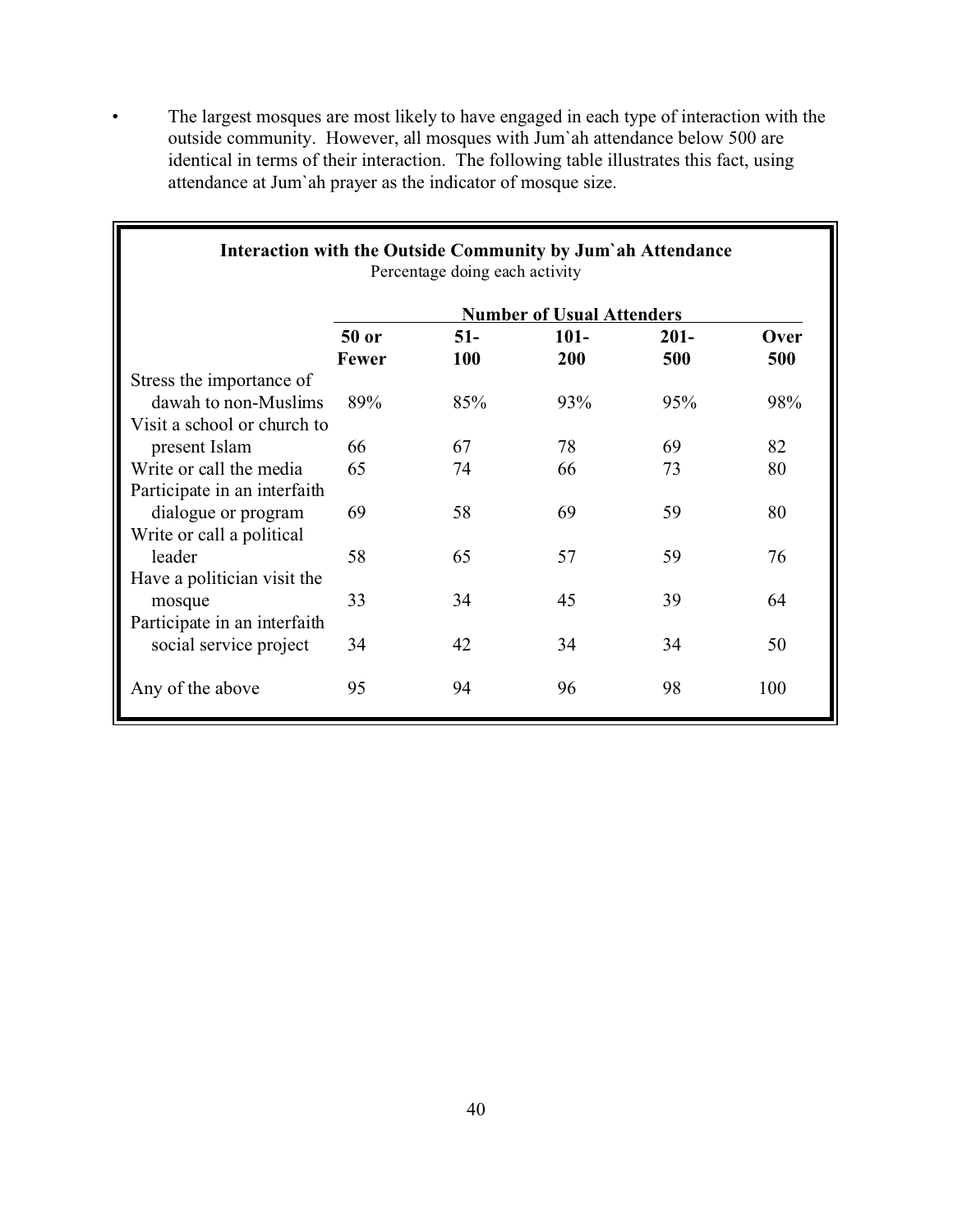| <b>Interaction with the Outside Community by Predominant Ethnicity</b><br>Percentage doing each activity |                     |                              |                             |                               |                      |  |
|----------------------------------------------------------------------------------------------------------|---------------------|------------------------------|-----------------------------|-------------------------------|----------------------|--|
|                                                                                                          |                     |                              | <b>Ethnicity of Masjid*</b> |                               |                      |  |
|                                                                                                          | African<br>American | <b>South</b><br><b>Asian</b> | Arab                        | <b>Mixed</b><br>Arab/S. Asian | All<br><b>Others</b> |  |
| Stress the importance of                                                                                 |                     |                              |                             |                               |                      |  |
| dawah to non-Muslims                                                                                     | 95%                 | 89%                          | 94%                         | 93%                           | 87%                  |  |
| Visit a school or church to                                                                              |                     |                              |                             |                               |                      |  |
| present Islam                                                                                            | 82                  | 57                           | 64                          | 75                            | 74                   |  |
| Write or call the media                                                                                  | 70                  | 60                           | 73                          | 75                            | 78                   |  |
| Participate in an interfaith                                                                             |                     |                              |                             |                               |                      |  |
| dialogue or program                                                                                      | 79                  | 51                           | 65                          | 66                            | 65                   |  |
| Write or call a political                                                                                |                     |                              |                             |                               |                      |  |
| leader                                                                                                   | 71                  | 47                           | 60                          | 68                            | 57                   |  |
| Have a politician visit the                                                                              |                     |                              |                             |                               |                      |  |
| mosque                                                                                                   | 53                  | 32                           | 34                          | 41                            | 37                   |  |
| Participate in an interfaith                                                                             |                     |                              |                             |                               |                      |  |
| social service project                                                                                   | 58                  | 26                           | 32                          | 29                            | 33                   |  |
|                                                                                                          |                     |                              |                             |                               |                      |  |
| Any of the above                                                                                         | 96                  | 98                           | 98                          | 95                            | 94                   |  |
| *See the section below on ethnic diversity.                                                              |                     |                              |                             |                               |                      |  |

The following table shows how frequently each of five ethnic types of mosques interacts with the outside community.

- Mosques with members who are predominantly South Asian are relatively unlikely to contact either the media or a politician.
- Mosques with members who are predominantly African American are more likely than others to participate in an interfaith dialogue/program, participate in an interfaith social service project, or have a politician visit the mosque.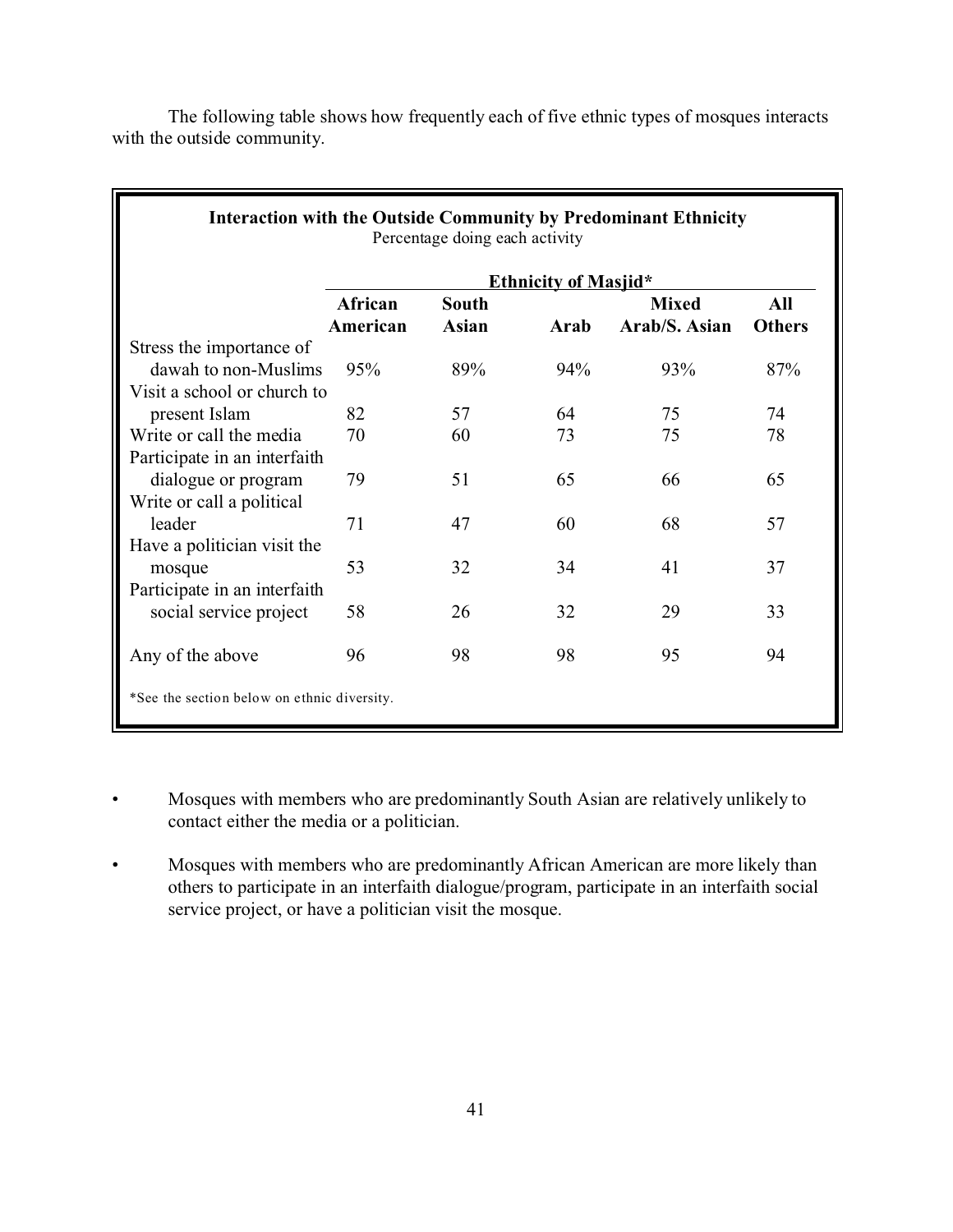*Outreach*

The great majority of mosques provide some outreach to members in need or to people in the surrounding community.

| In the past 12 months did your mosque provide or cooperate<br>in providing any of the following services for your own mosque's<br>members or for people in the community?<br>Percentage giving each response |                                                             |                                                           |          |  |  |  |  |
|--------------------------------------------------------------------------------------------------------------------------------------------------------------------------------------------------------------|-------------------------------------------------------------|-----------------------------------------------------------|----------|--|--|--|--|
|                                                                                                                                                                                                              | <b>Yes, Provided</b><br><b>Directly</b><br><b>By Mosque</b> | Yes,<br>Cooperated<br><b>With Another</b><br>Organization | $\bf No$ |  |  |  |  |
| Cash assistance to families or                                                                                                                                                                               |                                                             |                                                           |          |  |  |  |  |
| individuals                                                                                                                                                                                                  | 84%                                                         | 9%                                                        | $10\%$ * |  |  |  |  |
| Counseling services – marital                                                                                                                                                                                |                                                             |                                                           |          |  |  |  |  |
| or family                                                                                                                                                                                                    | 74                                                          | 3                                                         | 23       |  |  |  |  |
| Prison or jail program                                                                                                                                                                                       | 60                                                          | 6                                                         | 34       |  |  |  |  |
| Food pantry, soup kitchen, or                                                                                                                                                                                |                                                             |                                                           |          |  |  |  |  |
| collect food for the poor                                                                                                                                                                                    | 55                                                          | 14                                                        | 32       |  |  |  |  |
| Thrift store or collect clothes                                                                                                                                                                              |                                                             |                                                           |          |  |  |  |  |
| for the poor                                                                                                                                                                                                 | 53                                                          | 11                                                        | 37       |  |  |  |  |
| Tutoring or literacy program                                                                                                                                                                                 | 28                                                          | 5                                                         | 67       |  |  |  |  |
| Voter registration program                                                                                                                                                                                   | 24                                                          | 9                                                         | 68       |  |  |  |  |
| Anti-drug or anti-crime program                                                                                                                                                                              |                                                             |                                                           |          |  |  |  |  |
| in the neighborhood                                                                                                                                                                                          | 18                                                          | 14                                                        | 68       |  |  |  |  |
| Day care or pre-school program                                                                                                                                                                               | 16                                                          | 4                                                         | 81       |  |  |  |  |
| Substance abuse program                                                                                                                                                                                      | 12                                                          | 11                                                        | 79       |  |  |  |  |

The most common type of outreach is cash assistance. Ninety percent of mosques provide this type of assistance, either directly or with the cooperation of another organization. Most mosques also provide counseling, prison outreach, food assistance, and clothing/thrift assistance. Only a third or fewer mosques are involved in the remaining types of outreach: tutoring, voter registration, anti-drug or anti-crime activities, day care, and substance abuse programs.

When mosques are involved in a given type of outreach, they generally provide it directly. Relatively few mosques provide any of the services in cooperation with another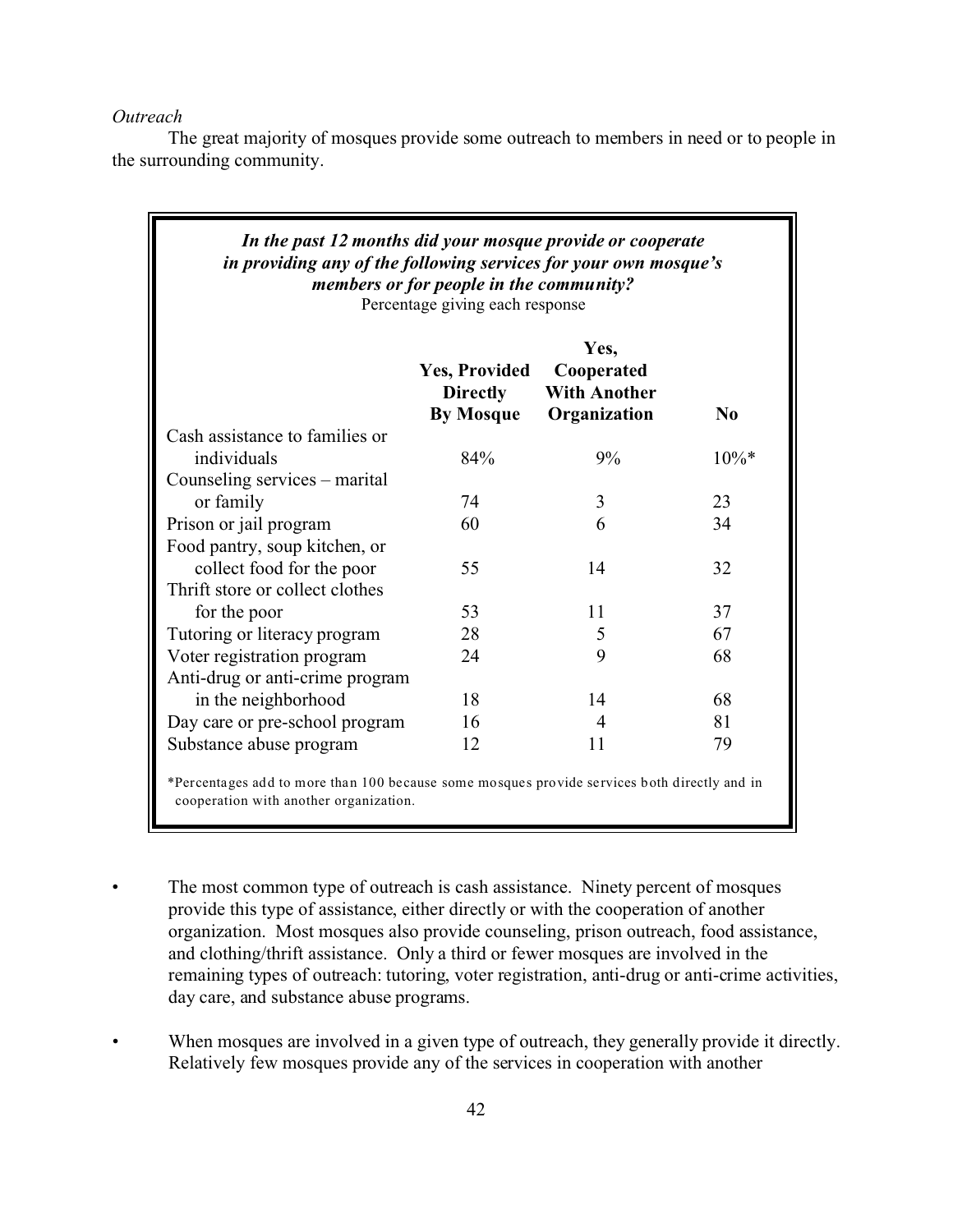organization. The greatest level of cooperation is with substance abuse programs. Over a third of mosques involved in this type of outreach do so in cooperation with another organization.

In addition to the ten services listed previously, mosques were asked to name other types of outreach in which they participate. Nearly a quarter (23 percent) named at least one additional type of outreach in response to this question. The activities mentioned are extremely varied and not easily summarized. The most common type is involvement with children or youth, but this was mentioned by only eight of the mosques responding to the survey.

The median number of Muslims served monthly by each mosque is 45. Fifty-three percent of mosques report serving some (i.e., one or more) non-Muslims monthly. Among this 53 percent, the median number of non-Muslims served is 10.

The table below breaks down the provision of services by size of Jum`ah attendance. Larger mosques tend to be more likely than smaller mosques to provide most types of services (anti-drug/crime and substance abuse programs are notable exceptions). Differences between larger and smaller mosques are especially pronounced in the cases of voter registration and daycare/pre-school.

|                            |       |            | <b>Provision of Services by Jum'ah Attendance</b><br>Percentage providing each service directly |         |        |
|----------------------------|-------|------------|-------------------------------------------------------------------------------------------------|---------|--------|
|                            |       |            | <b>Number of Usual Attenders</b>                                                                |         |        |
|                            | 50 or | $51-$      | $101 -$                                                                                         | $201 -$ | Over   |
|                            | Fewer | <b>100</b> | <b>200</b>                                                                                      | 500     | 500    |
| Cash assistance            | 75%   | 80%        | 87%                                                                                             | 90%     | $90\%$ |
| Counseling services        | 66    | 66         | 74                                                                                              | 79      | 88     |
| Prison or jail program     | 60    | 65         | 60                                                                                              | 57      | 64     |
| Food assistance            | 49    | 55         | 55                                                                                              | 57      | 64     |
| Clothing/thrift assistance | 50    | 55         | 53                                                                                              | 51      | 60     |
| Tutoring or literacy       | 18    | 30         | 30                                                                                              | 32      | 33     |
| Voter registration         | 16    | 11         | 25                                                                                              | 32      | 46     |
| Anti-drug or anti-crime    | 17    | 25         | 16                                                                                              | 21      | 8      |
| Day-care or pre-school     | 6     | 9          | 15                                                                                              | 20      | 43     |
| Substance abuse program    | 16    | 14         | 10                                                                                              | 9       | 4      |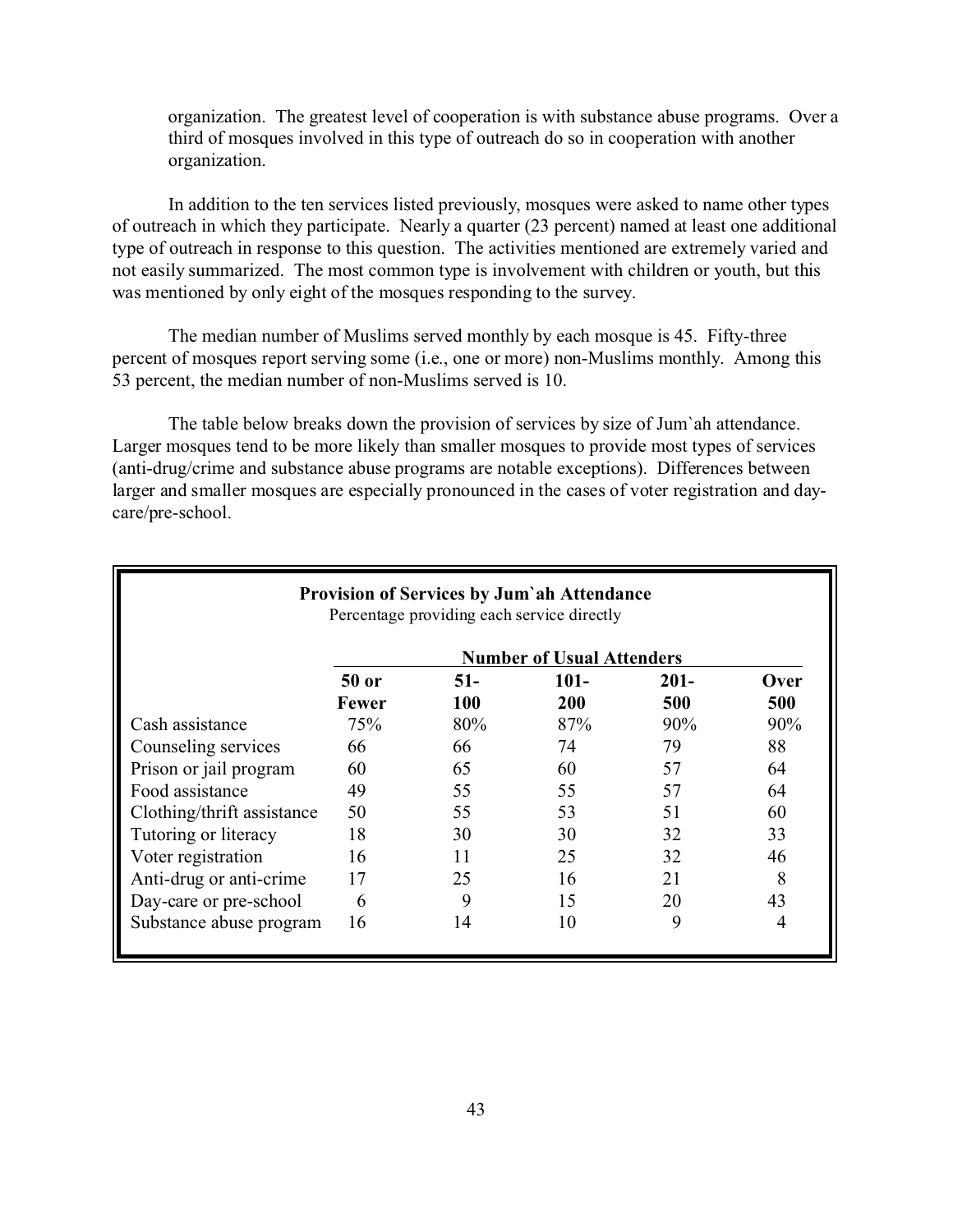The next table breaks down provision of services by predominant ethnicity of the mosque. Mosques in which members are predominantly African American are most likely to provide most of the listed services. African American mosques stand out especially in their disproportionate involvement in prison programs and anti-drug/anti-crime advocacy.

|                            | <b>Provision of Services by Predominant Ethnicity</b> | Percentage providing each service directly |      |                                         |               |
|----------------------------|-------------------------------------------------------|--------------------------------------------|------|-----------------------------------------|---------------|
|                            |                                                       |                                            |      | <b>Predominant Ethnicity of Masjid*</b> |               |
|                            | African                                               | South                                      |      | <b>South Asian</b>                      | All           |
|                            | American                                              | Asian                                      | Arab | and Arab                                | <b>Others</b> |
| Cash assistance            | 88%                                                   | 77%                                        | 87%  | 84%                                     | 83%           |
| Counseling services        | 88                                                    | 62                                         | 77   | 67                                      | 73            |
| Prison or jail program     | 81                                                    | 43                                         | 60   | 63                                      | 53            |
| Food assistance            | 67                                                    | 44                                         | 52   | 50                                      | 61            |
| Clothing/thrift assistance | 60                                                    | 52                                         | 42   | 50                                      | 54            |
| Tutoring or literacy       | 37                                                    | 22                                         | 21   | 24                                      | 32            |
| Voter registration         | 25                                                    | 26                                         | 27   | 20                                      | 20            |
| Anti-drug or anti-crime    | 43                                                    | 8                                          | 14   | 3                                       | 14            |
| Day-care or pre-school     | 13                                                    | 16                                         | 26   | 14                                      | 14            |
| Substance abuse program    | 28                                                    | 4                                          | 3    | 3                                       | 14            |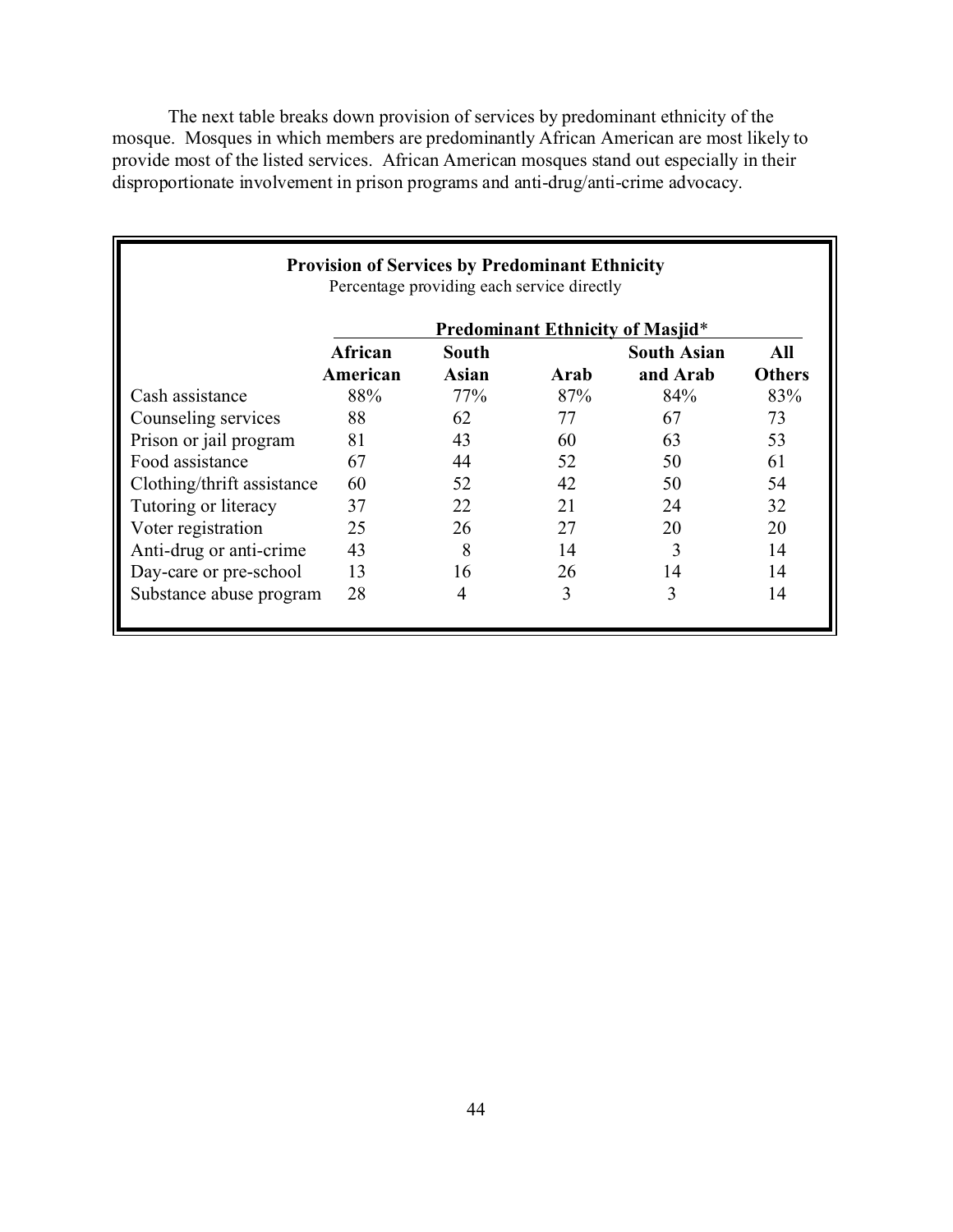# **Leadership and Organizational Dynamics**

### **Volunteer Leadership**

Respondents were asked how easy or difficult it has been to recruit people for roles of volunteer leadership in the mosque. The table below shows the frequency of each of three possible responses.

| Which statement best describes<br>the situation in your mosque?<br>Percentage giving each response                                                                            |     |
|-------------------------------------------------------------------------------------------------------------------------------------------------------------------------------|-----|
| We do not have any problem getting people to<br>accept volunteer leadership roles.<br>Recruiting volunteer leaders is a continual<br>challenge, but we eventually find enough | 23% |
| willing people.                                                                                                                                                               | 57  |
| We cannot find enough people who are willing<br>to serve.                                                                                                                     |     |

The majority of mosques report that although finding volunteers is a challenge they are able to do so. Only about one in five report not being able to find enough volunteers. The remaining mosques, a solid majority, say that they are able find enough volunteers even though it is a continual challenge.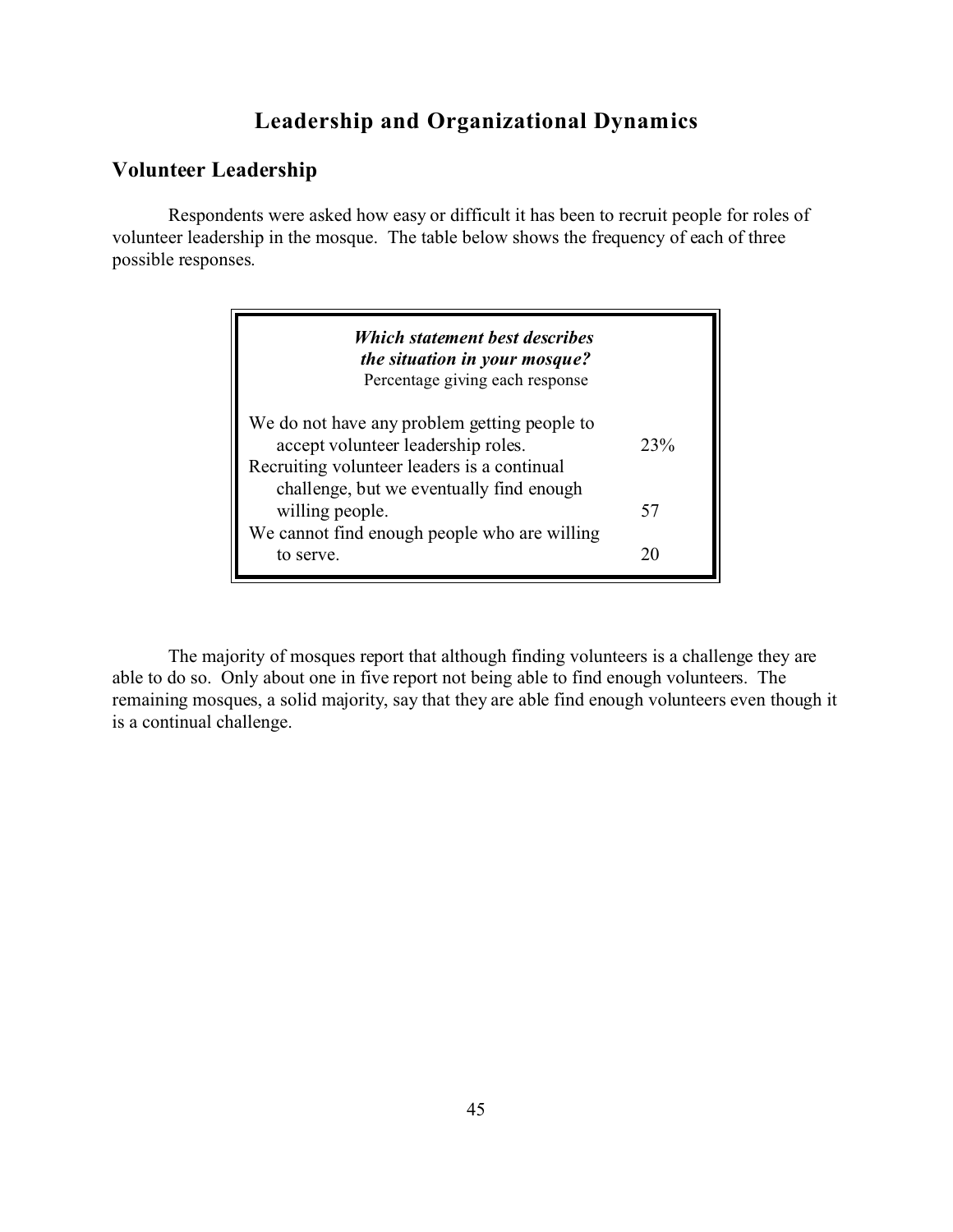# **Formal Leadership**

About four-fifths (81 percent) of the mosques have an Imam. Among those that do have an Imam, the Imam is also the leader of the mosque in about half the cases. Where the Imam is not the leader, the Imam usually serves as the spiritual guide of the mosque--leading the prayers and teaching Islam. In this type of mosque the leader of the mosque is an elected official–president or chair. Where the Imam is the leader, he serves as religious leader as well as organizational leader.

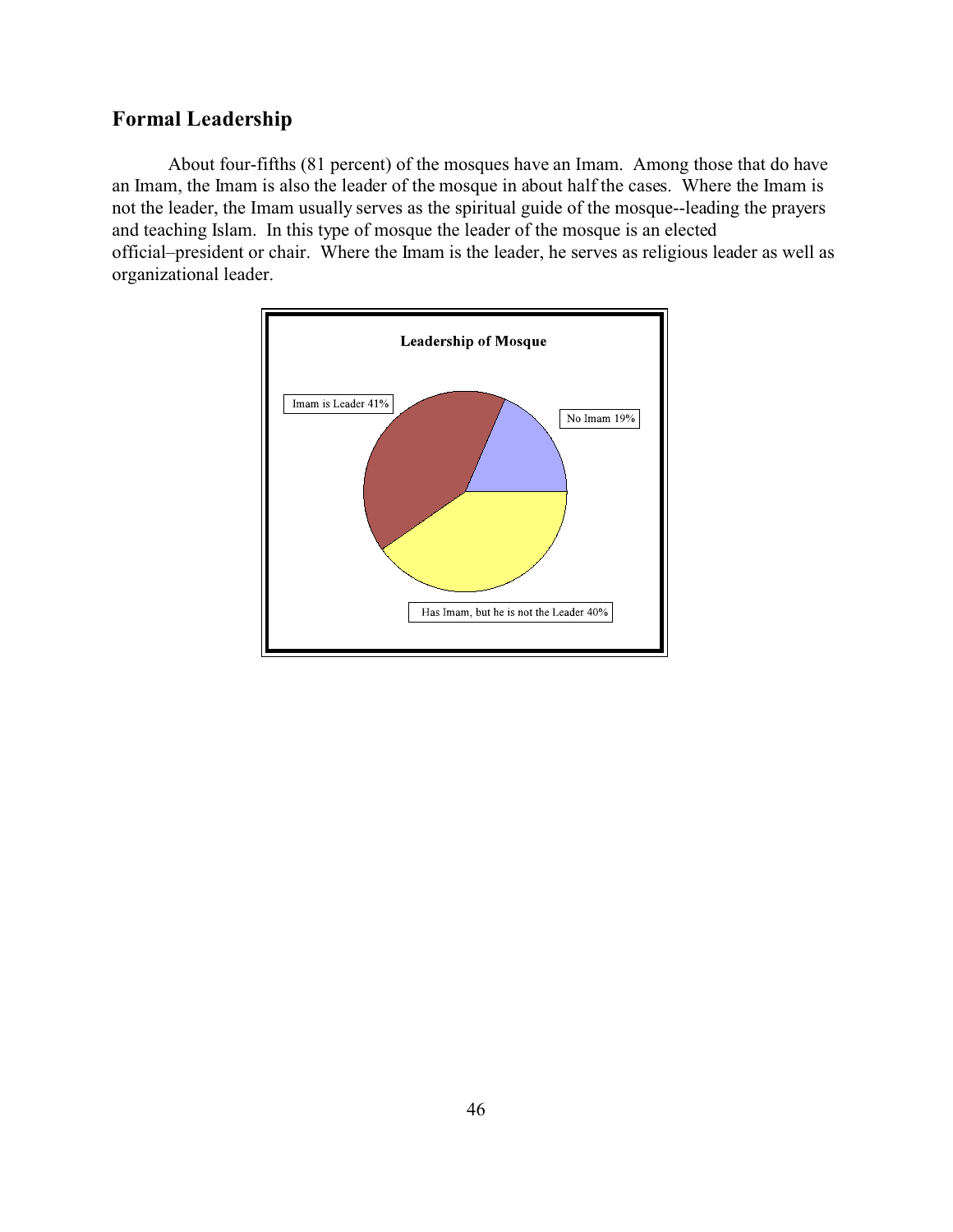Formal leadership in mosques is strongly related to characteristics such as mosque size, geographical region, rural-urban location, and ethnicity.

| <b>Leadership by Selected Mosque Characteristics</b><br>Percentage of Mosques with a School |                                   |                   |                  |  |  |  |  |  |  |  |
|---------------------------------------------------------------------------------------------|-----------------------------------|-------------------|------------------|--|--|--|--|--|--|--|
|                                                                                             | Has Imam,<br><b>Is not Leader</b> | Imam is<br>Leader | $\bf No$<br>Imam |  |  |  |  |  |  |  |
| <b>Typical Attendance</b>                                                                   |                                   |                   |                  |  |  |  |  |  |  |  |
| at Friday Prayer                                                                            |                                   |                   |                  |  |  |  |  |  |  |  |
| Over 500                                                                                    | 70%                               | 14%               | 16%              |  |  |  |  |  |  |  |
| 201 to 500                                                                                  | 61                                | 27                | 12               |  |  |  |  |  |  |  |
| 101 to 200                                                                                  | 38                                | 49                | 14               |  |  |  |  |  |  |  |
| 51 to 100                                                                                   | 24                                | 51                | 25               |  |  |  |  |  |  |  |
| 50 or Fewer                                                                                 | 19                                | 55                | 26               |  |  |  |  |  |  |  |
| <b>Geographical Region</b>                                                                  |                                   |                   |                  |  |  |  |  |  |  |  |
| East/Northeast                                                                              | 46%                               | 46%               | 8%               |  |  |  |  |  |  |  |
| South                                                                                       | 42                                | 45                | 13               |  |  |  |  |  |  |  |
| Midwest                                                                                     | 37                                | 36                | 26               |  |  |  |  |  |  |  |
| West                                                                                        | 32                                | 32                | 36               |  |  |  |  |  |  |  |
| Location                                                                                    |                                   |                   |                  |  |  |  |  |  |  |  |
| Suburb                                                                                      | 55%                               | 24%               | 21%              |  |  |  |  |  |  |  |
| Town or Rural Area                                                                          | 48                                | 26                | 26               |  |  |  |  |  |  |  |
| Downtown/Inner City                                                                         | 37                                | 45                | 17               |  |  |  |  |  |  |  |
| City Neighborhood                                                                           | 32                                | 52                | 15               |  |  |  |  |  |  |  |
| <b>Predominant Mosque Ethnicity*</b>                                                        |                                   |                   |                  |  |  |  |  |  |  |  |
| South Asian                                                                                 | 61%                               | 19%               | 21%              |  |  |  |  |  |  |  |
| Arab                                                                                        | 54                                | 21                | 25               |  |  |  |  |  |  |  |
| South Asian and Arab                                                                        | 52                                | 14                | 34               |  |  |  |  |  |  |  |
| All Others                                                                                  | 40                                | 47                | 13               |  |  |  |  |  |  |  |
| African American                                                                            | 7                                 | 89                | $\overline{4}$   |  |  |  |  |  |  |  |
|                                                                                             |                                   |                   |                  |  |  |  |  |  |  |  |

• Larger mosques are more likely than smaller mosques to have an Imam. However, in larger mosques, an Imam is less likely to be the leader. The corporate structure of president and chair predominates in the largest mosques.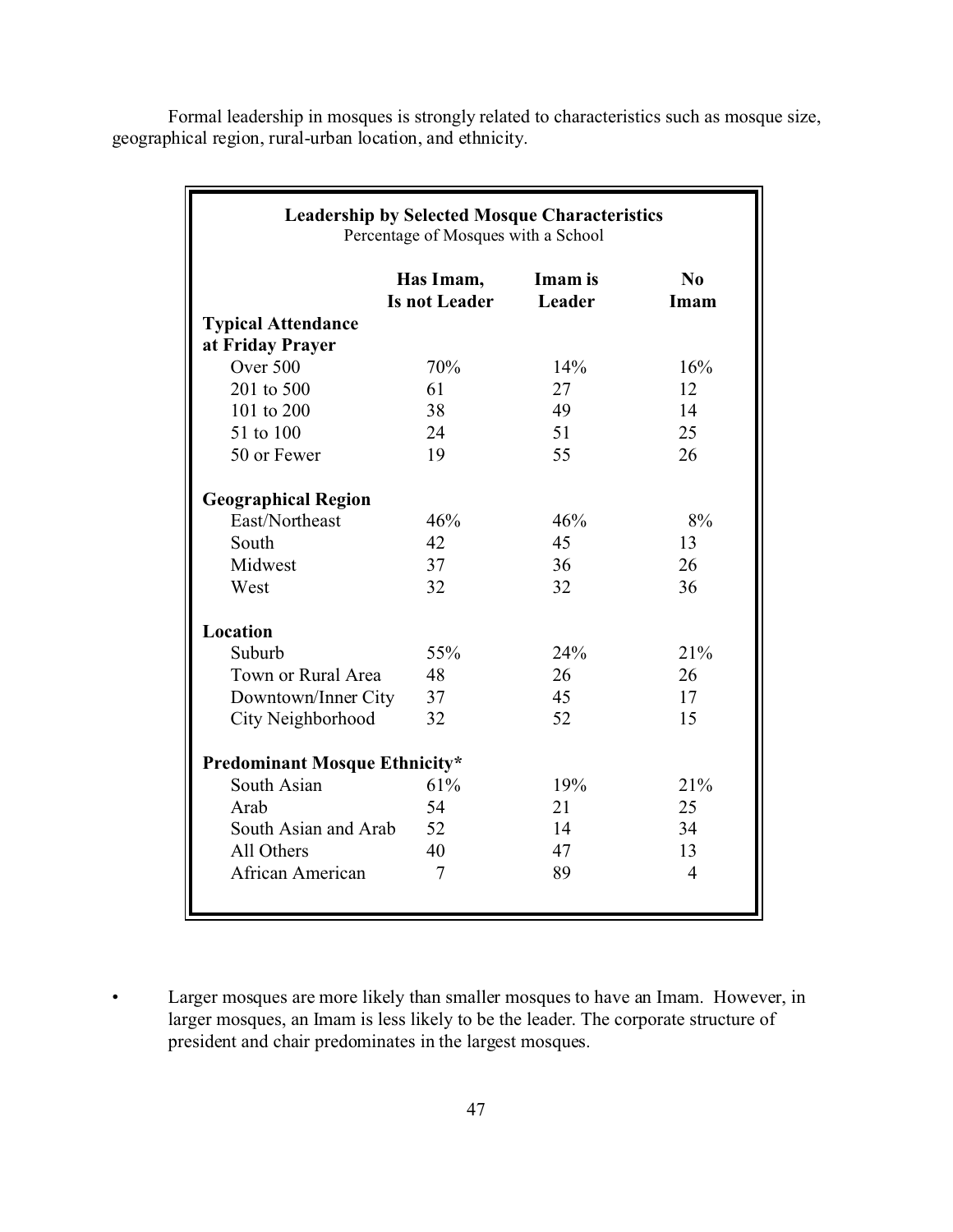- Over 90 percent of mosques in the East have an Imam. This compares to about threequarters in the Midwest and fewer than two-thirds in the West.
- An Imam is more likely to be a mosque leader in urban areas (city neighborhoods or downtown areas) than in rural or suburban areas.
- Nine-tenths of mosques that are predominantly African American are led by an Imam.

### *Title of Leader*

The title of mosque leader is evenly divided between Imam and President.

| <b>Titles of Mosque Leaders</b><br>Percentage using that term |                |  |  |  |  |  |
|---------------------------------------------------------------|----------------|--|--|--|--|--|
| Title                                                         | Percentage Use |  |  |  |  |  |
| Imam                                                          | 41%            |  |  |  |  |  |
| President                                                     | 38%            |  |  |  |  |  |
| Amir                                                          | $7\%$          |  |  |  |  |  |
| Chairman                                                      | $7\%$          |  |  |  |  |  |
| Director                                                      | 3%             |  |  |  |  |  |

In a few mosques, the leader holds none of these titles. Examples of other titles specified by respondents include "General Secretary," "General Coordinator," "Administrator," "Director," "Executive Director," and "Advisor."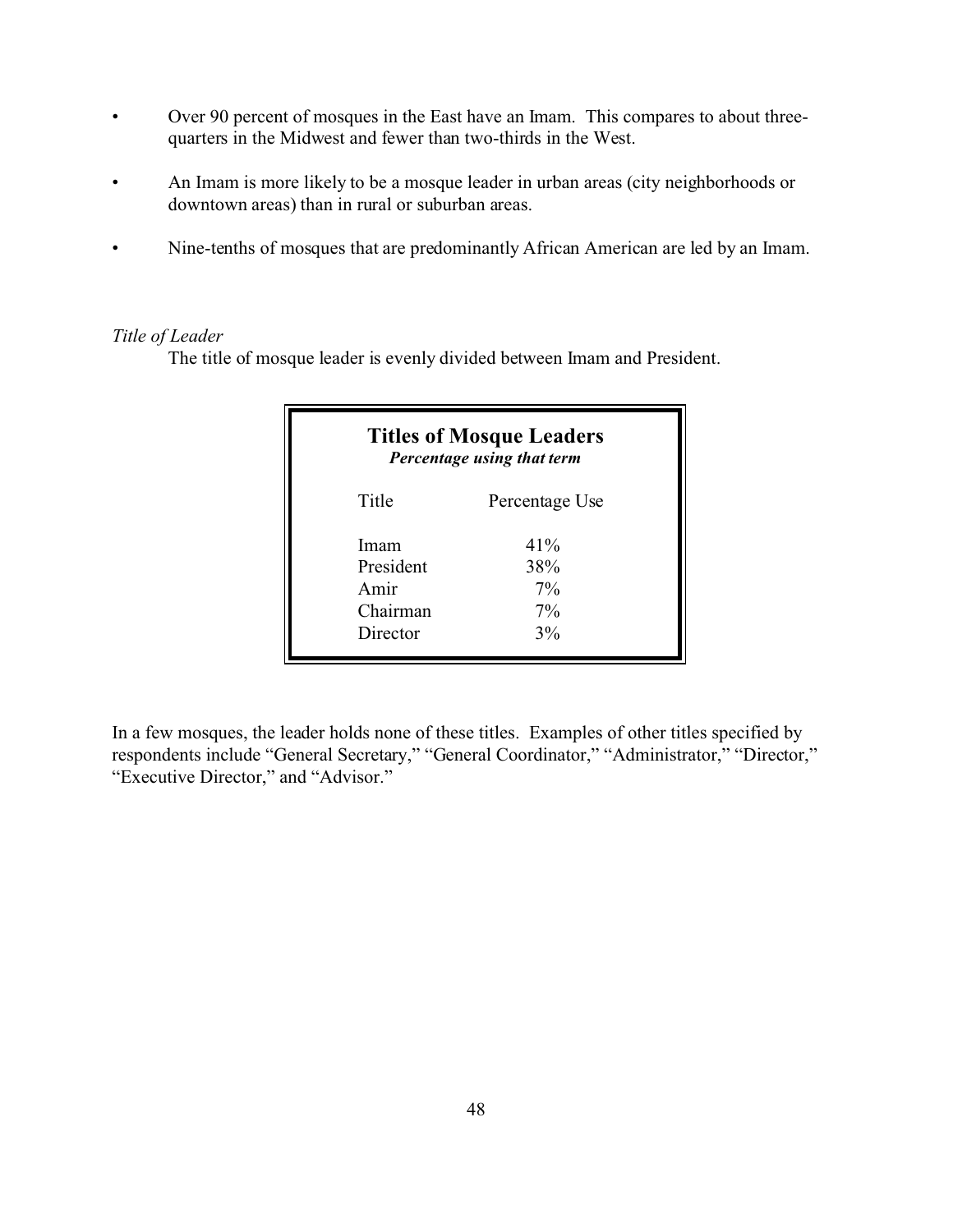### *Decision-making Power*

The great majority of mosques (94 percent) have a Majlis ash-Shura (executive committee or board of directors). In three-fifths (59 percent) of mosques, the Majlis ash-Shura has final decision-making power.



In most cases when the Majlis ash-Shura does not have final decision-making power, that power is held by the Imam (28 percent) or another leader (11 percent).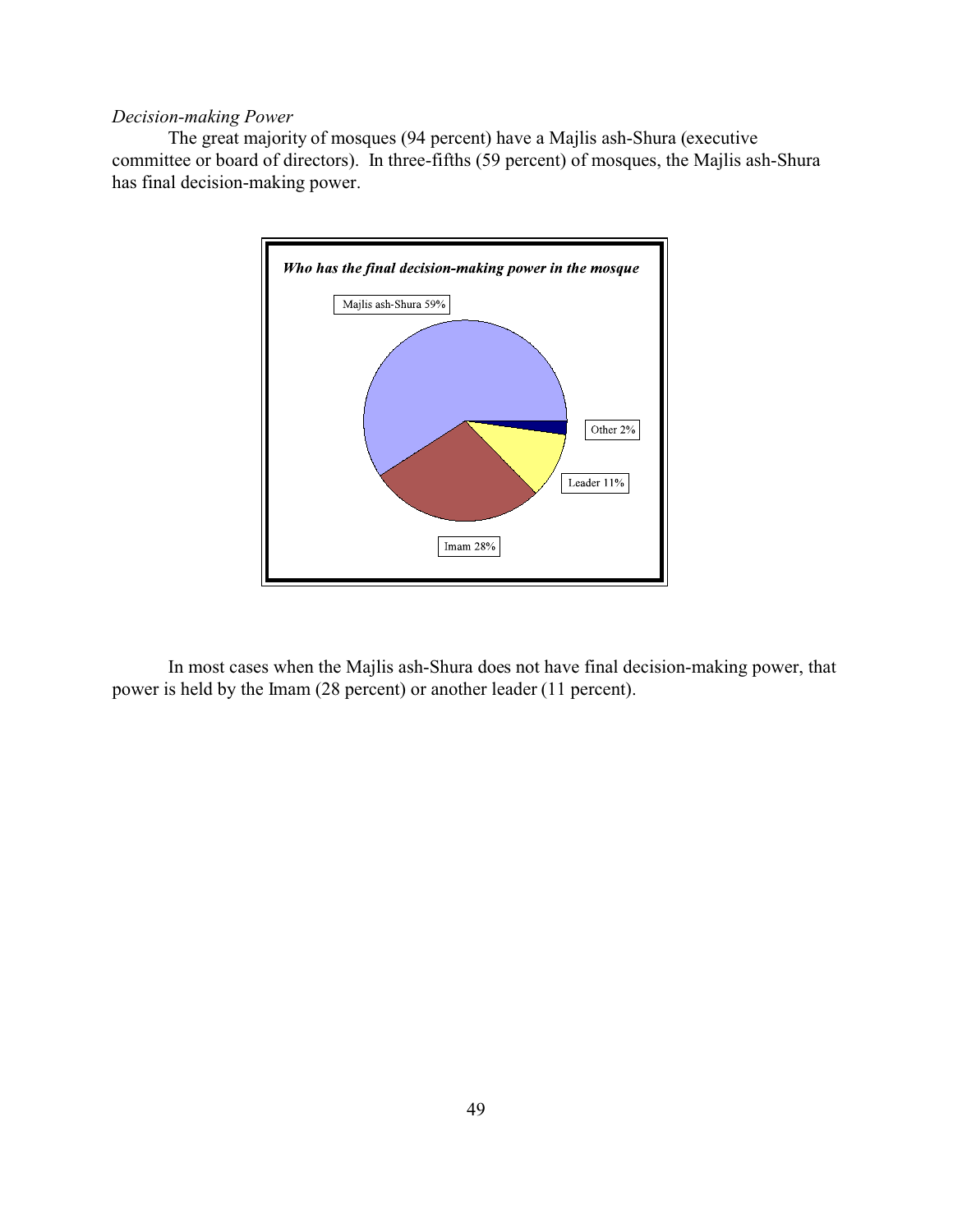# **Characteristics of Mosque Leaders**

The survey asked about several characteristics of the Imam. In addition, in mosques where the Imam is not the leader, the survey asked the same questions about the leader. The table below, and those on the following two pages, separate characteristics for three groups: Imams who are not mosque leaders, Imams who are mosque leaders, and leaders who are not Imams.

| Age and Employment of Imams and Mosque Leaders |                                                         |                                                            |                                                         |  |  |  |
|------------------------------------------------|---------------------------------------------------------|------------------------------------------------------------|---------------------------------------------------------|--|--|--|
|                                                | Imams who<br>are not<br><b>Mosque</b><br><b>Leaders</b> | <b>Imams</b><br>who are<br><b>Mosque</b><br><b>Leaders</b> | <b>Mosque</b><br><b>Leaders</b><br>who are<br>not Imams |  |  |  |
| Age                                            |                                                         |                                                            |                                                         |  |  |  |
| Average Age                                    | 42                                                      | 48                                                         | 45                                                      |  |  |  |
| 18 to 30                                       | 13%                                                     | 6%                                                         | 12%                                                     |  |  |  |
| 31 to 40                                       | 40                                                      | 12                                                         | 22                                                      |  |  |  |
| 41 to 50                                       | 29                                                      | 35                                                         |                                                         |  |  |  |
| 51 to 60                                       | 13                                                      | 29                                                         | 26                                                      |  |  |  |
| Over <sub>60</sub>                             | 5                                                       | 10                                                         | 5                                                       |  |  |  |
| <b>Status</b>                                  |                                                         |                                                            |                                                         |  |  |  |
| Volunteer                                      | 31%                                                     | 70%                                                        | 97%                                                     |  |  |  |
| Paid                                           | 69                                                      | 30                                                         | 3                                                       |  |  |  |
| Part-Time                                      | 37%                                                     | 55%                                                        | 90%                                                     |  |  |  |
| Full-Time                                      | 63                                                      | 45                                                         | 10                                                      |  |  |  |
| Paid and Full-Time                             | 60%                                                     | 23%                                                        | 2%                                                      |  |  |  |
| <b>Outside Employment</b>                      |                                                         |                                                            |                                                         |  |  |  |
| <b>Employed Outside the Mosque</b>             | 53%                                                     | 74%                                                        | 94%                                                     |  |  |  |
| No Outside Employment                          | 47                                                      | 26                                                         | 6                                                       |  |  |  |
|                                                |                                                         |                                                            |                                                         |  |  |  |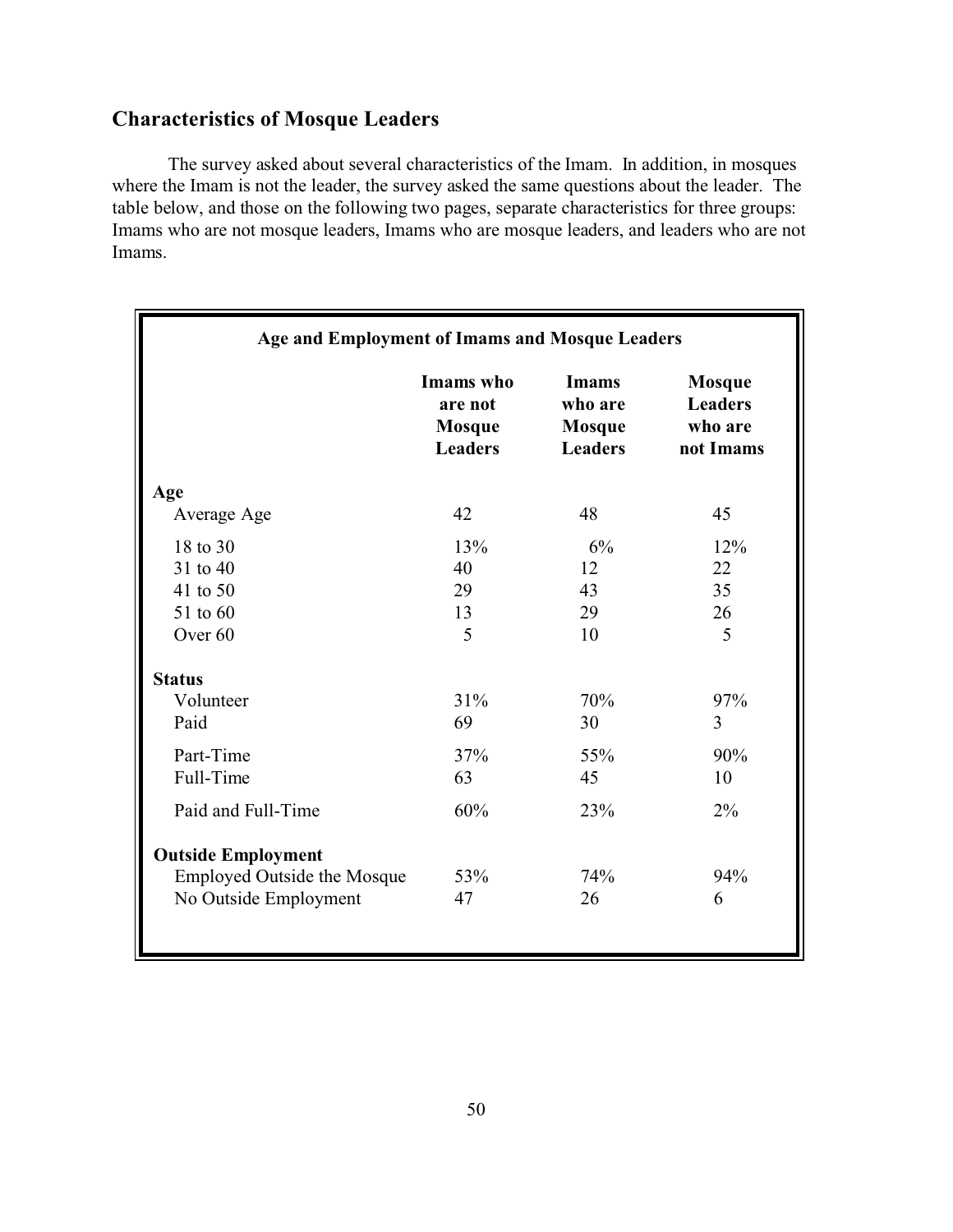The different types of mosque leaders are generally similar in terms of age.

#### *Employee and Full-Time Status*

Nearly all (nine-tenths or more) mosque leaders who are not Imams are volunteers and work part-time. By contrast, the majority (over three-fifths) of Imams who are not mosque leaders are paid and work full-time. These Imams are hired by the mosque to meet the religious needs of the mosque.

#### *Outside Employment*

The majority of mosque leaders (three-quarters or more) have jobs outside the mosque. This compares to slightly more than half (53 percent) of Imams who are not mosque leaders.

| <b>Education of Imams and Mosque Leaders</b>                                                                                                                       |                |     |                             |  |  |  |  |  |  |
|--------------------------------------------------------------------------------------------------------------------------------------------------------------------|----------------|-----|-----------------------------|--|--|--|--|--|--|
| Imams who<br><b>Imams</b><br><b>Mosque</b><br><b>Leaders</b><br>who are<br>are not<br>who are<br>Mosque<br>Mosque<br><b>Leaders</b><br><b>Leaders</b><br>not Imams |                |     |                             |  |  |  |  |  |  |
| <b>General Education</b>                                                                                                                                           |                |     |                             |  |  |  |  |  |  |
| High School Diploma or Less                                                                                                                                        | 16%            | 10% | $5\%$                       |  |  |  |  |  |  |
| Some College or Technical                                                                                                                                          | 7              | 26  | $\mathcal{D}_{\mathcal{L}}$ |  |  |  |  |  |  |
| College Degree                                                                                                                                                     | 46             | 37  | 27                          |  |  |  |  |  |  |
| <b>Graduate Degree</b>                                                                                                                                             | 31             | 28  | 66                          |  |  |  |  |  |  |
| Total with college degree                                                                                                                                          | 77             | 65  | 93                          |  |  |  |  |  |  |
| <b>Islamic Education</b>                                                                                                                                           |                |     |                             |  |  |  |  |  |  |
| Certificate                                                                                                                                                        | 15%            | 17% | 4%                          |  |  |  |  |  |  |
| Bachelor's, Overseas University                                                                                                                                    | 37             | 12  |                             |  |  |  |  |  |  |
| M.A./Ph.D., Overseas University                                                                                                                                    | 14             | 6   | 2                           |  |  |  |  |  |  |
| M.A./Ph.D., American University                                                                                                                                    | $\overline{5}$ |     | 3                           |  |  |  |  |  |  |
| Total with Islamic college degree 56                                                                                                                               |                | 19  | 6                           |  |  |  |  |  |  |

### *General Education*

The majority of Imams and mosque leaders have at least a college degree. The most educated group is that of mosque leader who is not Imam. Nearly two-thirds (66 percent) of these leaders have graduate degrees.

*Age*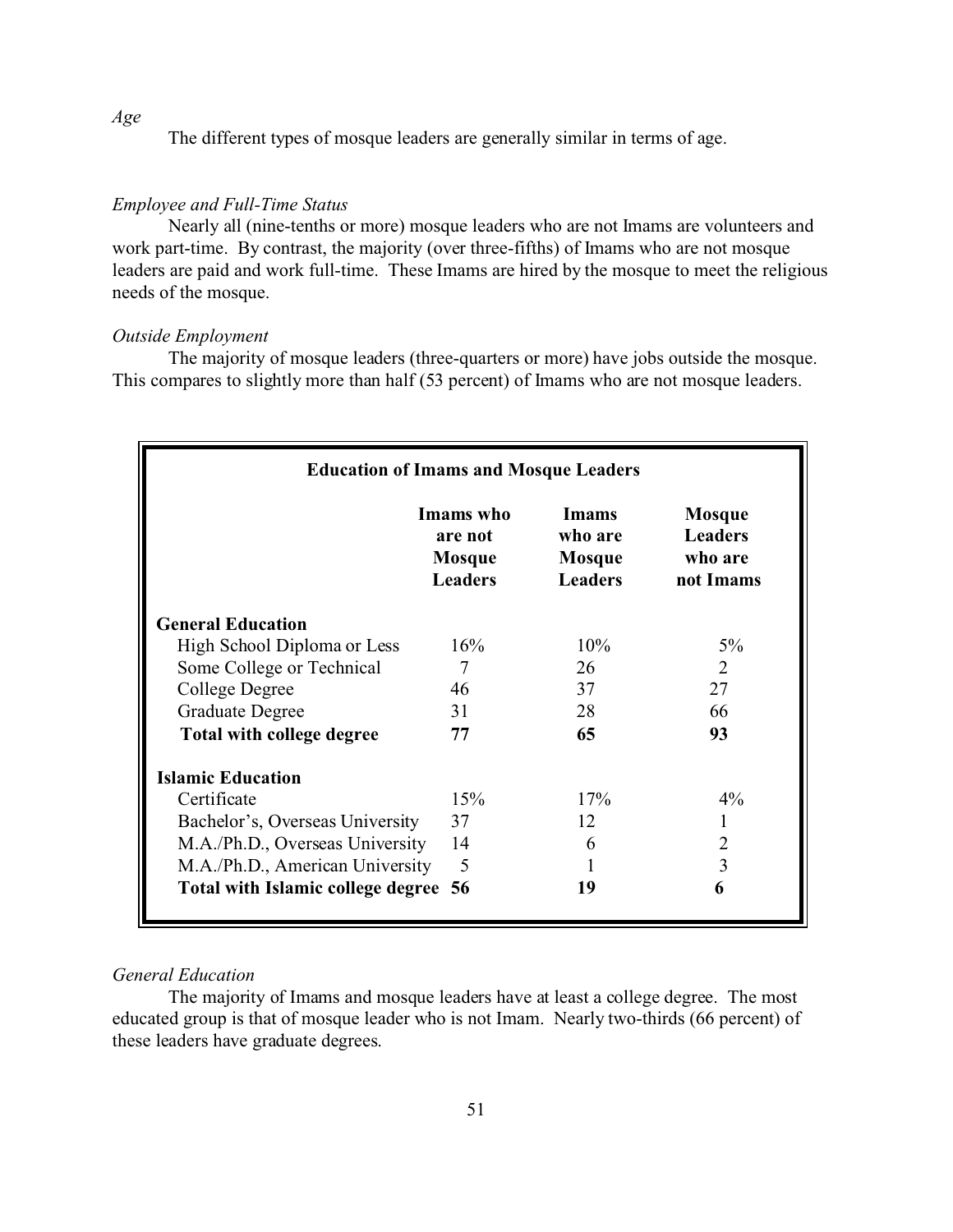#### *Islamic Education*

Seventy-one percent of Imams who are not mosque leaders have some kind of formal Islamic education, most often a bachelor's degree from an overseas Islamic university. A little over 50% have a college degree in Islam. Fewer than half of mosque leaders have formal Islamic education (36 percent of leaders who are Imams, and only 10 percent of leaders who are not Imams).

| <b>National Origin/Race and Tenure of Mosque Leaders</b> |                                                         |                                                     |                                                         |  |  |  |
|----------------------------------------------------------|---------------------------------------------------------|-----------------------------------------------------|---------------------------------------------------------|--|--|--|
|                                                          | Imams who<br>are not<br><b>Mosque</b><br><b>Leaders</b> | Imams<br>who are<br><b>Mosque</b><br><b>Leaders</b> | <b>Mosque</b><br><b>Leaders</b><br>who are<br>not Imams |  |  |  |
| <b>National Origin or Race</b>                           |                                                         |                                                     |                                                         |  |  |  |
| African (Sub-Saharan)                                    | 7%                                                      | 2%                                                  | 3%                                                      |  |  |  |
| African American                                         | 5                                                       | 67                                                  | 6                                                       |  |  |  |
| Arab                                                     | 49                                                      | 17                                                  | 38                                                      |  |  |  |
| Caribbean                                                | $\overline{2}$                                          | $\overline{2}$                                      | $\overline{2}$                                          |  |  |  |
| Euro American                                            | <1                                                      | $\leq$ 1                                            | 1                                                       |  |  |  |
| Hispanic/Latino                                          | $\theta$                                                | $\theta$                                            | $\theta$                                                |  |  |  |
| South Asian                                              | 29                                                      | 9                                                   | 46                                                      |  |  |  |
| Southeast Asian                                          | $\theta$                                                | 1                                                   | 1                                                       |  |  |  |
| All Others                                               | $\overline{7}$                                          | 2%                                                  | 3%                                                      |  |  |  |
| <b>Number of Years in Position</b>                       |                                                         |                                                     |                                                         |  |  |  |
| Average Number of Years                                  | 5                                                       | 10                                                  | $\overline{4}$                                          |  |  |  |
| Less than 1 Year                                         | 8%                                                      | 6%                                                  | 18%                                                     |  |  |  |
| 1 Year                                                   | 11                                                      | 8                                                   | 23                                                      |  |  |  |
| 2 Years                                                  | 17                                                      | 5                                                   | 19                                                      |  |  |  |
| 3-5 Years                                                | 36                                                      | 19                                                  | 21                                                      |  |  |  |
| 6-10 Years                                               | 22                                                      | 24                                                  | 14                                                      |  |  |  |
| Over 10 Years                                            | 16                                                      | 38                                                  | 5                                                       |  |  |  |

### *National Origin or Race*

About two-thirds of Imams who are mosque leaders are of African American background. The majority of the other two groups (Imams who are not mosque leaders and mosque leaders who are not Imams) are either Arab or South Asian in background.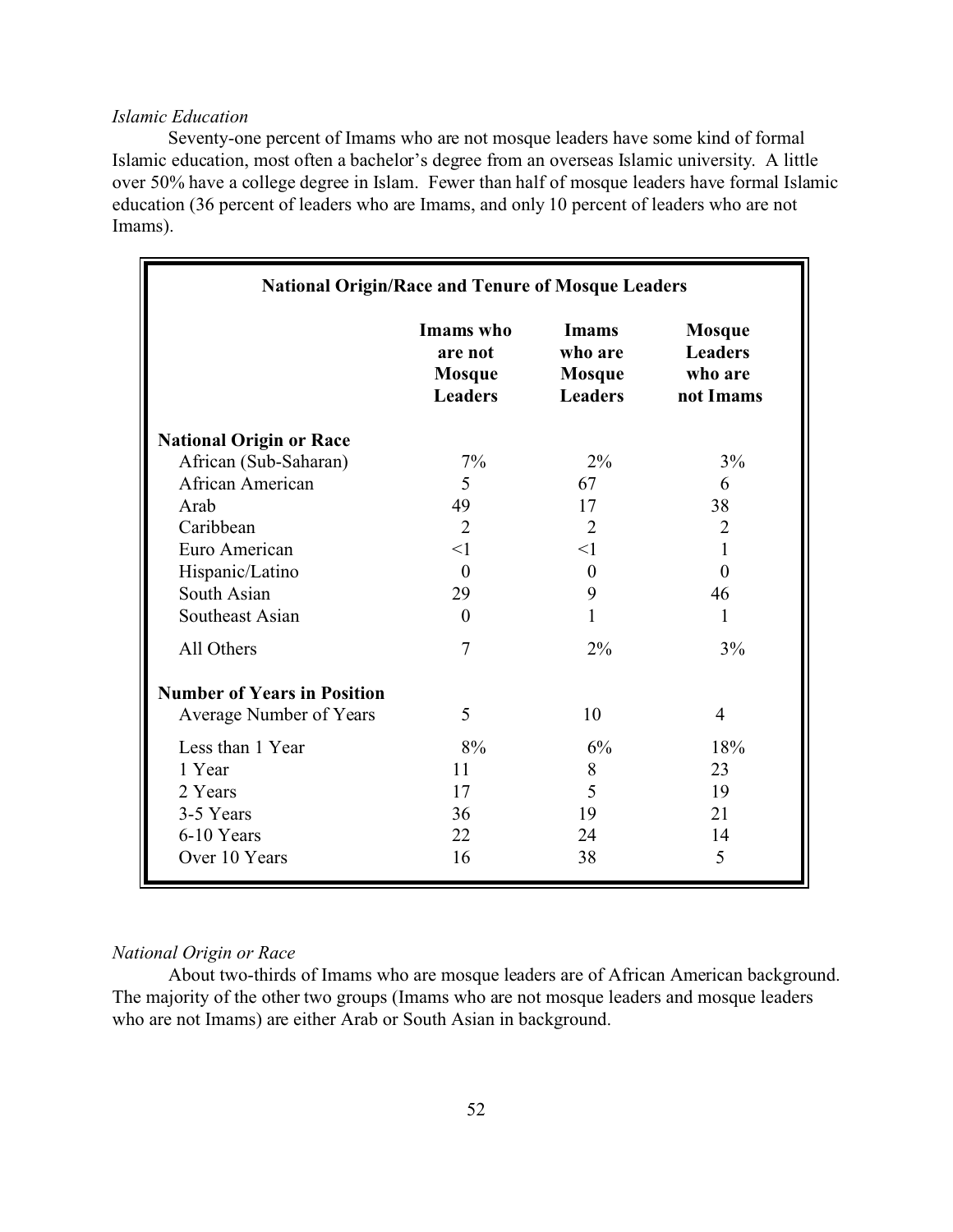#### *Number of Years in Position*

On average, Imams who are mosque leaders have been in their current position for about twice as long as members of the other two groups.

# **Mosque Staff and Organization**

#### *Paid Full-Time Staff*

The range in full-time, paid staff members is zero to 30. Most mosques (55 percent) employ no staff members full-time, and only one in ten mosques has more than two full-time employees. This is a marked increase from 1994 in which 75% of mosques had no paid full-time staff and only 11% had more than one paid staff. This demonstrates that the infrastructure of mosques is strengthening.

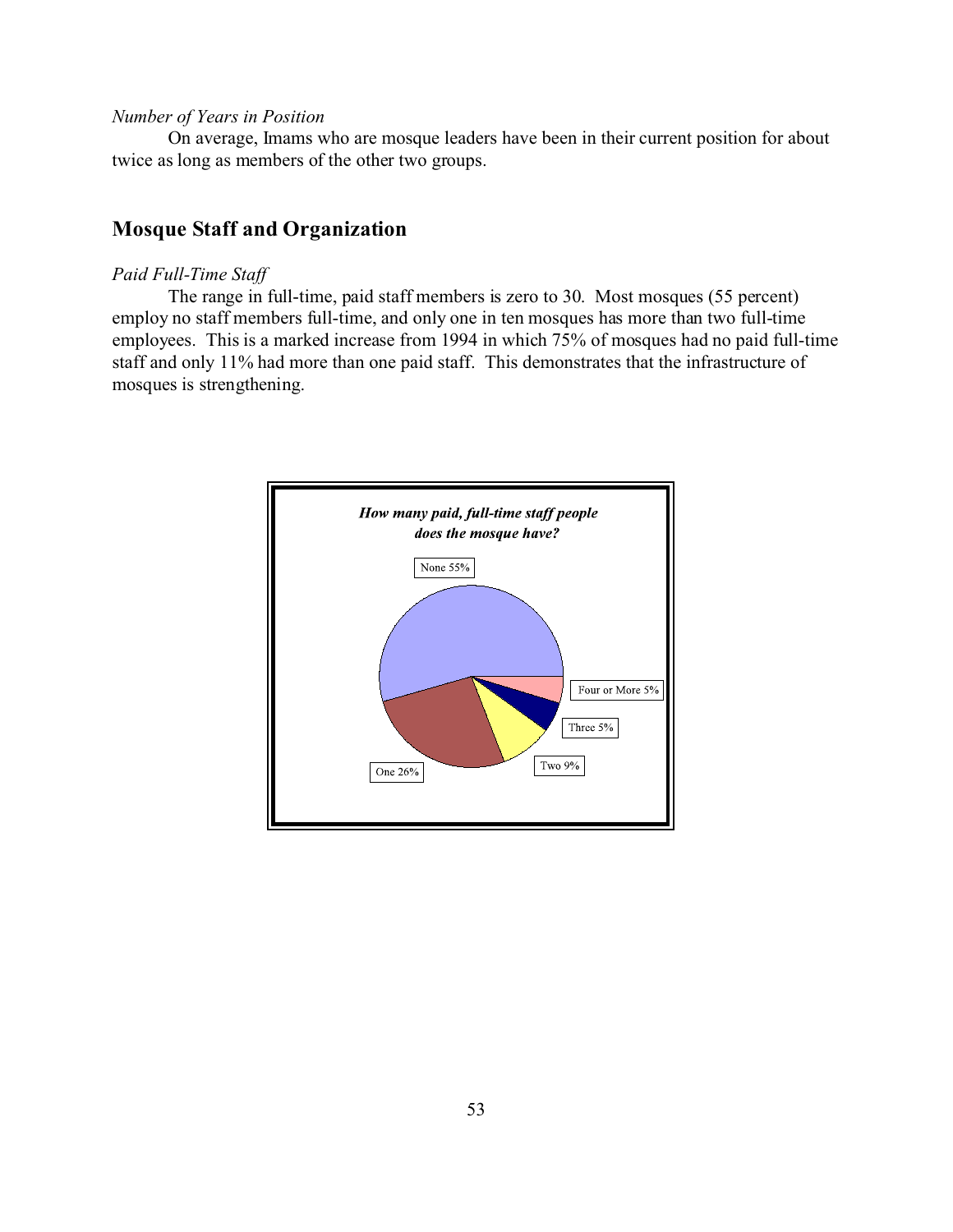### *Paid Part-Time Staff*

The range in part-time staff people is zero to 24. About three-fifths (61 percent) have no part-time staff members, and another quarter (25 percent) have just one. These figures compare well with the 1994 Study when 78% of mosques had no part time and 12% had only one paid part-time staffer.



### *Total Paid Staff.*

Forty-five percent of mosques have no paid staff people, either part-time or full-time.

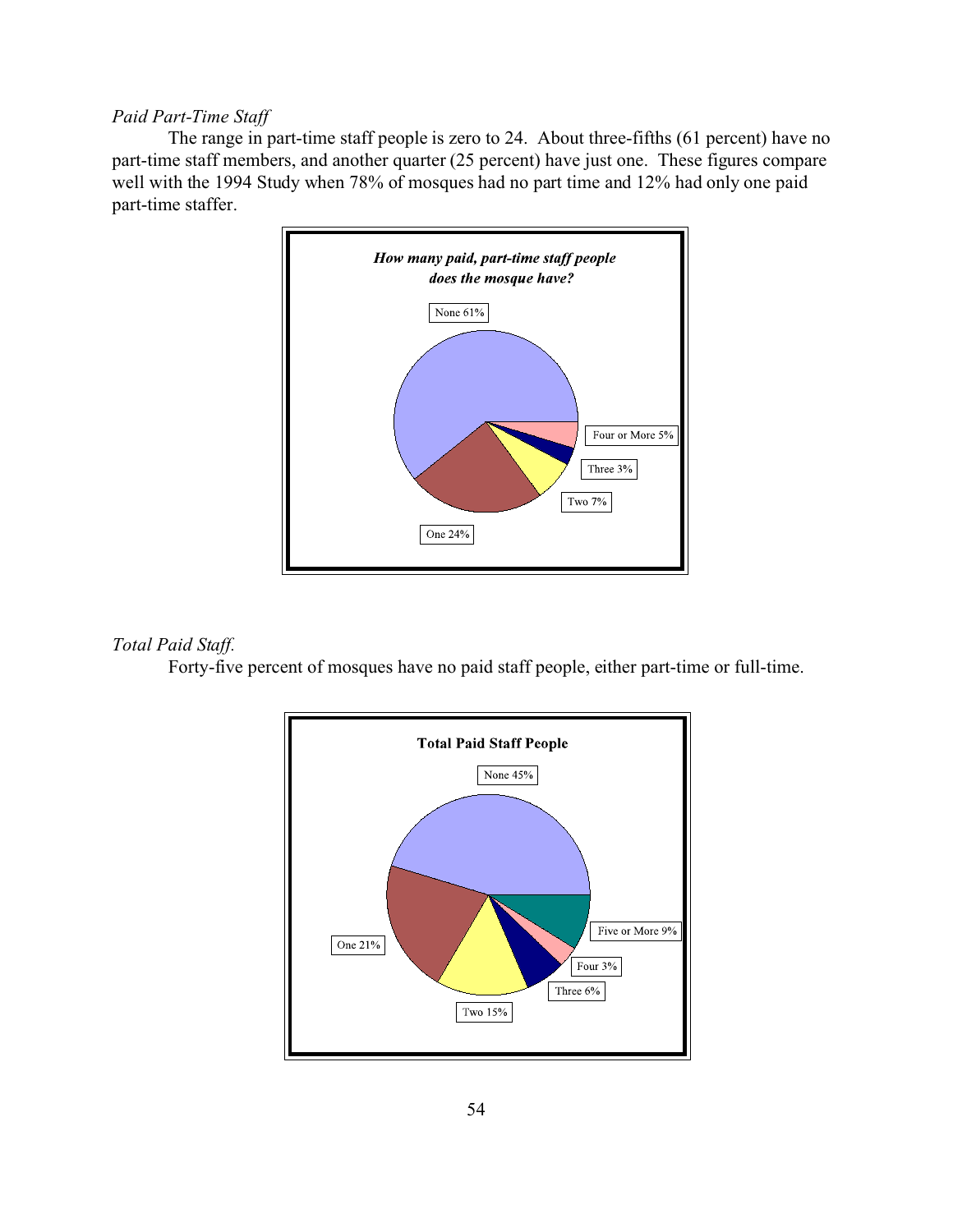### *Areas of Potential Disagreement*

The respondent was asked if the mosque had experienced any disagreements or conflicts in each of four areas. The possible responses ranged from "not a problem" to a "very serious" problem. The first column in the table below summarizes the percentage of mosques reporting that each area was not a problem at all. The second column lists the percentage reporting problems of either "moderately" or "very serious" levels. And the third column lists the percentage of responses of "very serious" only.

| During the last five years, has your mosque experienced<br>any disagreements or conflicts in the following areas?<br>Percentage giving each response |                   |     |       |  |  |  |  |  |  |  |
|------------------------------------------------------------------------------------------------------------------------------------------------------|-------------------|-----|-------|--|--|--|--|--|--|--|
| "Very<br>"Moderately"<br>or "Very<br>Serious"<br>Not a<br>Serious"<br>Problem<br>Only                                                                |                   |     |       |  |  |  |  |  |  |  |
| Figh or theological issues                                                                                                                           | 42%               | 18% | $7\%$ |  |  |  |  |  |  |  |
| Who should make a decision                                                                                                                           | 47                | 18  |       |  |  |  |  |  |  |  |
| Program priorities or emphases                                                                                                                       | 48                | 14  |       |  |  |  |  |  |  |  |
| Money, finances, or budget                                                                                                                           | 51                | 15  |       |  |  |  |  |  |  |  |
| Any other area                                                                                                                                       | 87                |     |       |  |  |  |  |  |  |  |
| Any of the Above                                                                                                                                     | $34*$<br>35<br>15 |     |       |  |  |  |  |  |  |  |
| *i.e., 34 percent of mosques have had no problems of any kind.                                                                                       |                   |     |       |  |  |  |  |  |  |  |

- Fifty-eight percent of mosques report having experienced at least some disagreement or conflict over fiqh or theological issues during the past five years, with 18 percent reporting problems of a moderate or very serious level.
- About half of mosques (47 to 51 percent) report at least some problems in each of the other three areas listed (decision-making, program priorities, and finances).
- Relatively few mosques report any type of additional problems. Of the relatively few that did report other problems, the most frequent types were described as "structural/organizational" or related to gender or ethnicity.
- About a third (34 percent) of mosques report no problems during the past five years.
- Only fifteen percent of mosques report having experienced a "very serious" problem in *any* of the areas.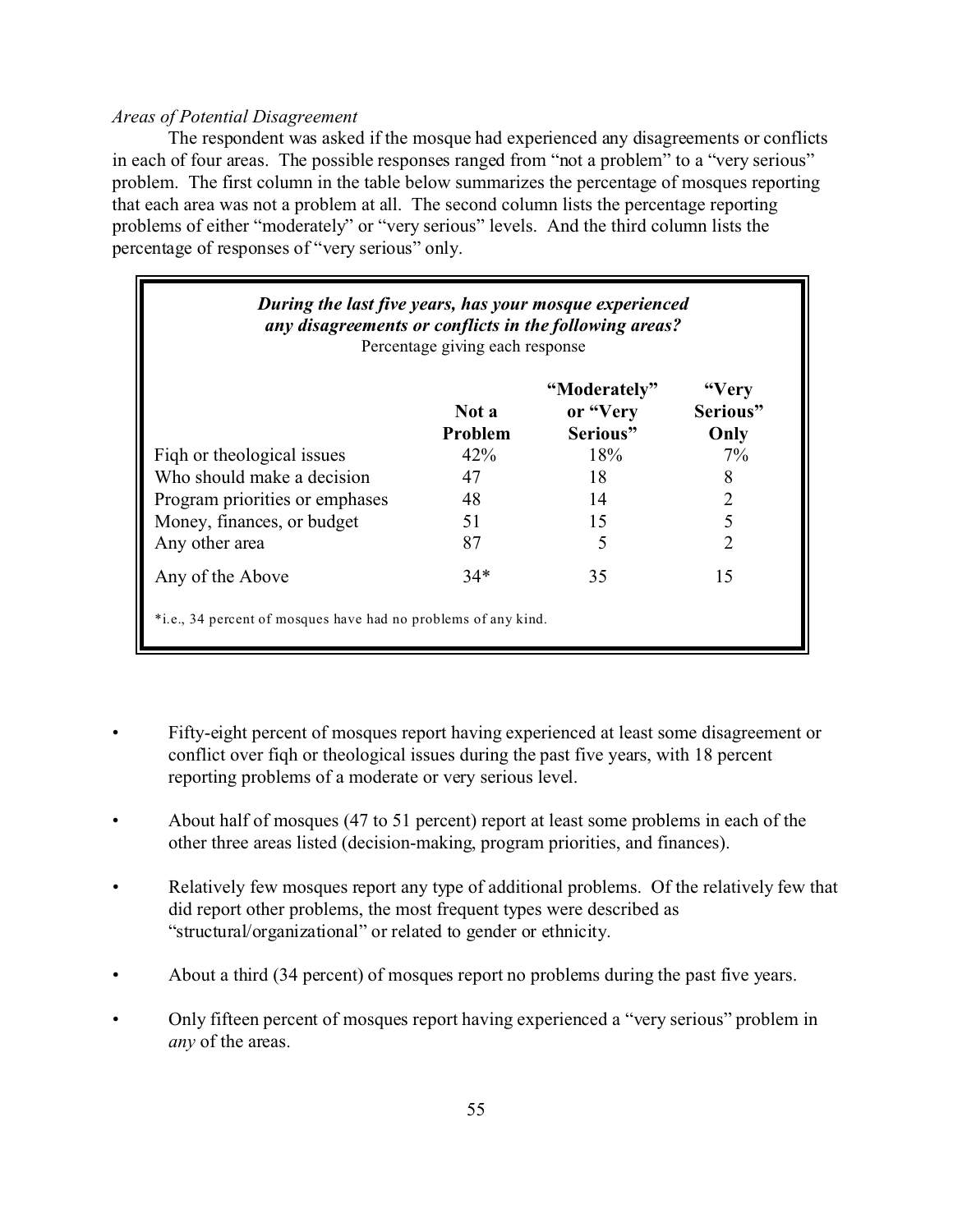### **Women on the Board**

Respondents were asked if women are allowed to serve on the governing or executive board of the mosque – and if so, whether any women had served within the previous five years. The graph below summarizes responses.



In about seven-tenths (69 percent) of mosques with a governing board, women are allowed to serve. However, women have served during the last five years in only half of mosques, or in 72 percent of mosques that permit it. In the 1994 Study, 67% of mosques allowed women to serve.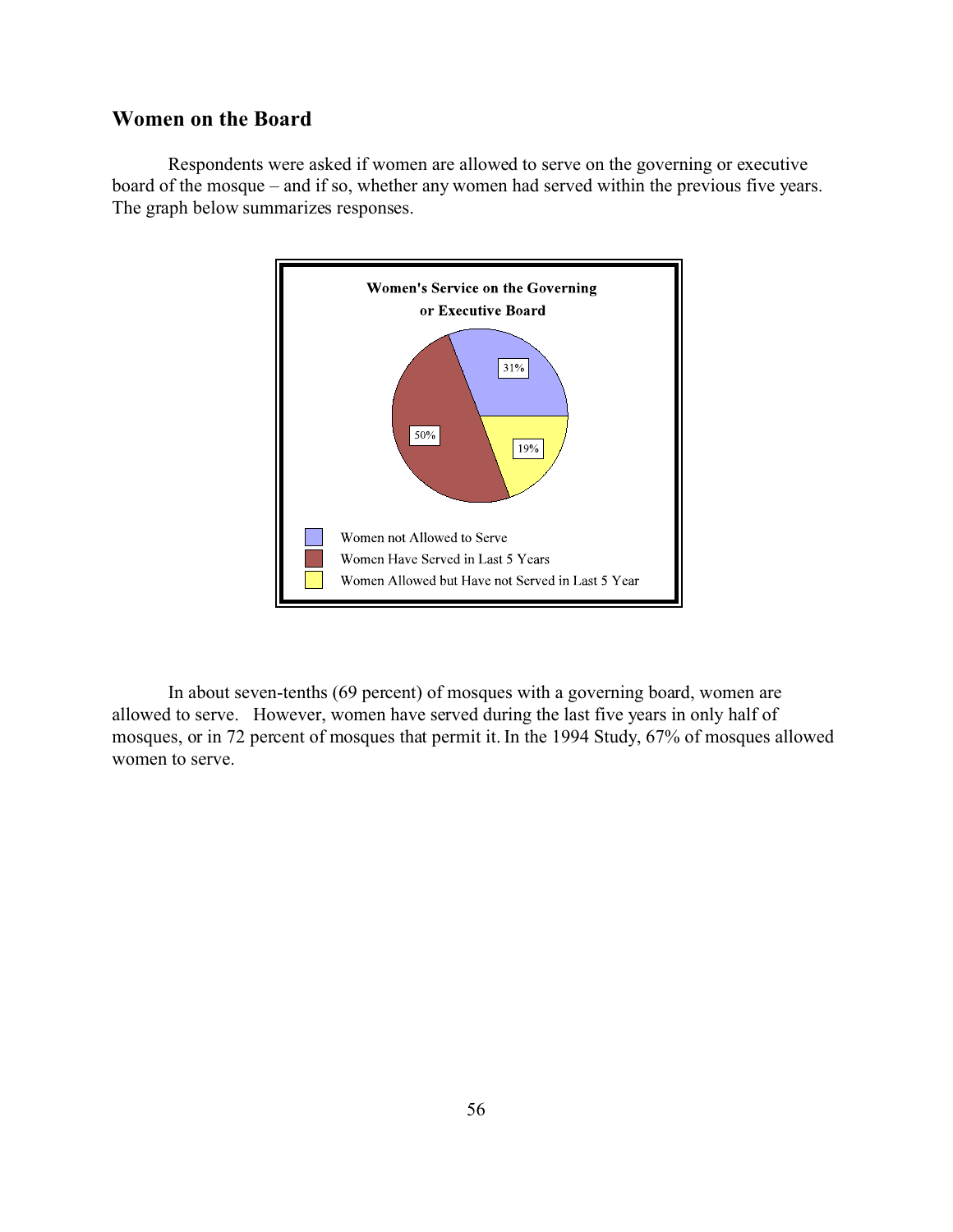### **Mosque Affiliation**

Slightly more than half (55 percent) of mosques are affiliated with at least one Muslim organization. The table below shows the percentage of mosques affiliated with each of several national and international Muslim organizations.

| <b>Affiliation with National or International Organizations</b><br>Percentage affiliated with each organization* |        |                 |  |  |  |  |  |  |  |
|------------------------------------------------------------------------------------------------------------------|--------|-----------------|--|--|--|--|--|--|--|
| 2000 Study<br>1994 Study                                                                                         |        |                 |  |  |  |  |  |  |  |
| Not associated with any group                                                                                    | 45%    | 24 <sup>%</sup> |  |  |  |  |  |  |  |
| Islamic Society of North America (ISNA)                                                                          | 27     | 39              |  |  |  |  |  |  |  |
| Muslim American Society (the Ministry of<br>19<br>19<br>Imam W. Deen Mohammed)                                   |        |                 |  |  |  |  |  |  |  |
| The Islamic Circle of North America (ICNA)<br>The National Community under the leadership                        | 5<br>4 |                 |  |  |  |  |  |  |  |
| of Imam Jamil-Al-Amin                                                                                            | 2      | 2               |  |  |  |  |  |  |  |
| Tablighi Jama-ah                                                                                                 | 3      | $\varsigma$     |  |  |  |  |  |  |  |
| Islamic Assembly of North America                                                                                |        | not listed      |  |  |  |  |  |  |  |
| All Others                                                                                                       | 5      |                 |  |  |  |  |  |  |  |
| *Percentages total more than 100 because some mosques have multiple affiliations.                                |        |                 |  |  |  |  |  |  |  |

- Twenty-seven percent of all mosques are associated with the Islamic Society of North America. (Forty-nine percent of mosques affiliated with a national or international organization have affiliation with the ISNA). That percentage has decreased from1994 when 39% of mosques were affiliated with ISNA.
- About one in five mosques is affiliated with the Muslim American Society.
- Relatively few are affiliated with each of the remaining listed organizations.
- About one in 20 mosques has an affiliation with an organization not listed. These other organizations include the American Muslim Turkish Association, the American Muslim Council, Assabiqun, CAIR, Sufi, and several local (city or state-wide) Islamic associations.
- Almost half (45%) of all mosques are not affiliated with any organization.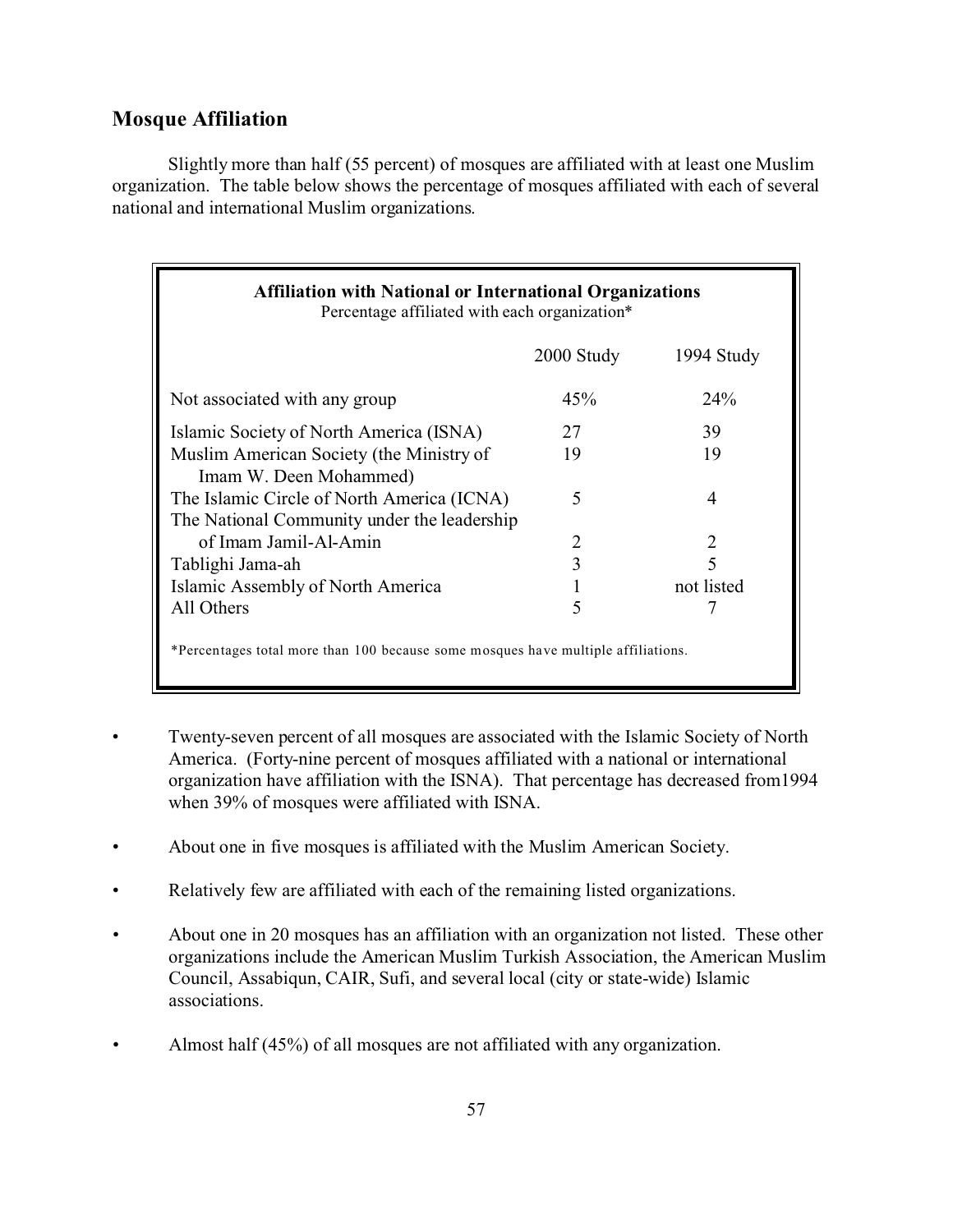# **Finances**

### **Financial Health of the Mosque**

Respondents were asked to describe the financial health of the mosque, both currently and five years ago.



- About half of mosques are currently in "good" or "excellent" financial health, and a similar proportion were in good or excellent health five years ago.
- Only three percent of mosques are now, or were five years ago, in "serious" financial difficulty.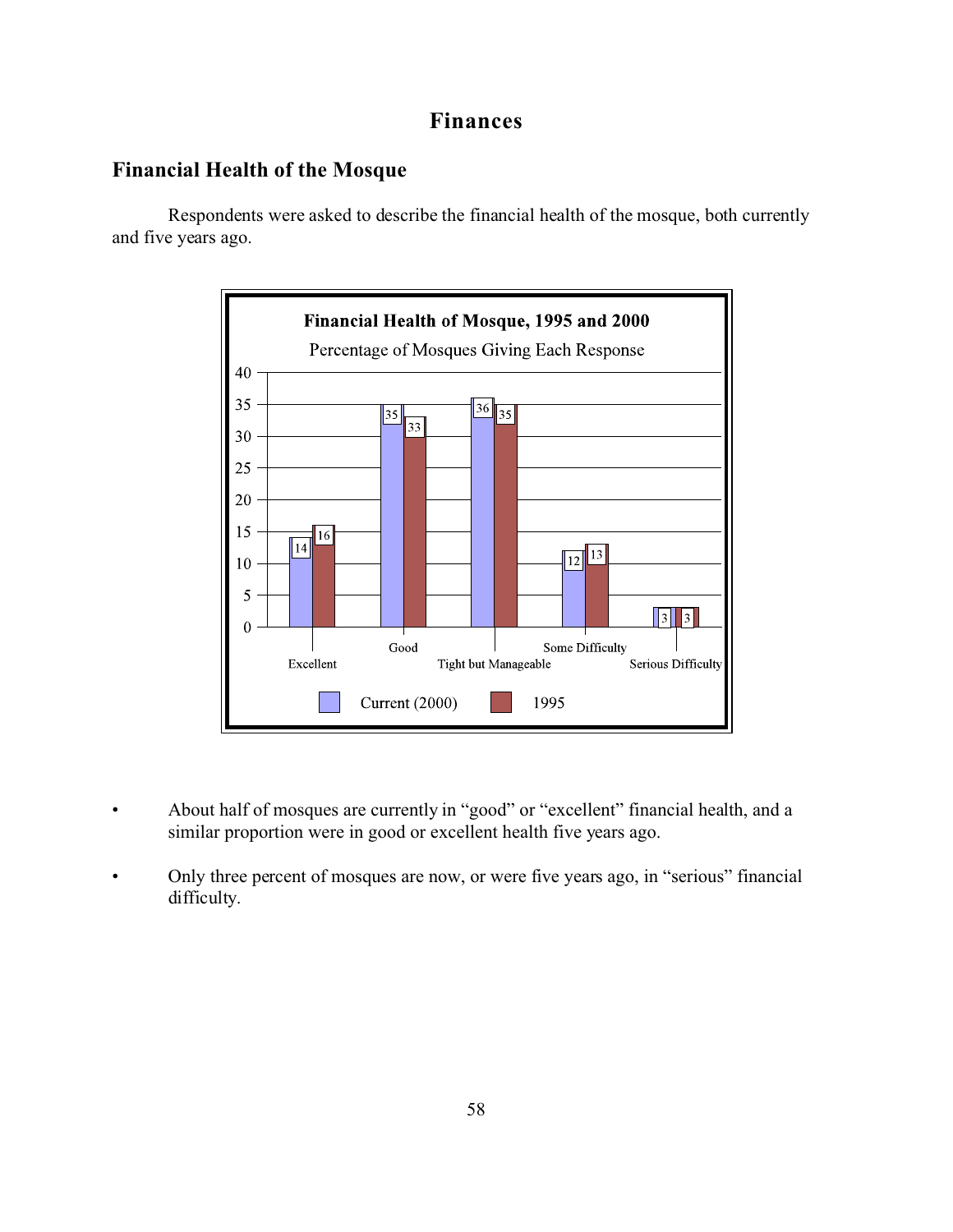| Financial Health in 2000 and Mosque Location |                                                      |       |       |       |  |  |  |  |  |  |
|----------------------------------------------|------------------------------------------------------|-------|-------|-------|--|--|--|--|--|--|
|                                              | Suburb<br>Town<br>City<br>Inner City<br>Neighborhood |       |       |       |  |  |  |  |  |  |
| Excellent                                    | 10%<br>23%<br>$11\%$<br>$22\%$                       |       |       |       |  |  |  |  |  |  |
| Good                                         | 34%                                                  | 42%   | 37%   | 27%   |  |  |  |  |  |  |
| Tight                                        | 34%                                                  | 25%   | 40%   | 38%   |  |  |  |  |  |  |
| Some Difficulty                              | 21%<br>10%<br>9%<br>9%                               |       |       |       |  |  |  |  |  |  |
| Serious Difficulty                           | $1\%$                                                | $1\%$ | $4\%$ | $3\%$ |  |  |  |  |  |  |

The following charts compare financial health and two variables, mosque location and ethnicity.

• Inner city and city neighborhood mosques are the least likely to be in excellent financial condition. Inner city mosques are most likely to be in some financial difficulty.

| <b>Financial Health in 2000 and Ethnicity</b> |             |          |       |       |       |  |
|-----------------------------------------------|-------------|----------|-------|-------|-------|--|
|                                               | African Am. | S. Asian | Arab  | Mixed | Other |  |
| Arab/S. Asian                                 |             |          |       |       |       |  |
| Excellent                                     | 7%          | 15%      | 17%   | 23%   | 12%   |  |
| Good                                          | 22%         | 40%      | 40%   | 37%   | 42%   |  |
| Tight                                         | 41%         | 36%      | 33%   | 33%   | 33%   |  |
| Some Difficulty                               | 22%         | 8%       | 10%   | $5\%$ | 9%    |  |
| Serious Difficulty                            | 8%          | $1\%$    | $0\%$ | $2\%$ | 4%    |  |

**•** African American mosques have the greatest financial difficulties.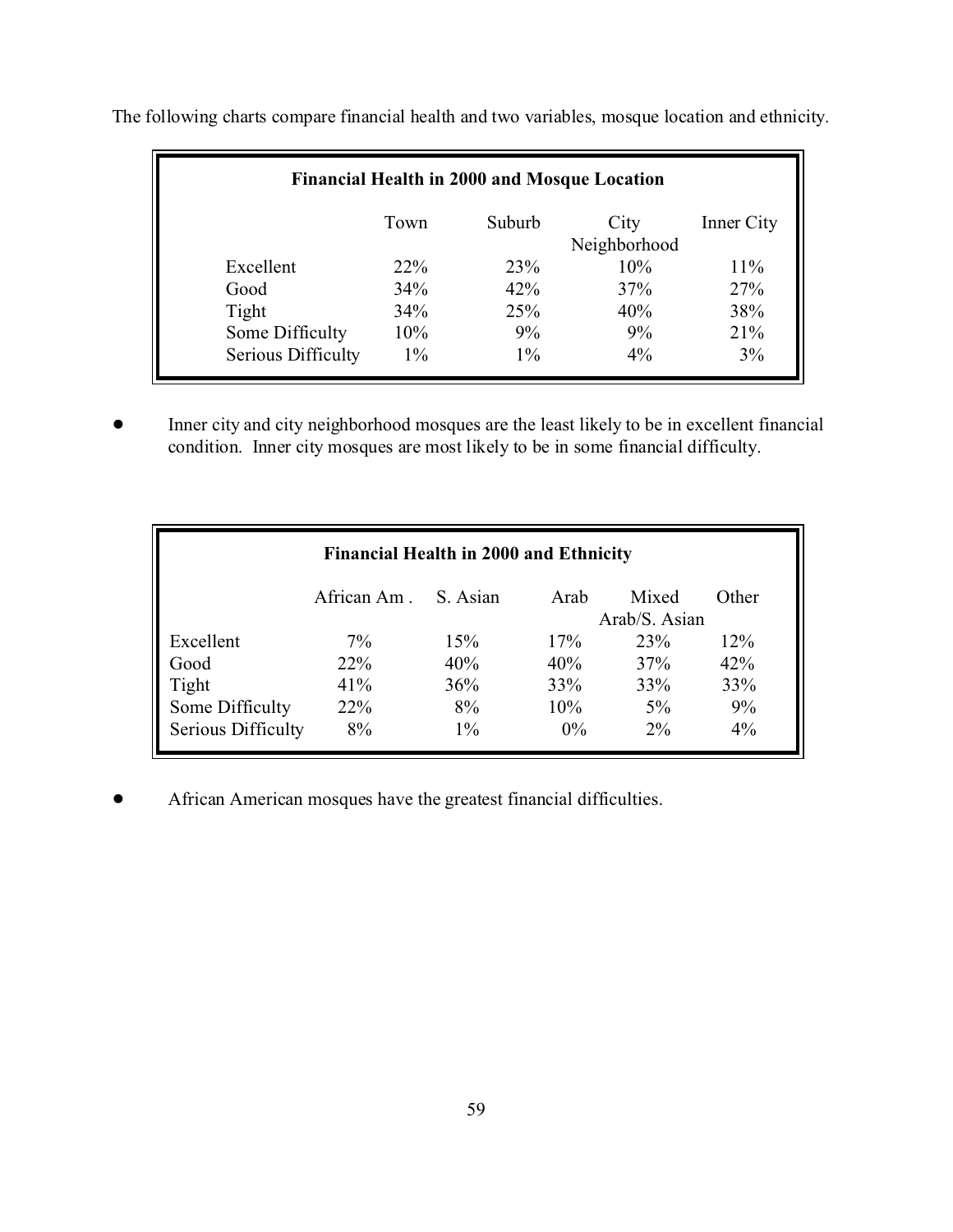### *Change in Financial Health*

The following graph combines information about financial health at present and in 1995 in order to determine whether each mosque's finances have worsened or improved during the past five years. The calculations exclude mosques that did not exist in 1995.



*•* For nearly two-thirds (66 percent) of mosques, financial health is the same now as it was five years ago. Nearly equal proportions of mosques have experienced financial improvement and deterioration since 1995.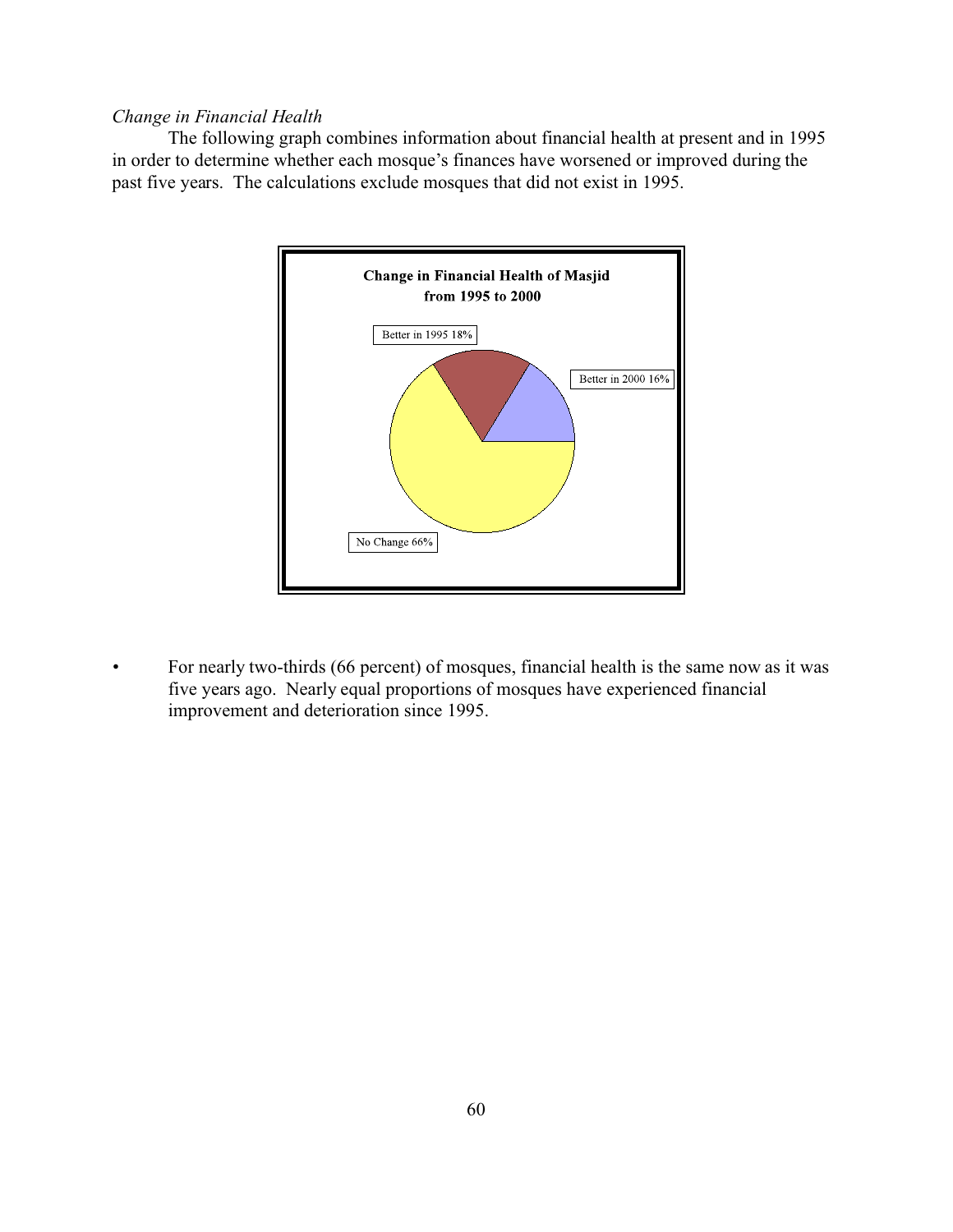# **Mosque Income**



About a quarter (24 percent) of mosques report income of more than \$100,000 during the previous year. Only five percent of mosques report no income.

The following table compares 2000 figures with the 1994 Study

| Income            | 2000   | 1994   |
|-------------------|--------|--------|
| $0-9,999$         | 16%    | $34\%$ |
| 10,000-39,000     | 33%    | $42\%$ |
| 40,000-99,000     | $22\%$ | $14\%$ |
| $100,000$ or more | 24%    | $10\%$ |